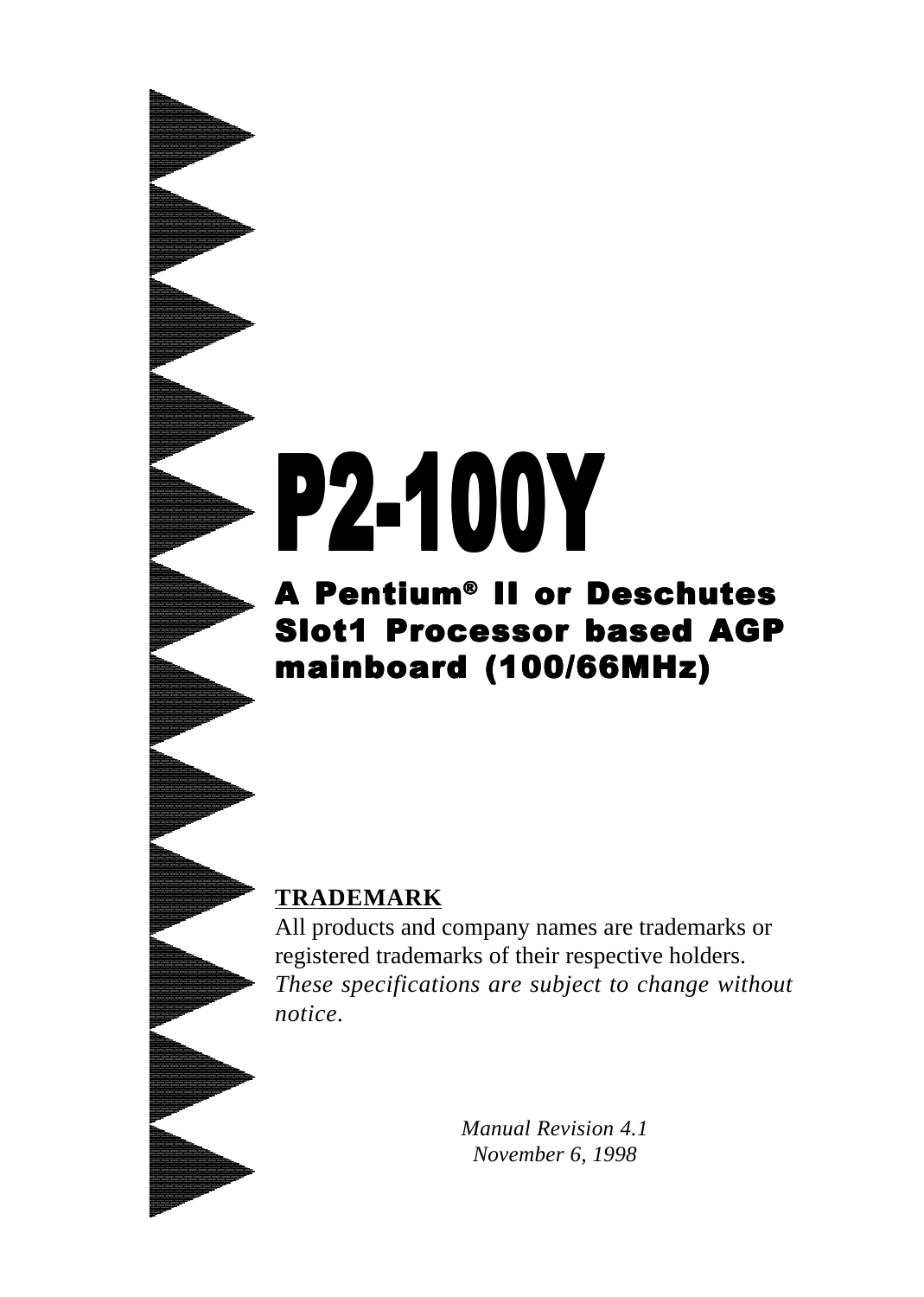**The product name and revision number are both printed on the mainboard itself.**

# **Handling Procedures**

**Static electricity can severely damage your equipment**. Handle the P2-100Y and any other device in your system with care and avoid unneccessary contact with system components on the mainboard.

Always work on an antistatic surface to avoid possible damage to the motherboard from static discharge.

We assume no responsibility for any damage to the P2-100Y mainboard that results from failure to follow installation instructions or failure to observe safety precautions.



**CAUTION**



**The P2-100Y mainboard is subject to damage by static electricity. Always observe the handling procedures.**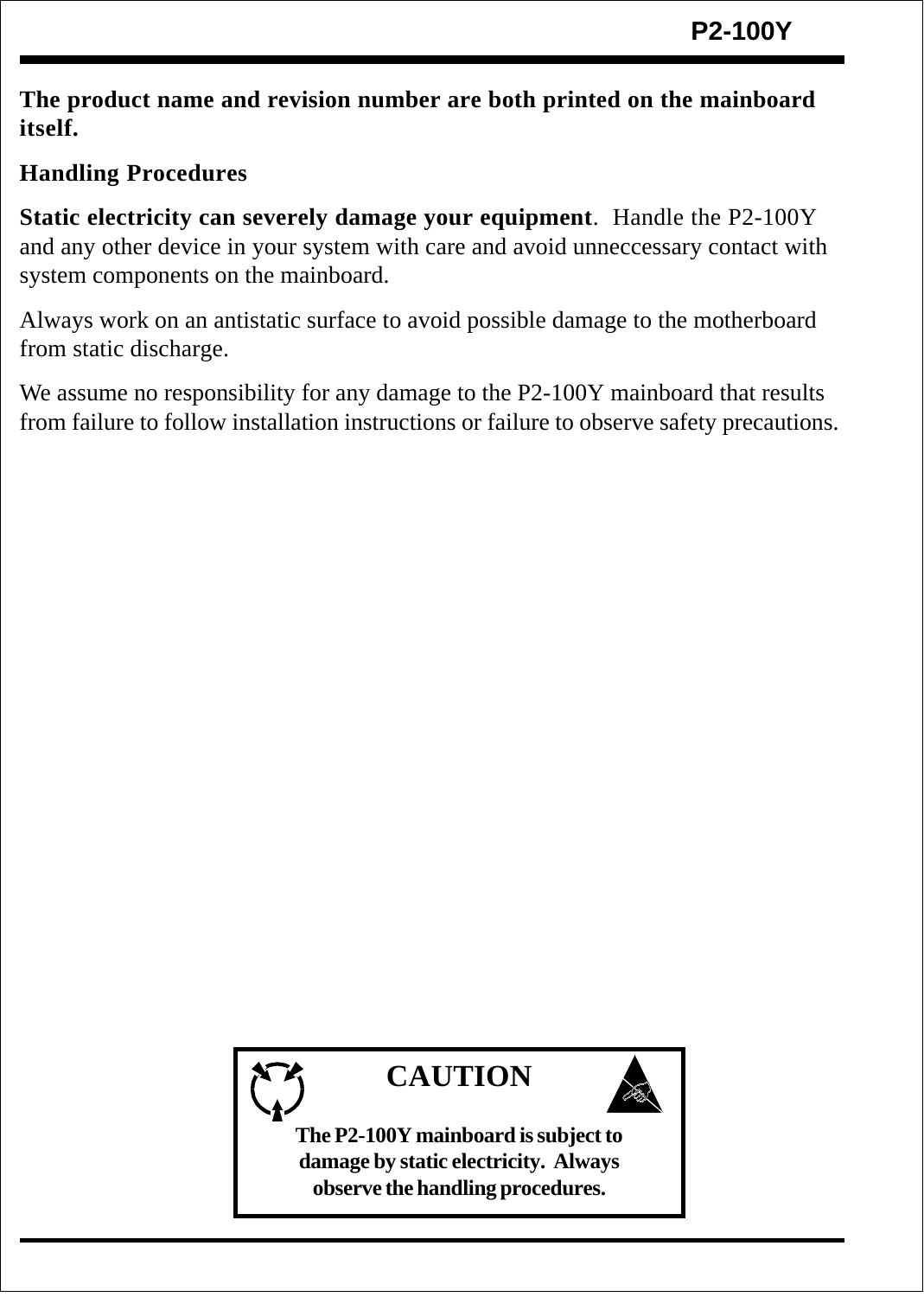# Table of Contents

| <b>Section 1</b> | <i>Introduction</i>                                                                                                       |
|------------------|---------------------------------------------------------------------------------------------------------------------------|
|                  |                                                                                                                           |
|                  | Overview                                                                                                                  |
|                  | S.E.C. Cartridge Terminology  1-3<br>Accelerated Graphics Port  1-4<br>Desktop Management Interface  1-4                  |
| <b>Section 2</b> |                                                                                                                           |
|                  | <b>Features</b>                                                                                                           |
|                  |                                                                                                                           |
| <b>Section 3</b> | <i><b>Installation</b></i>                                                                                                |
|                  |                                                                                                                           |
|                  | <b>Easy Installation Procedure</b>                                                                                        |
|                  | Installing a Pentium® II Processor  3-9<br>External Modem Ring-in Power ON and<br>Keyboard Power ON Function (KBPO)  3-12 |
| <b>Section 4</b> | <b>Award BIOS Setup</b>                                                                                                   |
|                  |                                                                                                                           |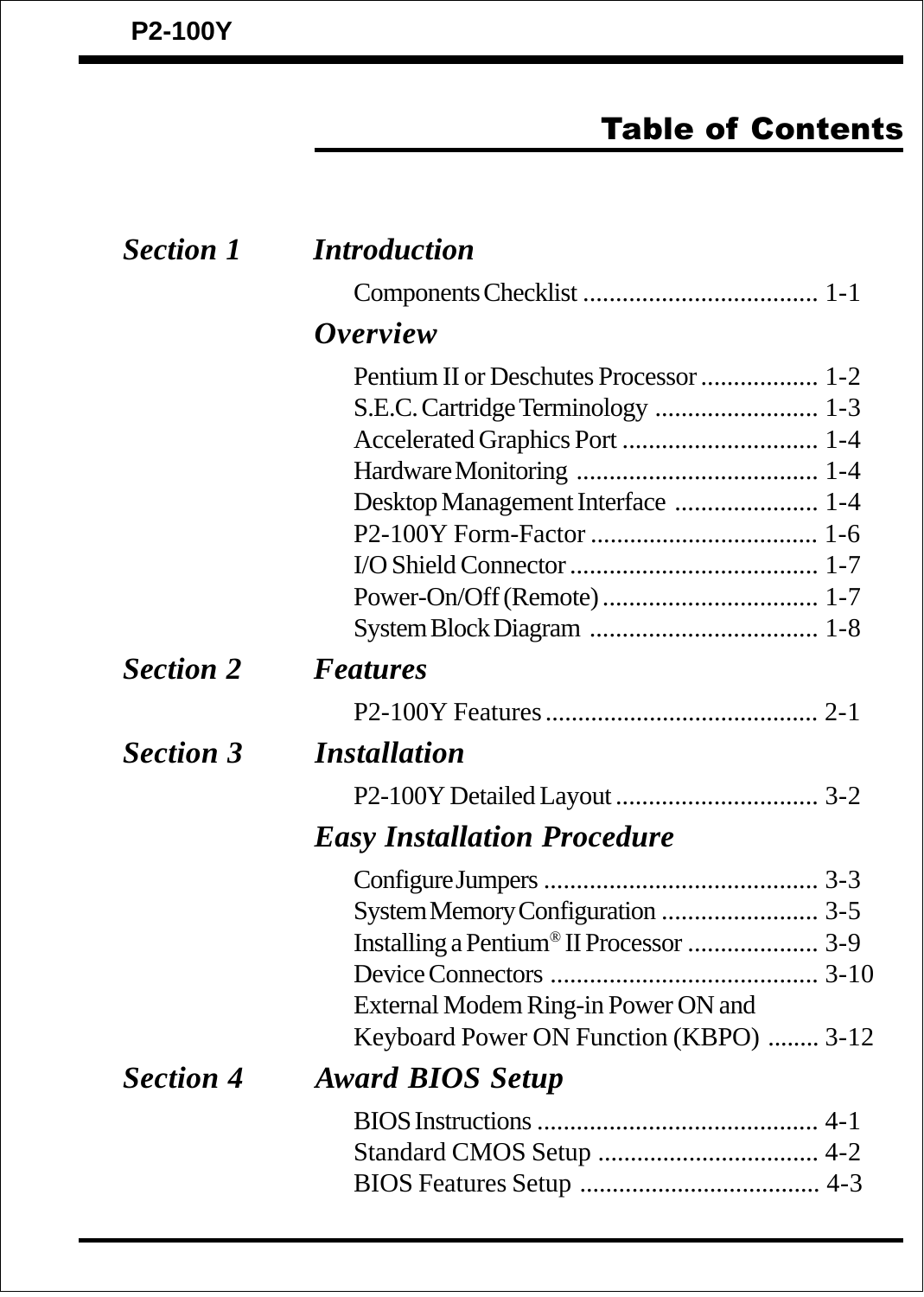| Change Supervisor or User Password  4-23 |  |
|------------------------------------------|--|
|                                          |  |
|                                          |  |
|                                          |  |
|                                          |  |
|                                          |  |

# *Section 5 Appendix*

# *Appendix A*

| Appendix B                            |  |
|---------------------------------------|--|
|                                       |  |
|                                       |  |
| Appendix C                            |  |
|                                       |  |
| Appendix D                            |  |
| CPU Clock Frequency Selevtion In BIOS |  |
|                                       |  |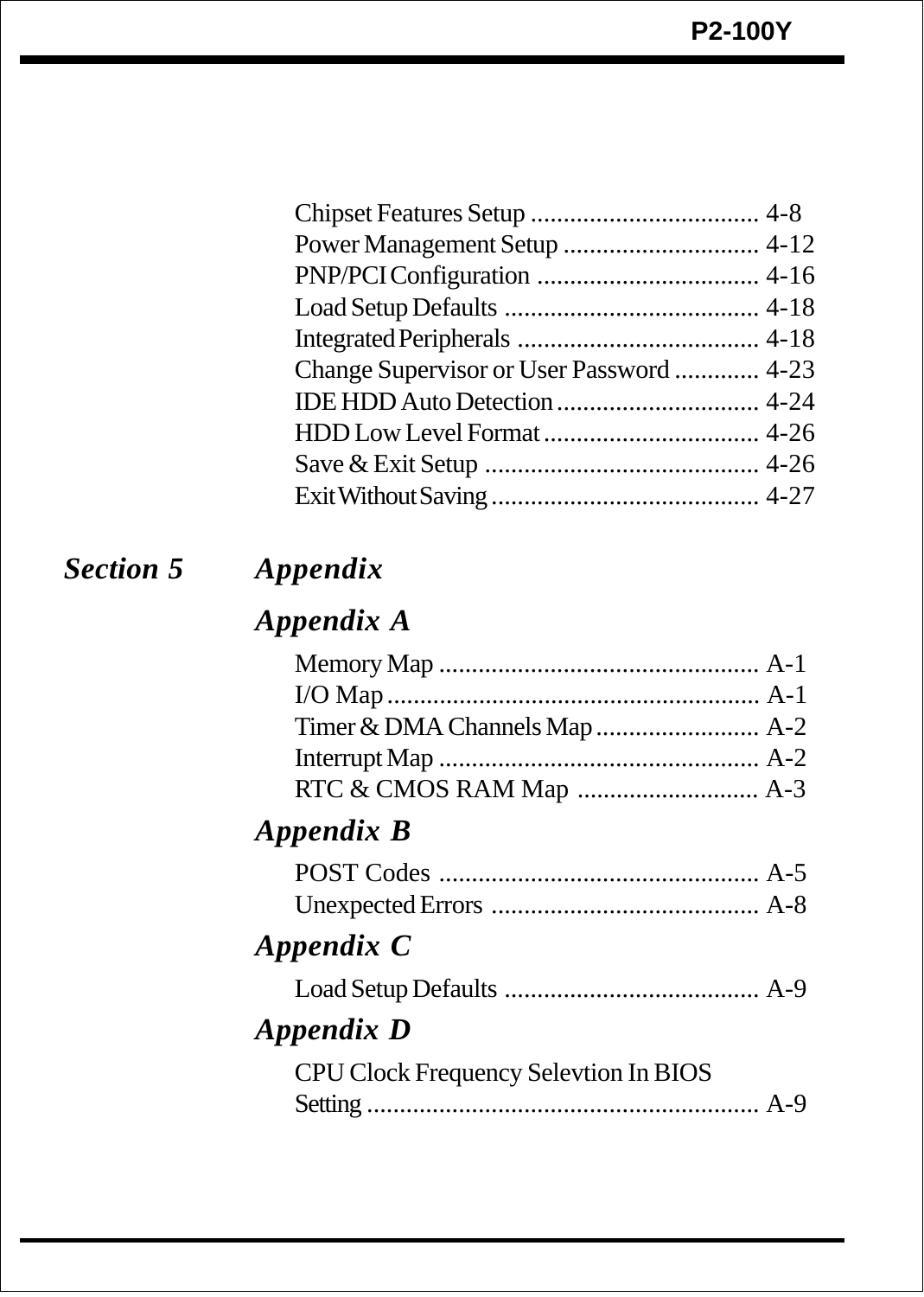# Section 1 INTRODUCTION

# Components Checklist

|                 | $\blacktriangleright$ A. (1) P2-100Y mainboard          |
|-----------------|---------------------------------------------------------|
|                 | $\blacktriangleright$ B. (1) P2-100Y user's manual      |
|                 | $\bigvee$ C. (1) Floppy ribbon cable                    |
|                 | $\bigvee$ D. (1) Hard drive ribbon cables               |
| $\checkmark$ E. | (1) Foldable Retention Module                           |
|                 | F. (1) Heatsink Support Unit (Optional)                 |
|                 | G. (1) PS/2 to AT keyboard connector adapter (optional) |
|                 | (1) Driver and utility                                  |

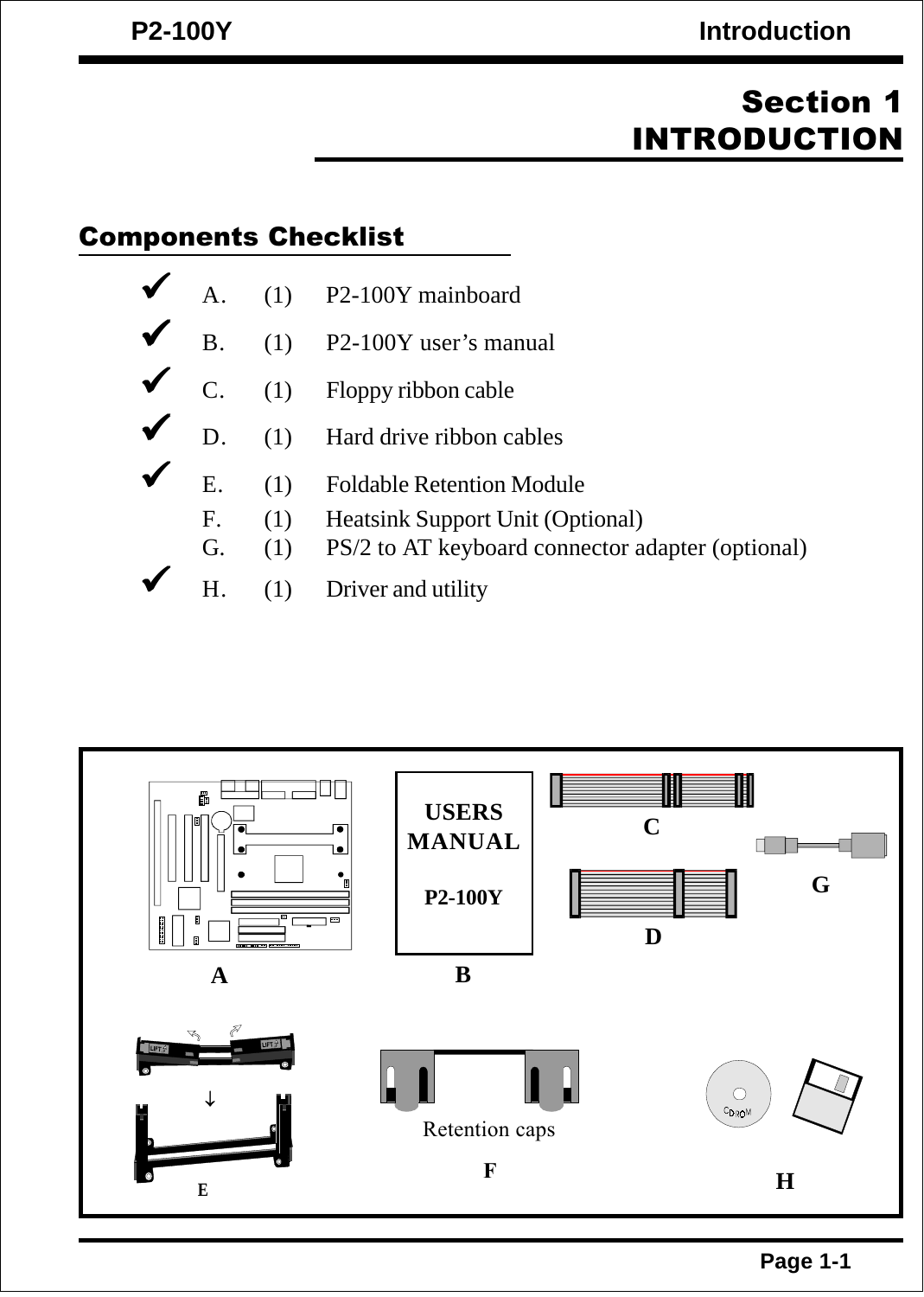# **Overview**

# Pentium II or Deschutes Processor

The Pentium® II or Deschutes Processor (The Deschutes Processor as 300/ 100MHz, 350/100MHz, 400/100MHz and 450/100MHz speed with 512K-L2 cache Versions.) is the follow-on to the Pentium® Processor. The Pentium® II or Deschutes Processor, like the Pentium® Pro processor, implements a Dynamic Execution micro-architecture -- a unique combination of multiple branch prediction, data flow analysis, and speculative execution. This enables the Pentium® II Processor to deliver higher performance than the Pentium® processor, while maintaining binary compatibility with all previous Intel architecture processors.

A significant feature of the Pentium® II or Deschutes Processor, from a system perspective, is the built-in direct multiprocessing support. In order to achieve multiprocessing, and maintain the memory and I/O bandwidth to support it, new system designs are needed. For systems with dual processors, it is important to consider the additional power burdens and signal integrity issues of supporting multiple loads on a high speed bus. The Pentium® II or Deschutes Processor card supports both uni-processor and dual processor implementations.

The Pentium® II or Deschutes Processor utilizes Single Edge Contact (S.E.C.) (Figure 1) cartridge packaging technology. The S.E.C. cartridge allows the L2 cache to remain tightly coupled to the processor, while maintaining flexibility when implementing high performance processors into OEM systems. The second level cache is performance optimized and tested at the cartridge level. The S.E.C. cartridge utilizes surface mounted core components and a printed circuit board with an edge finger connection. The S.E.C. cartridge package introduced on the Pentium® II Processor will also be used in future Slot 1 processors.

The S.E.C. cartridge has the following features: a thermal plate, a cover and a PCB with an edge finger connection. The thermal plate allows standardized heatsink attachment or customized thermal solutions. The thermal plate enables a reusable heatsink to minimize fit issues for serviceability, upgradeability and replacement. The full enclosure also protects the surface mount components. The edge finger connection maintains socketabilty for system configuration. The edge finger connector is denoted as 'Slot 1 connector' in this and other documentation.

The entire enclosed product is called the Pentium® II or Deschutes Processor. The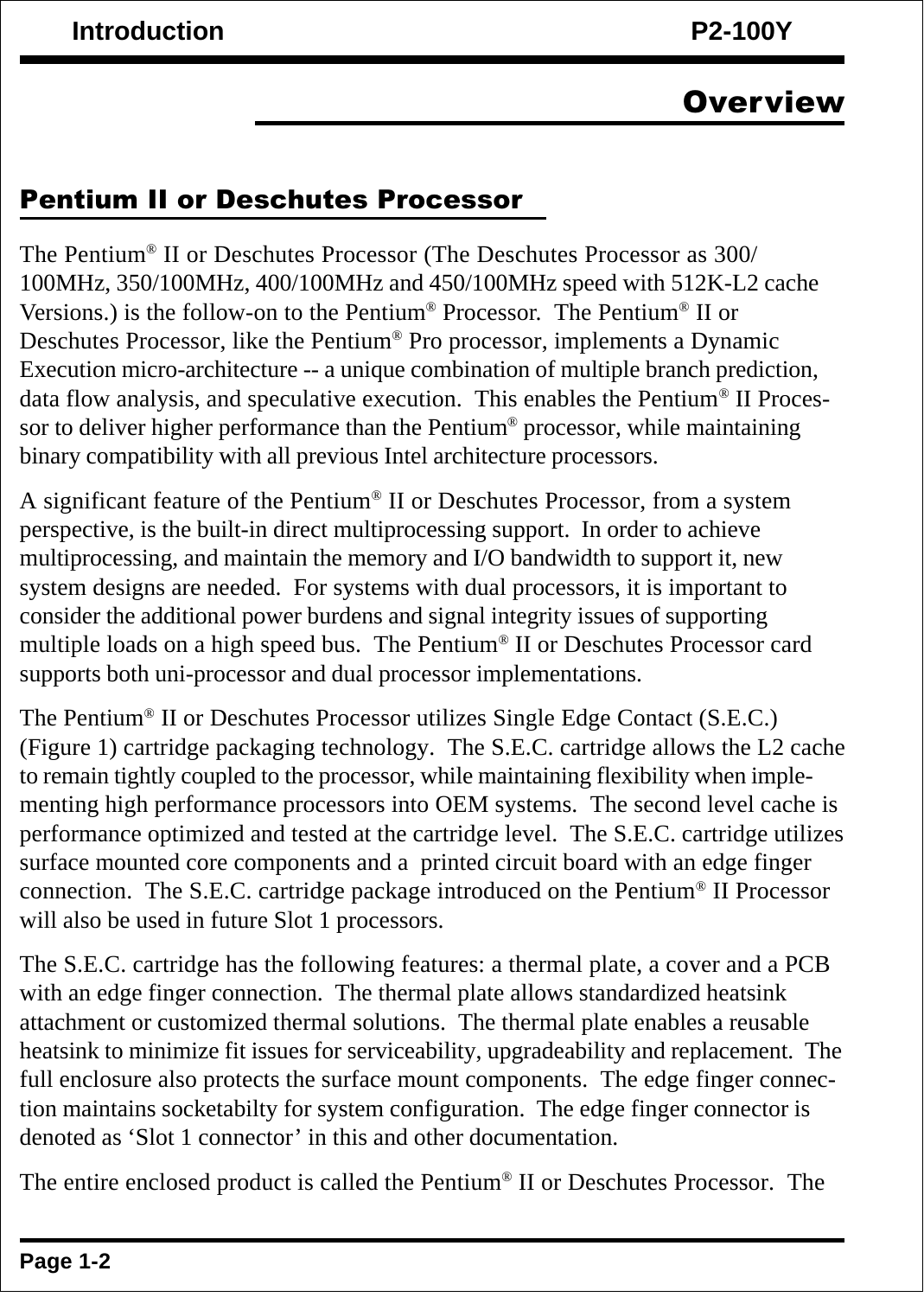packaging technology and each of the physical elements of the product are referred to using accurate technical descriptions. This allows clear reference to the products as just a processor. This is the model used in past packaging technologies like PGA, TCP, PQFP, DIP, etc.

# S.E.C. Cartridge Terminology

- Pentium® II or Deschutes Processor The new enclosed card packaging technology is called a "Single Edge Contact cartridge." This is similar to previous names for packaging technology such as PGA or TCP.
- Processor card The green PCB (with or without components on it)
- Processor core The silicon on the PLGA package on the PCB
- Cover

The plastic cover on the opposite side from the thermal plate.

- Slot 1 The slot that the S.E.C. cartridge plugs into, just as the Pentium® Pro processor uses Socket 8.
- Retention mechanism Formerly 'retention module' the dual posts, etc. that holds the cartridge in place.
- Thermal plate The heatsink attachment plate.
- Heat sink supports

The support pieces that are mounted on the mainboard to provide added support for heatsinks.

The L2 cache (TagRAM, PBSRAM) components keep standard industry names.

The Pentium® II or Deschutes Processor is the first product to utilize the S.E.C. cartridge technology and Slot 1 connector. Unless otherwise noted, any references to "Pentium® II Processor,"



*Figure 1: Pentium® II or Deschutes Processor CPU with S.E.C. Cartridge*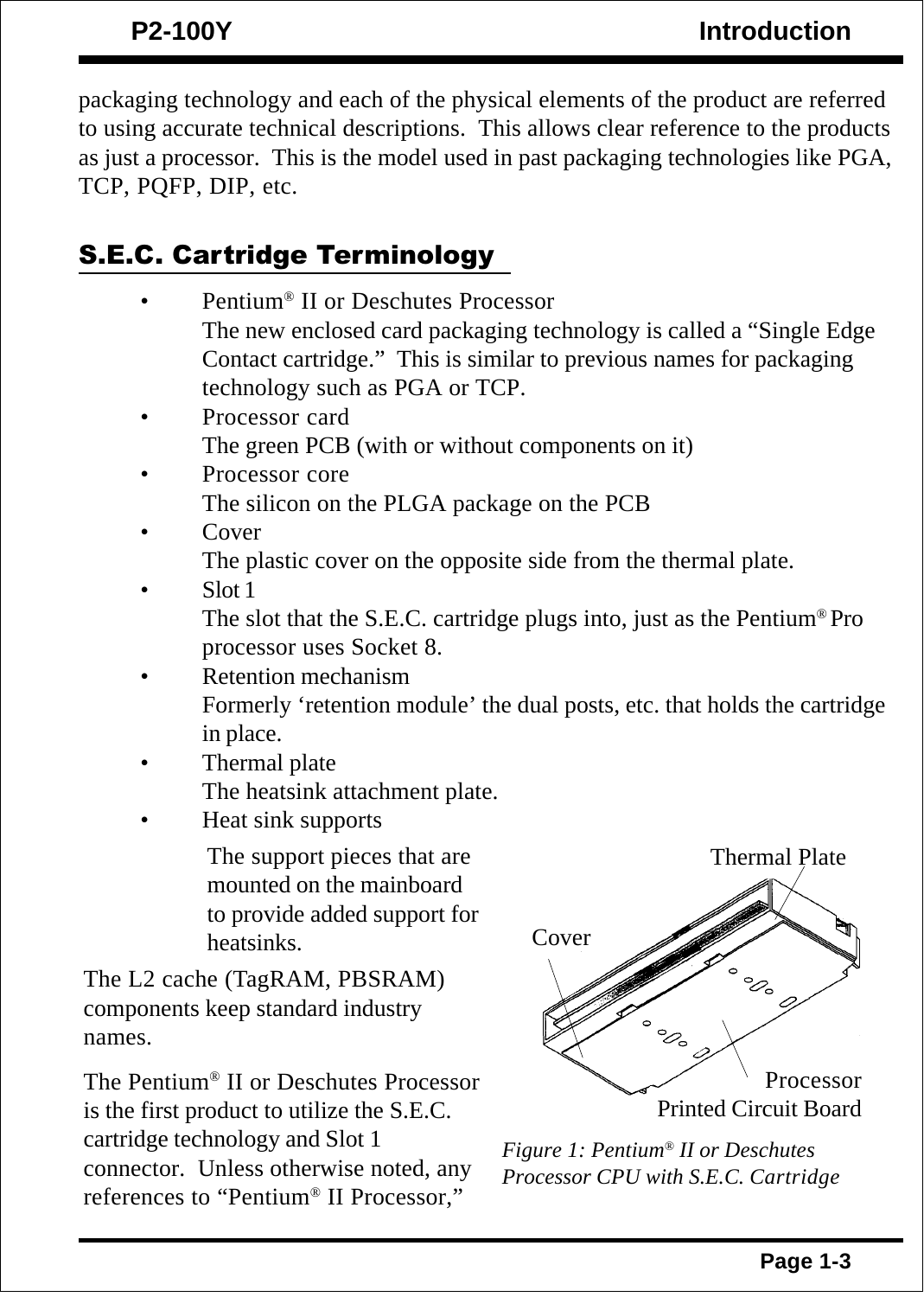"Pentium® II or Deschutes Processor/Slot 1 processor" or "Deschutes Processor" will apply to both the Pentium<sup>®</sup> II Processor desktop processors.

# Accelerated Graphics Port (AGP or A.G.P.)

Typically, 3D graphics rendering requires a tremendous amount of memory, and demands ever increasing throughput speed as well. As 3D products for the personal computer become more and more popular, these demands will only increase. This will cause a rise in costs for both end users and manufacturers. Lowering these costs as well as improving performance is the primary motivation behind AGP. By providing a massive increase in the bandwidth available between the video card and the processor, it will assist in relieving some of these pressures for quite sometime.

# Hardware Monitoring

Hardware monitoring allows you to monitor various aspects of your systems operations and status. These features include CPU temperature, voltage and RPM of fan.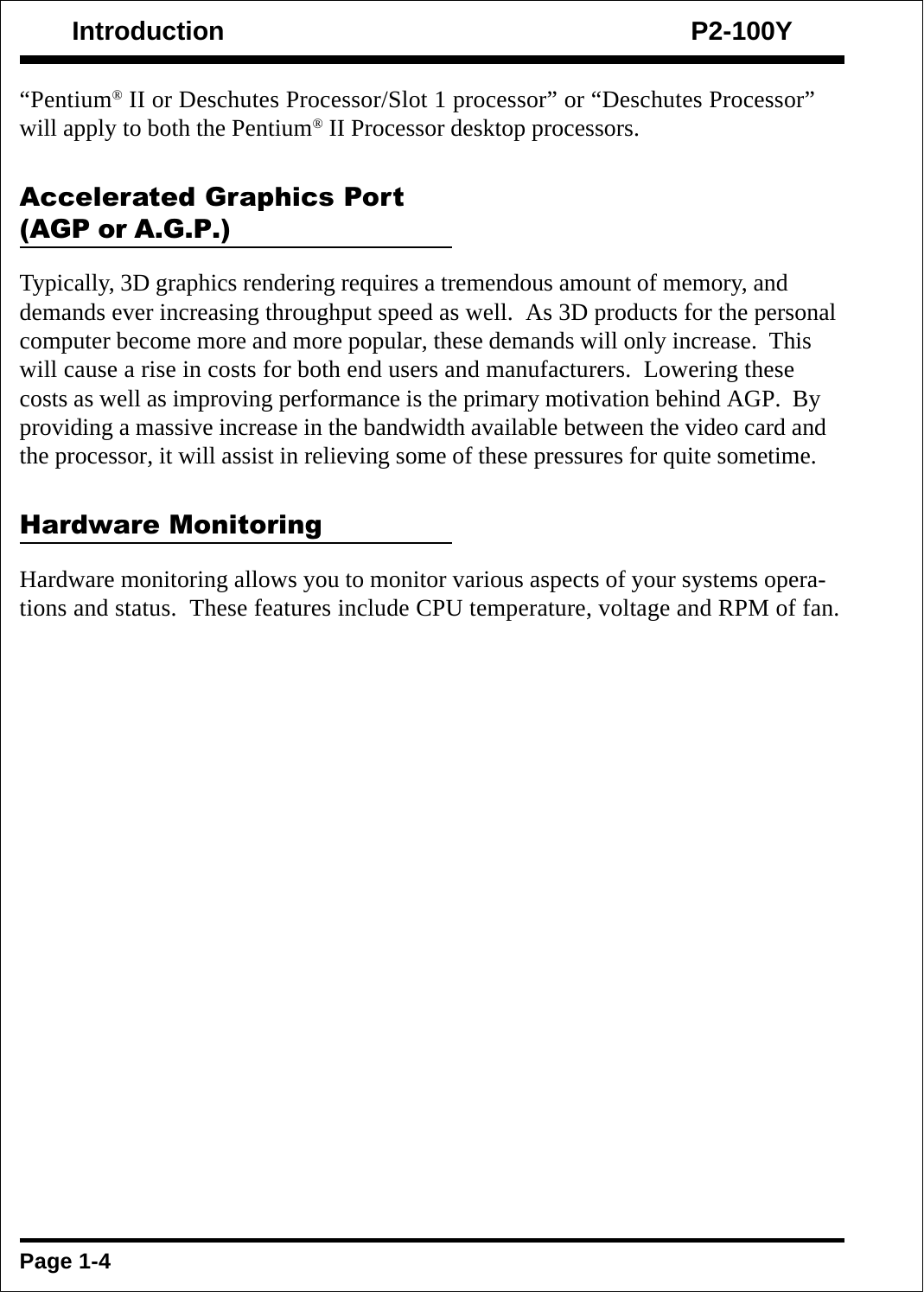# P2-100Y Form-Factor

The P2-100Y is designed with MicroATX form factor - the new industry standard of chassis. The MicroATX form factor is essentially a Baby-AT baseboard rotated 90 degrees within the chassis enclosure and a new mounting configuration for the power supply. With these changes the processor is relocated away from the expansion slots, allowing them all to hold full length add-in cards. MicroATX defines a double height aperture to the rear of the chassis which can be used to host a wide range of onboard I/O. Only the size and position of this aperture is defined, allowing PC manufacturers to add new I/O features (e.g.; TV input, TV output, joystick, modem, LAN, etc.) to systems. This will help systems integrators differentiate their products in the marketplace, and better meet your needs.

- Smaller size promotes a smaller system size.
- I/O shield does not need to be retooled in an ATX 2.01 or later. Mainboard could be used in an ATX 2.01-compliant.
- A smaller power supply cam be used. High integration on mainboard reduces the system costs.

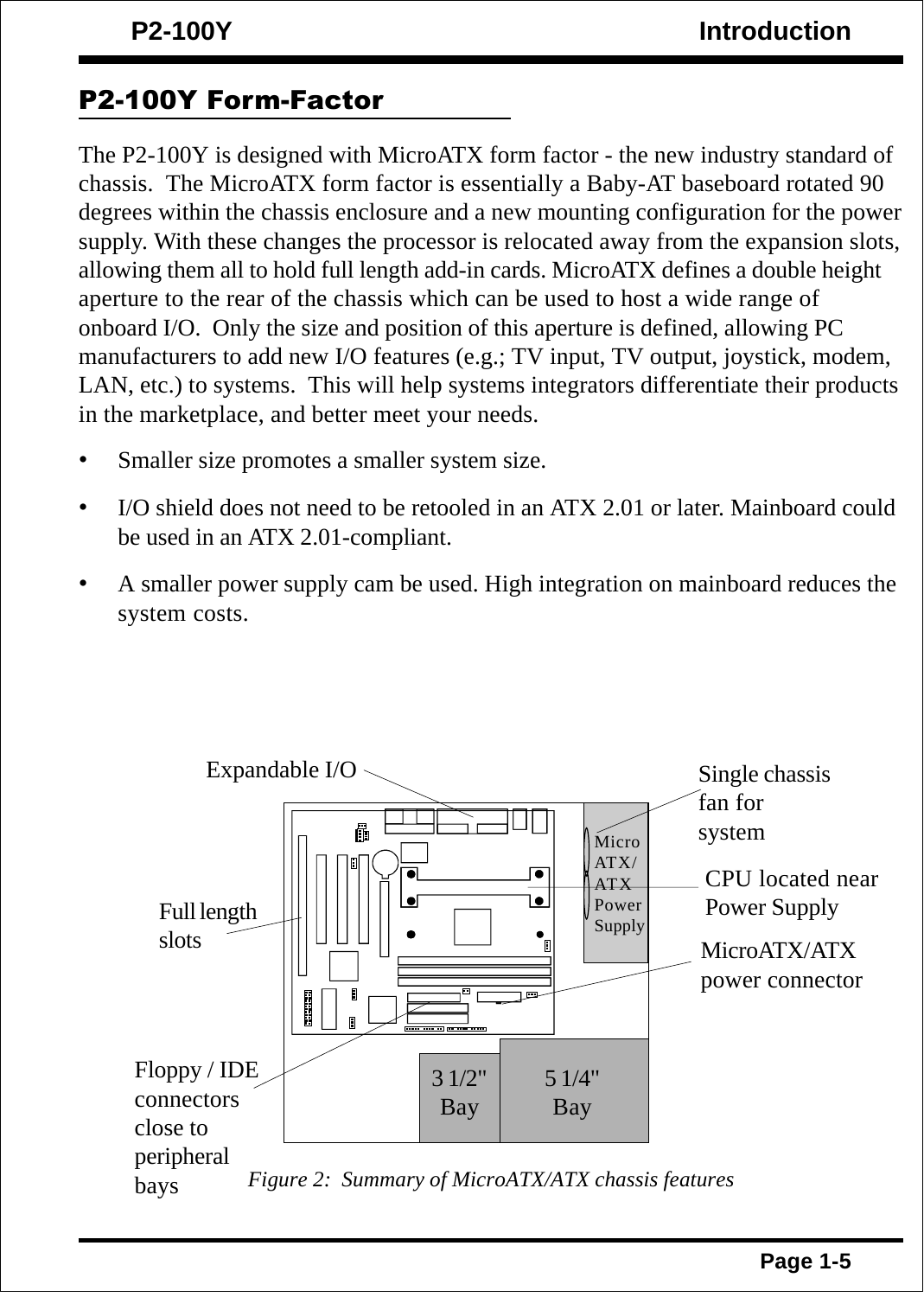# I/O Shield Connector

**The P2-100Y** is equipped with an I/O back panel. Please use the appropriate I/O shield (figure 3). *parallel port Joystick/Midi port*



**The P2-100Y** has a single 20-pin connector for MicroATX power supplies. For MicroATX/ATX power supplies that support the **Remote On/Off** feature, this should be connected to the systems front panel for system Power On/Off button. The systems power On/Off button should be a momentary button that is normally open.

**The P2-100Y** has been designed with "Soft Off" functions. You can turn Off the system from one of two sources: The first is the front panel Power On/Off button, and the other is the "Soft Off" function (coming from the P2-100Y's onboard circuit controller) that can be controlled by the operating system. Windows 95/98 will control this when the user clicks that they are ready to Shutdown the system.

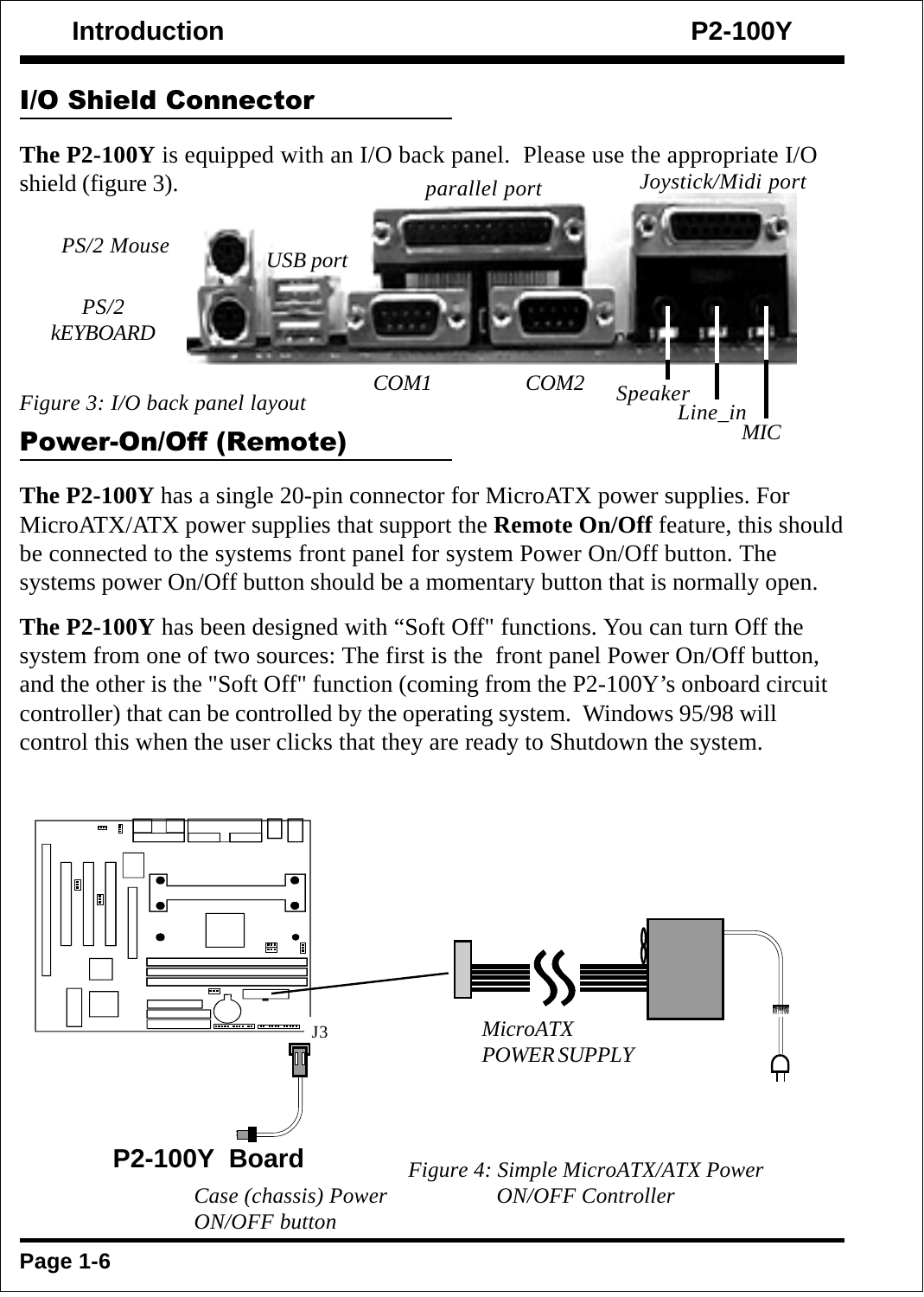# System Block Diagram



*Figure 5: System Block Diagram*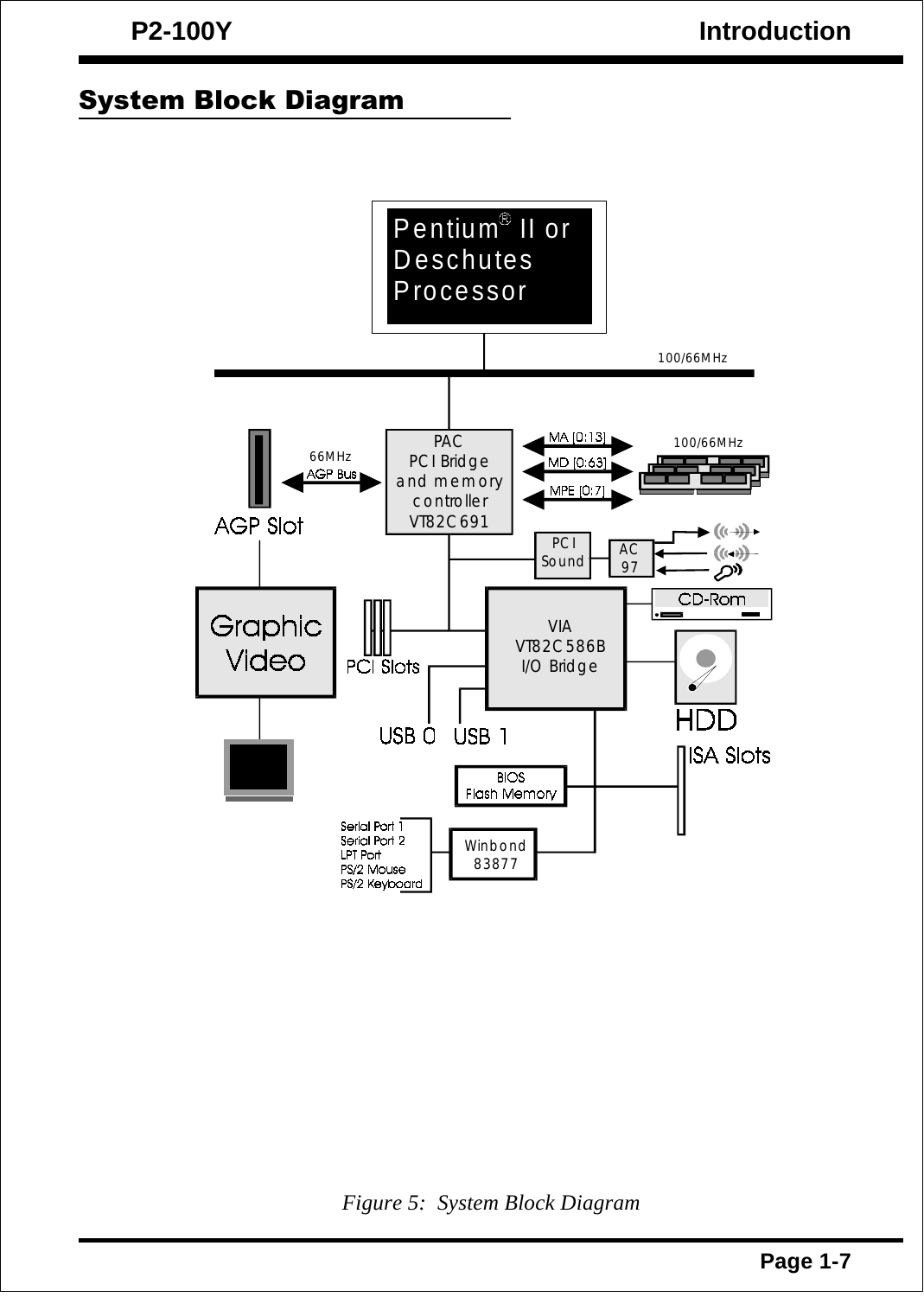# Page Right Blank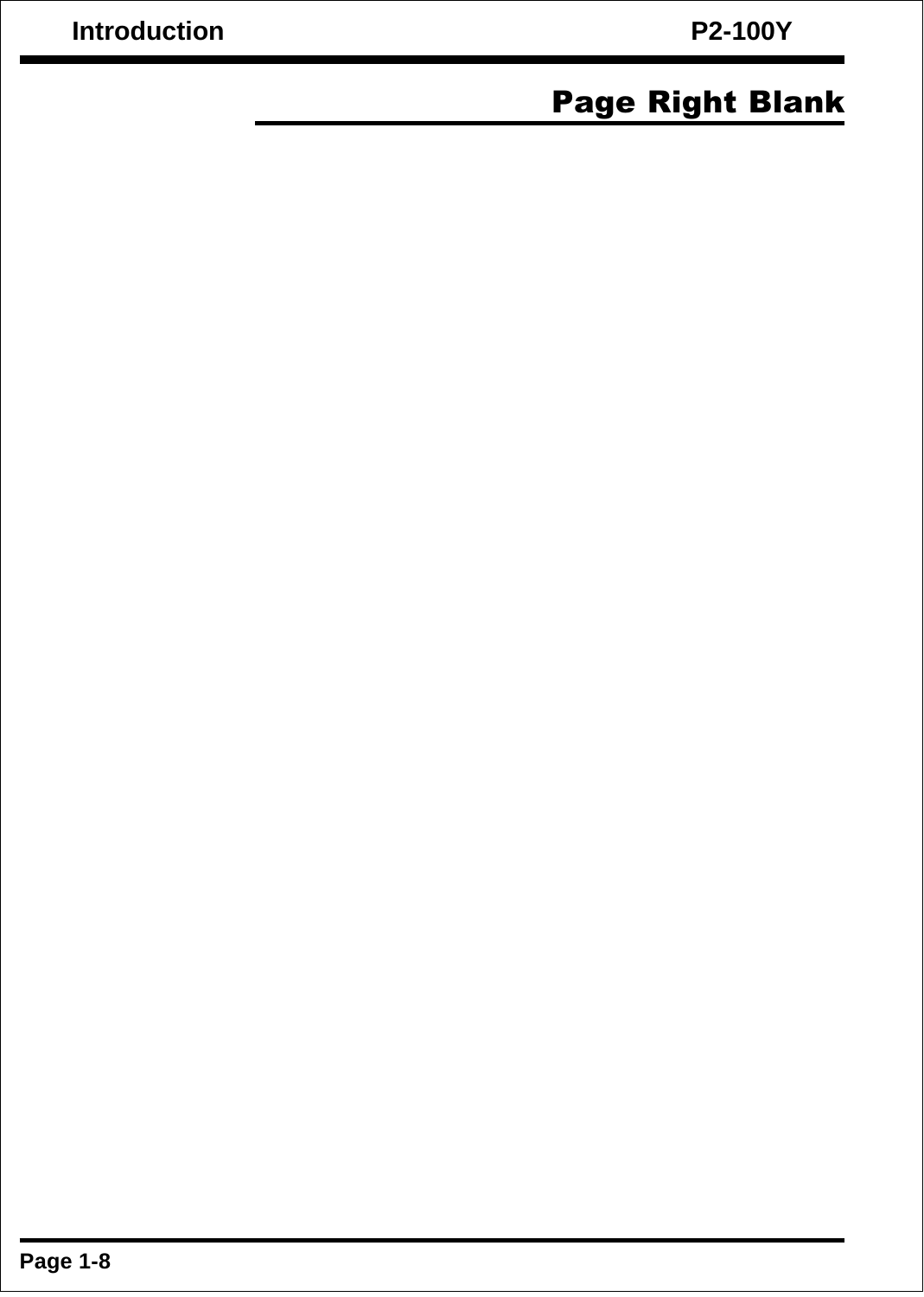# Section 2 FEATURES

# P2-100Y Features:

- P2-100Y is based on the Pentium® II or Deschutes Processor operating at  $233 \sim 400$ MHz (66MHz) or  $300 \sim 450$ MHz (100MHz) on Slot 1. The board is configured by an DIP Switch to match your CPU clock speed.
- Designed with VIA APOLLO PRO AGPset.
- Supports up to 384 Mega of DRAM (minimum of 16 MB) on board, You can use 168-pin DIMM x 3. It will automatically detect Extended Data Output (EDO) DRAM at 66MHz only or Synchronous DRAM memory (SDRAM) at 66MHz or 100MHz (please see Section 3-2).
- P2-100Y will support Error Checking and Correcting (ECC) when using paritys DRAM memory modules. This will detect multiple bit errors and correct 1-bit memory errors.
- Supports (1) 16 bit ISA slots, (3) 32 bit PCI slots, (1) AGP slot and provides (2) independent high performance PCI IDE interfaces capable of supporting PIO Mode 3/4 and Ultra DMA 33 devices. The P2-100Y supports (3) PCI Bus Master slots and a jumperless PCI INT# control scheme which reduces configuration confusion when plugging in PCI card(s).
- Supports ATAPI (e.g. CD-ROM) devices on both Primary and Secondary IDE interfaces.
- Designed with Winbond W83877TF Multi I/O: (1) floppy port, (1) parallel port (EPP, ECP), and (2) serial ports (16550 Fast UART). Note: Japanese "Floppy 3 mode" is also supported
- Includes a PS/2 mouse connector.
- Allows use of a PS/2 keyboard.
- Features Award Plug & Play BIOS. With Flash Memory you can always upgrade to the current BIOS as they are released. (http://www.epox.com please visit our Technical Support section for the latest updates)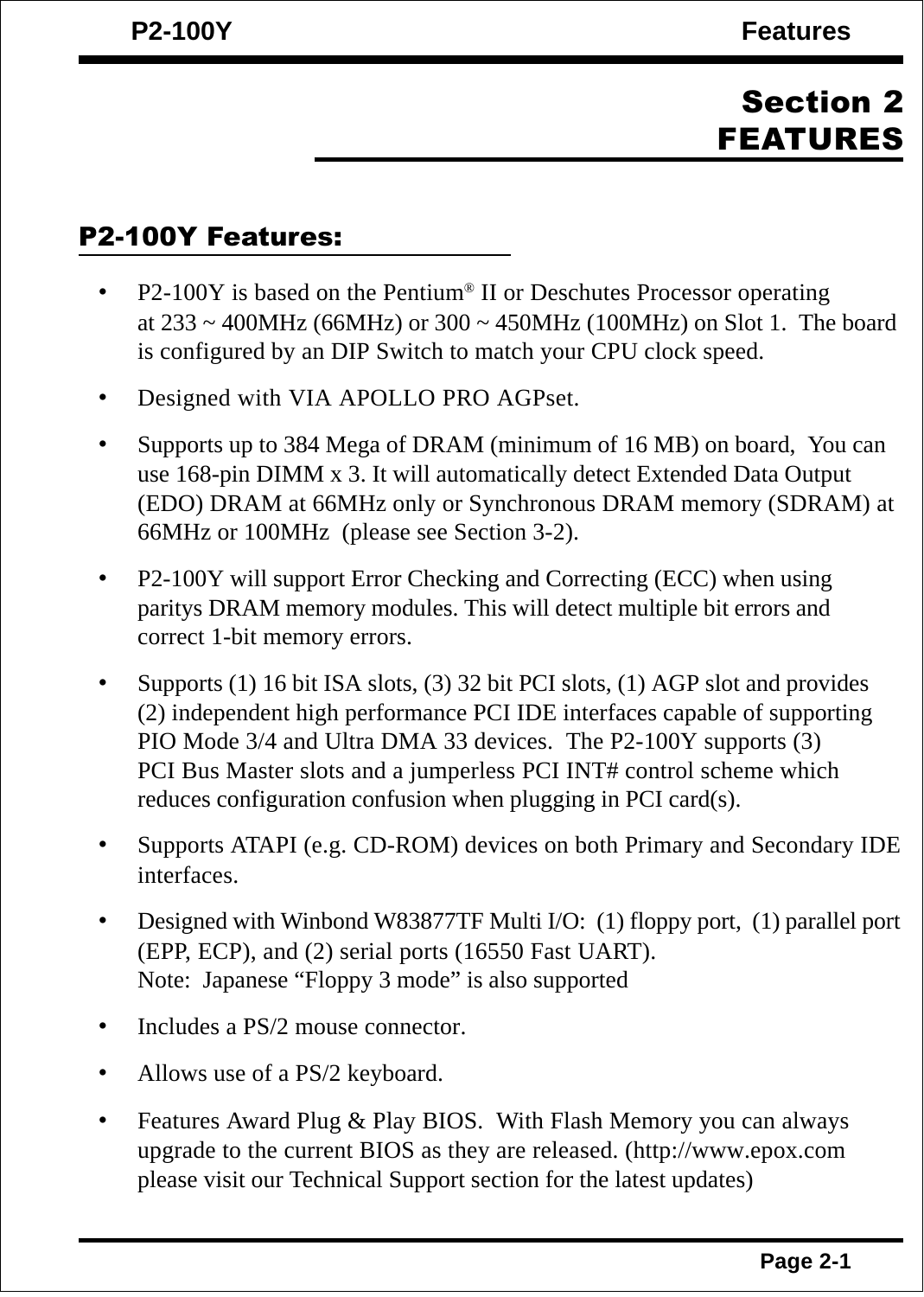# **Features P2-100Y**

- P2-100Y utilizes a Lithium battery which provides environmental protection and longer battery life.
- Supports the Universal Serial Bus (USB) connector. The onboard VT82C586B chip provides the means for connecting PC peripherals such as; keyboards, joysticks, telephones, and modems.
	- Built-in ATX 20-pin power supply connector.
	- Software power-down when using Windows<sup>®</sup> 95.
	- Supports ring-in feature (remote power-on through external modem, allow system to be turned on remotely.
	- Resume by Alarm Allow your system to turn on at a preselected time.
	- Supports USDM software to offer motherboard various status on Windows® 95/98.
	- Supports the CPU fan Auto stop in the sleep mode.
	- Supports the System Power LED (PANEL) blinks in the sleep mode.
	- Built-in WOL (Wake On Lan) Connector.
	- Built-in YAMAHA YMF740 PCI Sound Onboard
	- Ture Full Duplex playback and Capture with different Sampling Rate.
	- Maximum 32-voice XG captital Wave table
	- Synthesizer including GM Compatibility.
	- Supports OPL3, Sound Blaster Pro, MPU401 UART mode and Joystick function.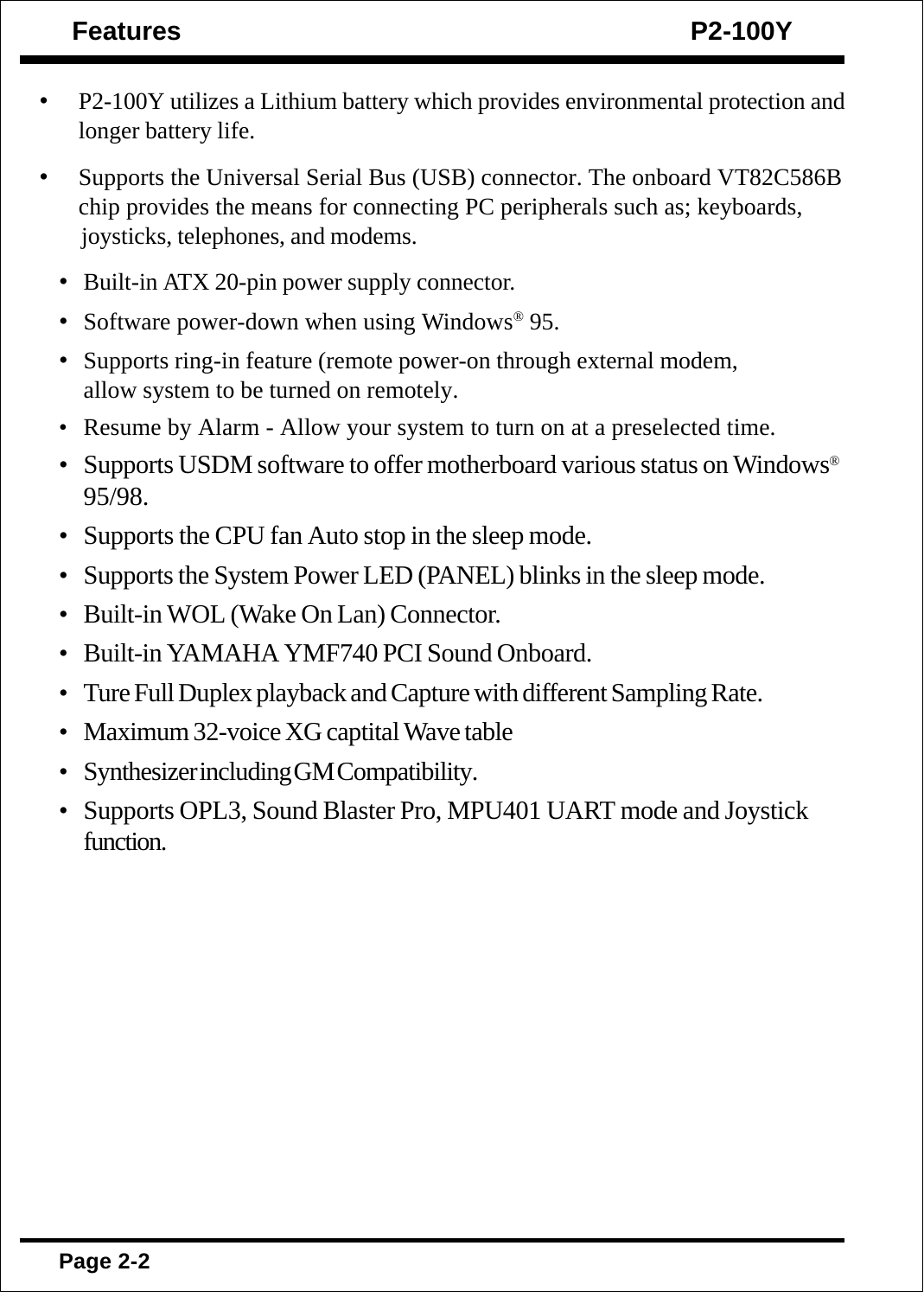# Section 3 INSTALLATION

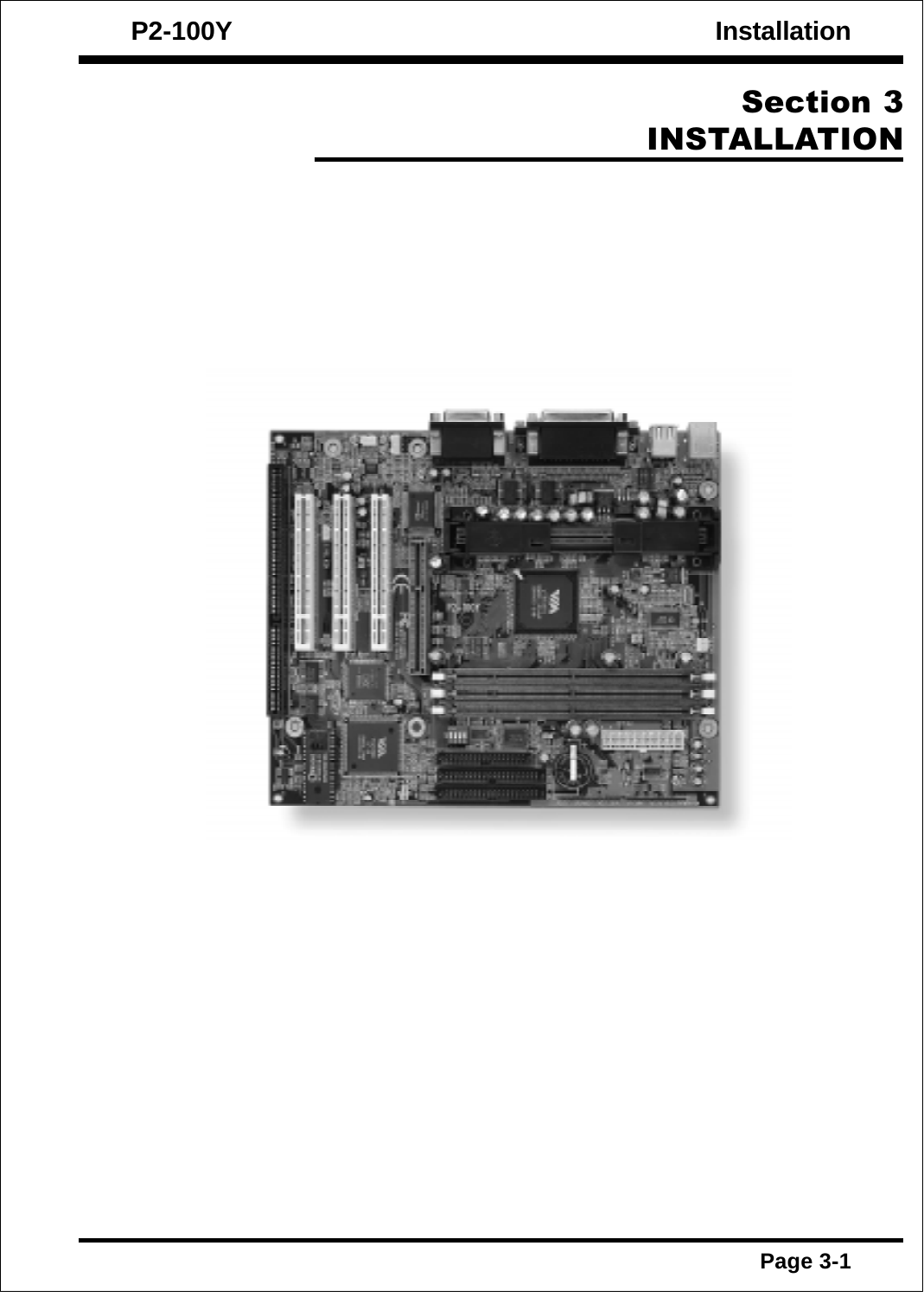# **P2-100Y Detailed Layout**



*Figure 6*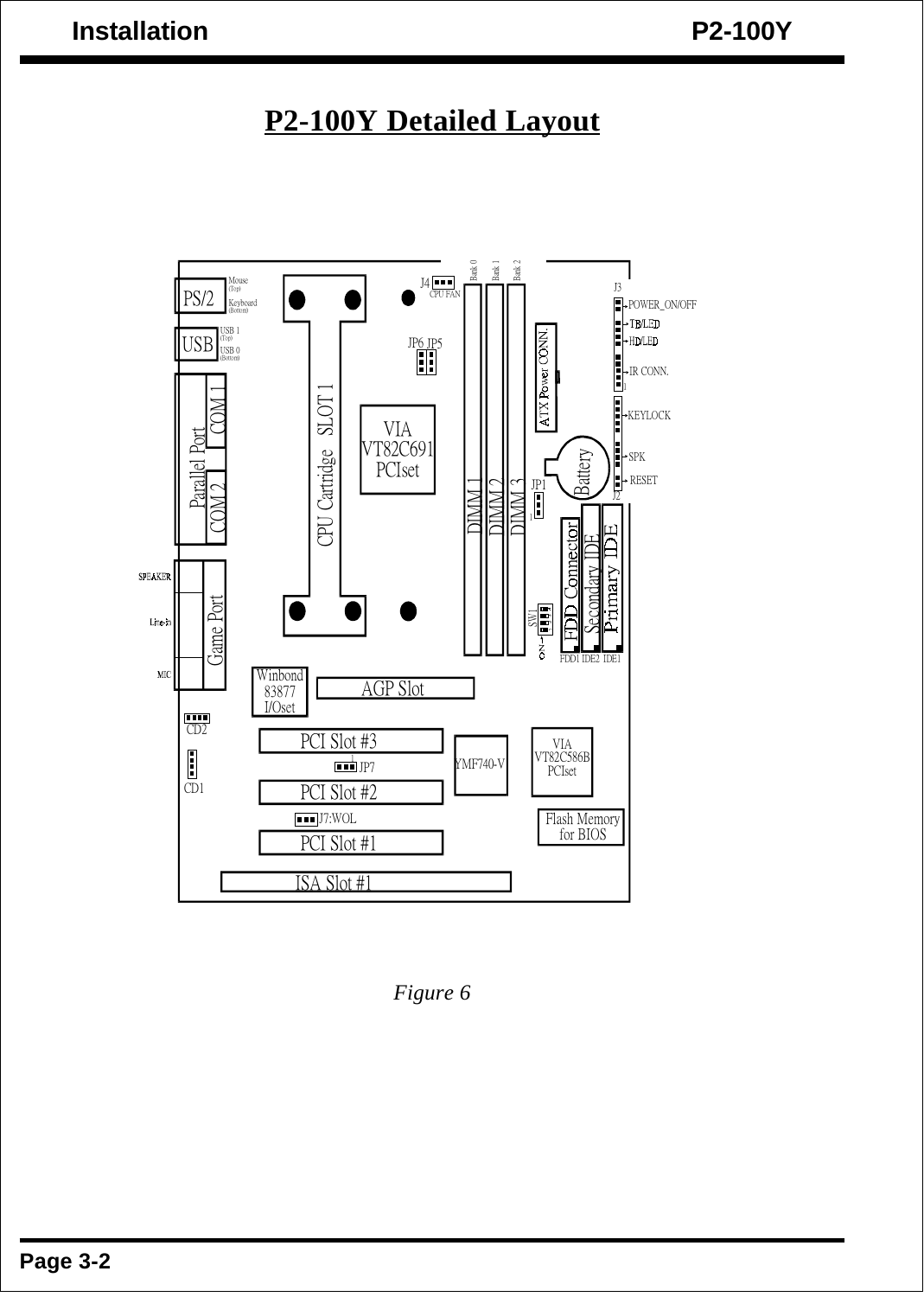# Easy Installation Procedure

# Easy Installation Procedure

The following must be completed before powering on your new system:

- **3-1. Configure DIP Switch to match your hardware**
- **3-2. Install memory chips**
- **3-3. Install Pentium II or Deschutes Processor**
- **3-4. Device Connectors**

# Section 3-1 Configure DIP Switch

We design this mainboard with a DIP Switch to make your install fast and easy.

The following will describe all of the DIP Switch that you are required to set before moving on to step 3-2.

*Note: The DIP Switch as depicted as shown (Figure 6) in their correct physical orientation.*

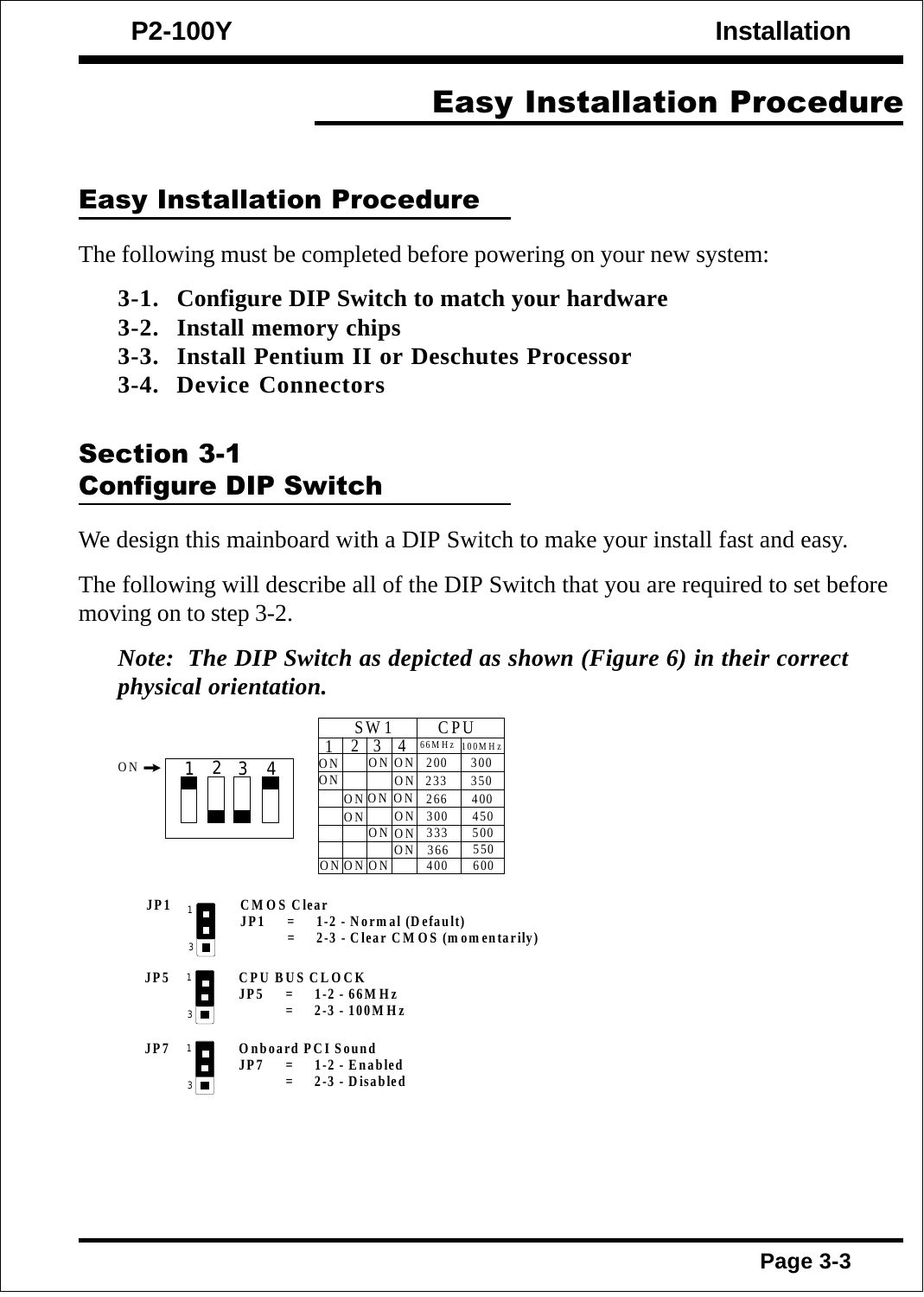# Section 3-2 System Memory Configuration

# Memory Layout

The P2-100Y supports (3) 168-pin DIMMs (Dual In-line Memory Module). The DIMMs can be either EDO (Extended Data Out) or SDRAM (Synchronized DRAM). The DIMMs may be installed using just one chip.

- **We recommend using SDRAM DIMM can not mixing with EDO DIMM modules together at 66MHz.**
- The EDO DIMM only support pentium® II Processor at 66MHz, not support Deschutes Processor at 100MHz.
- We recommend when installed the 100MHz Deschutes Processor using DIMM SDRAM must be 125MHz (-8ns) bus speed. If used 100MHz (-10ns) SDRAM may be critical timing for the motherboard.
- About the "PC/100 SDRAM spec." information you may visit Inte's home page at:

http//developer.intel.com/design/pcisets/memory/index.htm

• DIMM SDRAM may be 83MHz (-12ns), 100MHz (-10ns) or 125MHz (-8ns) bus speed.

Figure 2 and Table 1 show several possible memory configurations using

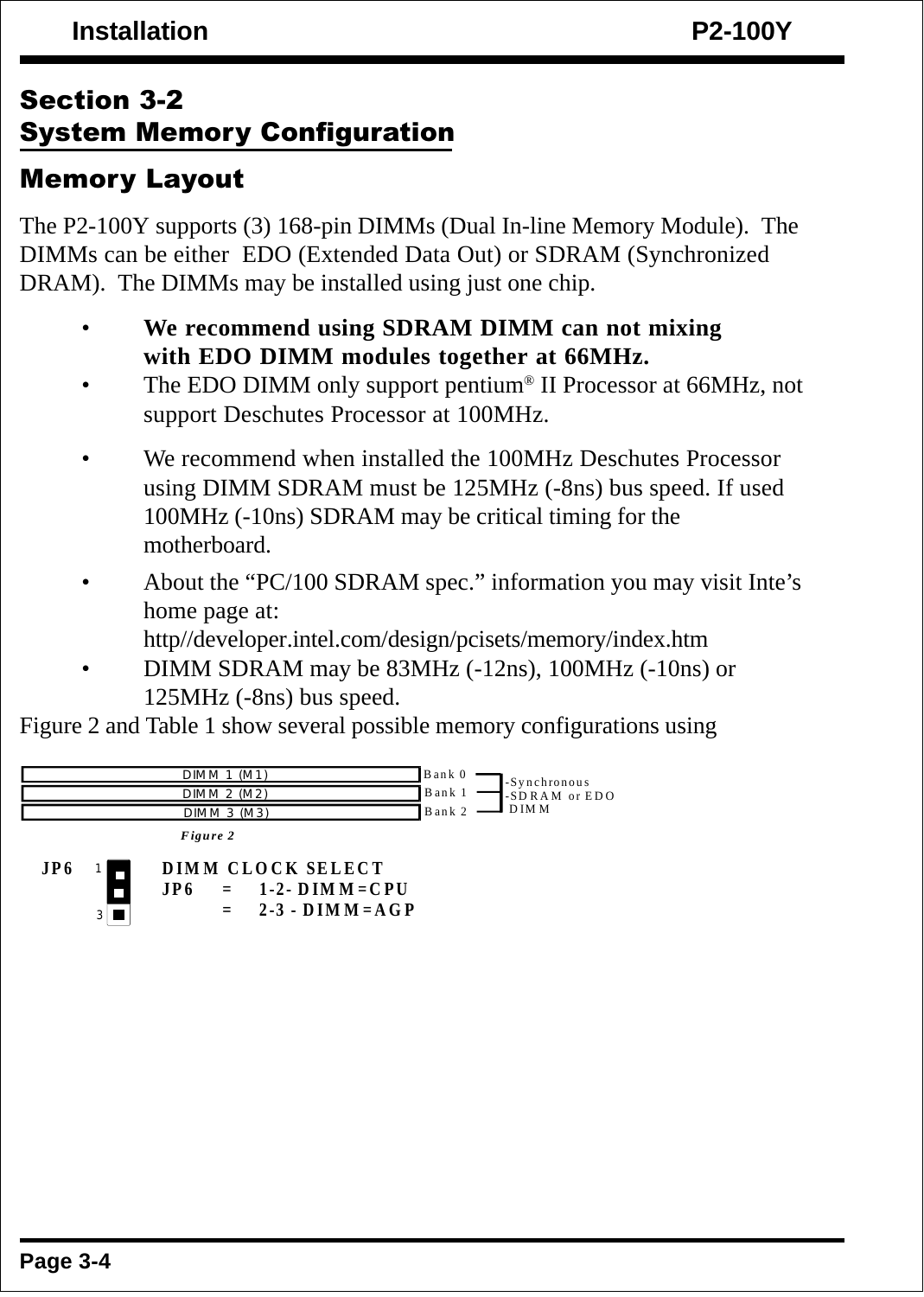| <b>Total Memory</b>  | DIMM 1<br>(Bank 0)                                | DIMM <sub>2</sub><br>(Bank 1)                       | DIMM <sub>3</sub><br>(Bank 2)                     |
|----------------------|---------------------------------------------------|-----------------------------------------------------|---------------------------------------------------|
| $=$ 384MB<br>Maximum | EDO/SDRAM*<br>8MB, 16MB, 32MB.<br>64MB, 128MB X 1 | $EDO/SDRAM*$<br>8MB, 16MB, 32MB,<br>64MB, 128MB X 1 | EDO/SDRAM*<br>8MB, 16MB, 32MB,<br>64MB, 128MB X 1 |
| $= 256MB$<br>Maximum | EDO/SDRAM*<br>8MB, 16MB, 32MB.<br>64MB, 128MB X 1 | $EDO/SDRAM*$<br>8MB, 16MB, 32MB.<br>64MB, 128MB X 1 | None                                              |
| $= 128MR$<br>Maximum | EDO/SDRAM*<br>8MB, 16MB, 32MB.<br>64MB, 128MB X 1 | None                                                | None                                              |

*Table 1*

 *\* SDRAM only supports 8, 16, 32, 64, 128MB DIMM modules.*

# DIMM Module Installation

Figure 7 displays the notch marks and what they should look like on your DIMM memory module.

DIMMs have 168-pins and two notches that will match with the onboard DIMM socket. DIMM modules are installed by placing the chip firmly into the socket at a 90 degree angle and pressing straight down (figure 8) until it fits tightly into the DIMM socket (figure 9).



*<sup>\*</sup> EDO only supports Pentium® II Processor at 66MHz, not supports Deschutes Processor at 100MHz.*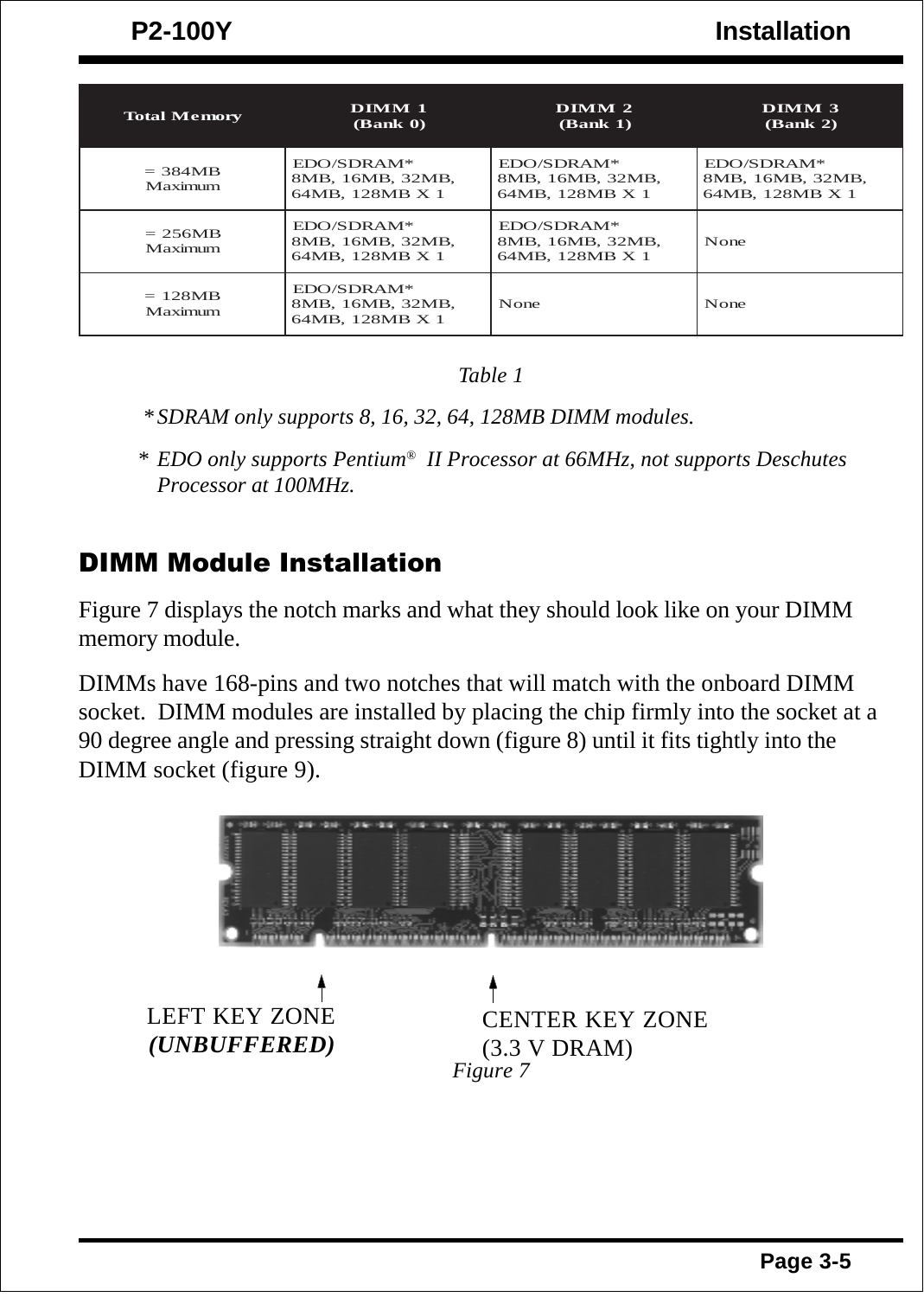

To remove the DIMM module simply press down both of the white clips on either side and the module will be released from the socket.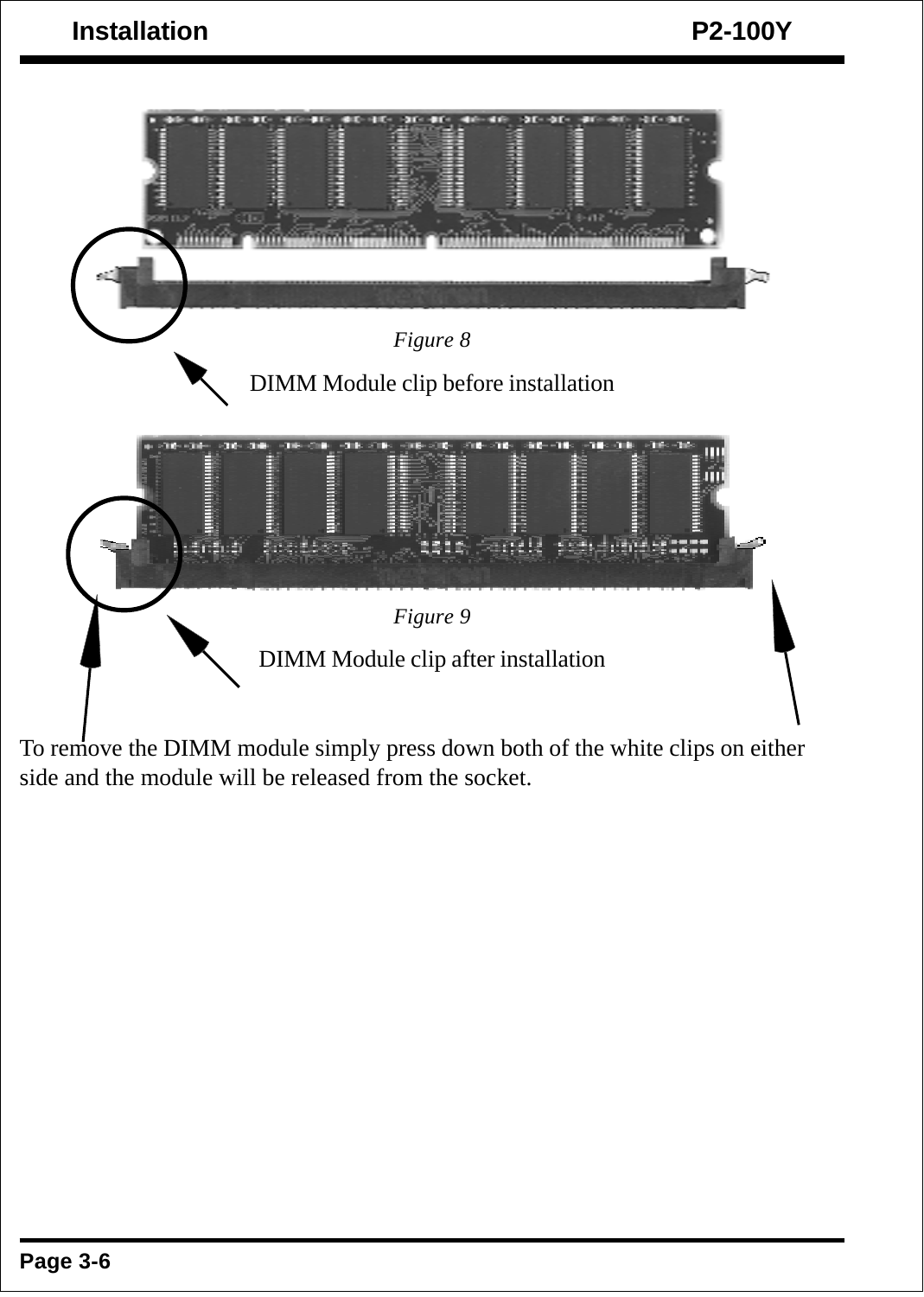# Section 3-3 Installing a Pentium II or Deschutes Processor

The P2-100Y uses the Single Edge Contact (SEC) slot for a Pentium II processor packaged in an SEC cartridge. The SEC slot is not compatible with other non-Pentium II processors.

Please have ready the following list of components so that we may install the processor onto the motherboard.

- 1. Heat sink support (top/bottom piece)
- 2. Pentium II processor heat sink
- 3. Intel Pentium II Processor

OK, now that you have all of your components ready, we can start.

First, please refer to figure 10 below, and follow the direction to lift up the fixed foldable pentium® II Retention Mechanism. This pre-installed device is designed for you to install Pentium® II CPU more easier and to avoide any damage on the board due to overtightening the four screws.

One thing must be kept in your mind that please make sure to lift upright the foldable parts of the Retention module to fit and install CPU properly.



*Figure 10*

Now we are going to install the heatsink support base piece (figure 11) onto the motherboard. There is both a large and small hole (figure 12) so that the base will only fit in one direction. This piece needs to be pushed into the holes firmly until it is seated.

Now we are ready to install the SEC Cartridge (Pentium II Processor) into the Retention Module. The SEC Cartridge is mounted by sliding the SEC Cartridge into the Retention Module and letting it slide all the way down. Once it reaches the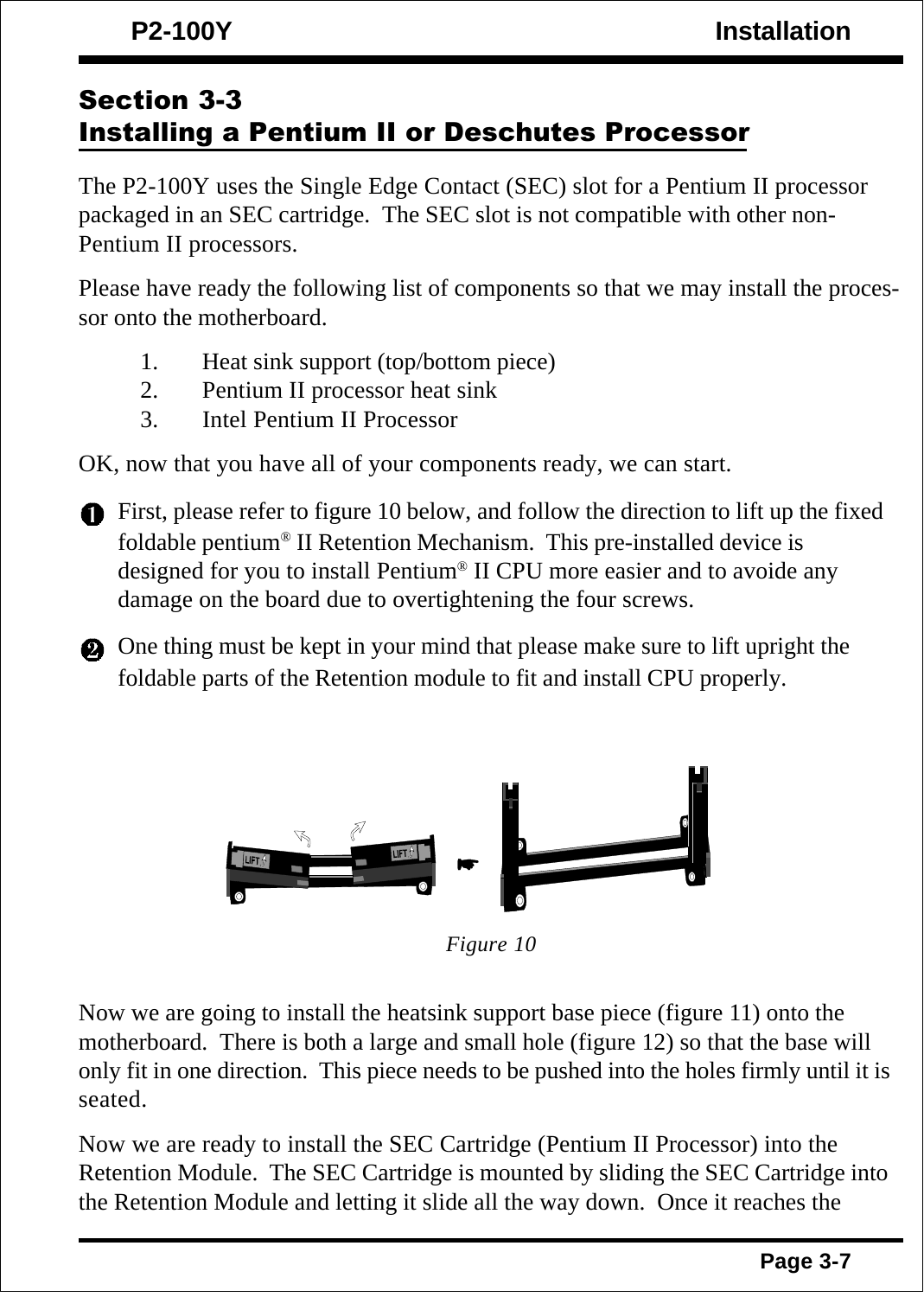bottom make sure you press firmly on SEC cartridge to firmly secure into the Slot 1 Socket.

Now we need to secure the heatsink with the top half of the support (figure 13). Take the top piece of the support and slide it into the bottom fin (figure 13) on the heatsink and then push forward until it clips into the bottom base (figure 11) that is already there (figure 13).



*Figure 11*

Figure 12 shows the layout of Slot 1 and the holes for mounting the Heatsink base piece.

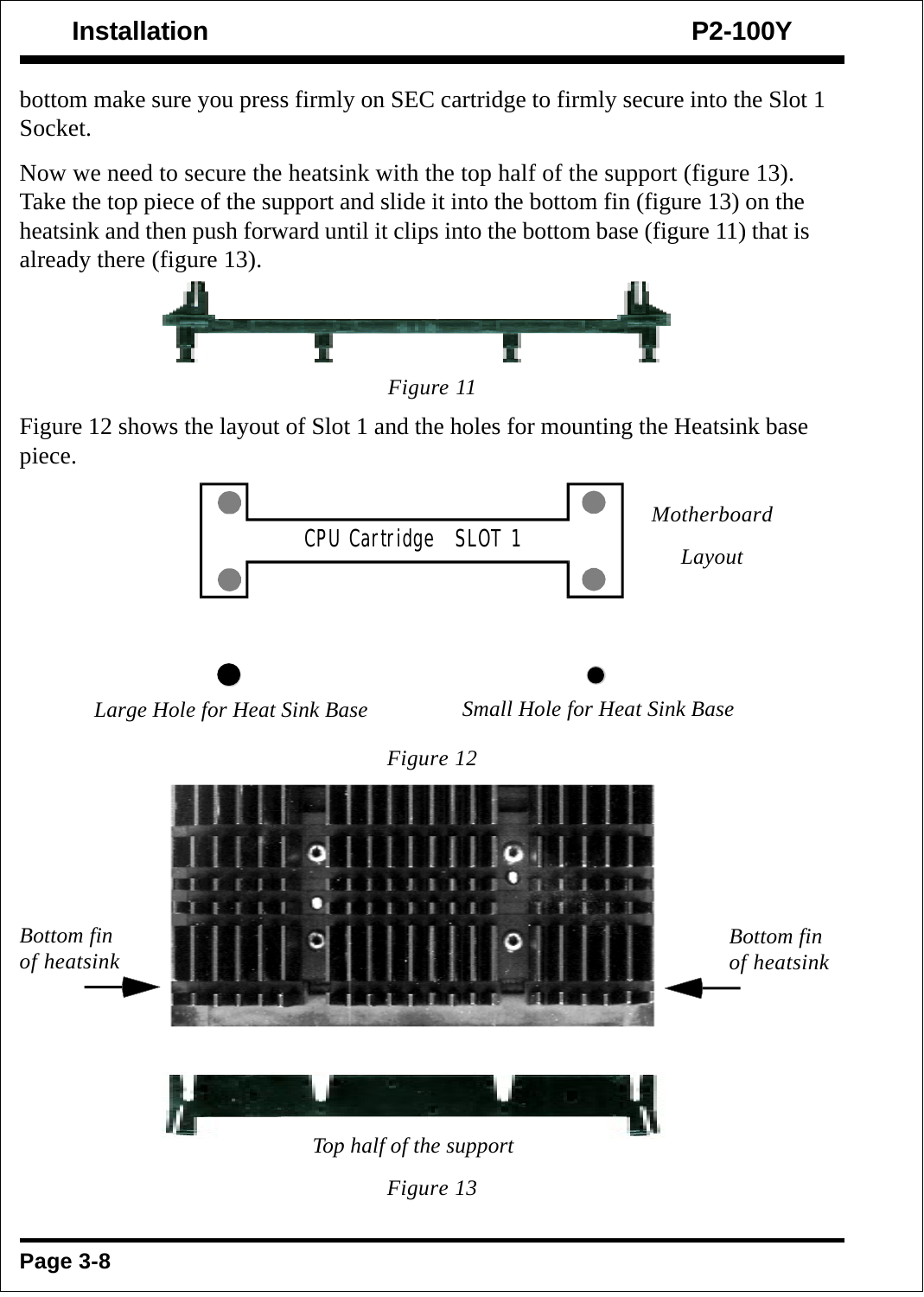# Section 3-4 Device Connectors

### **Please install the mainboard into the chassis.**

Now that your mainboard is installed you are ready to connect all your connections (figure 14).



*Figure 14*

- **J4**: CPU Fan Power
	- A plug-in for the CPU Fan Power
- **J2,J3**: Chassis Panel Connector
	- Keylock, Speaker, Reset, Sleep, Turbo LED and HDD LED
- **J7**: WOL (Wake on Lan) Connector
	- 20-pin power connector
- **PW2**: ATX Power Connector
	- 20-pin power connector
- **IDE1**: Primary IDE Connector
- **IDE2**: Secondary IDE Connector
- **FDD1**: Floppy Controller Connector
- **CD1**: SONY CD-ROM Audio\_in
- **CD2**: MITSUMI CD-ROM Audio\_in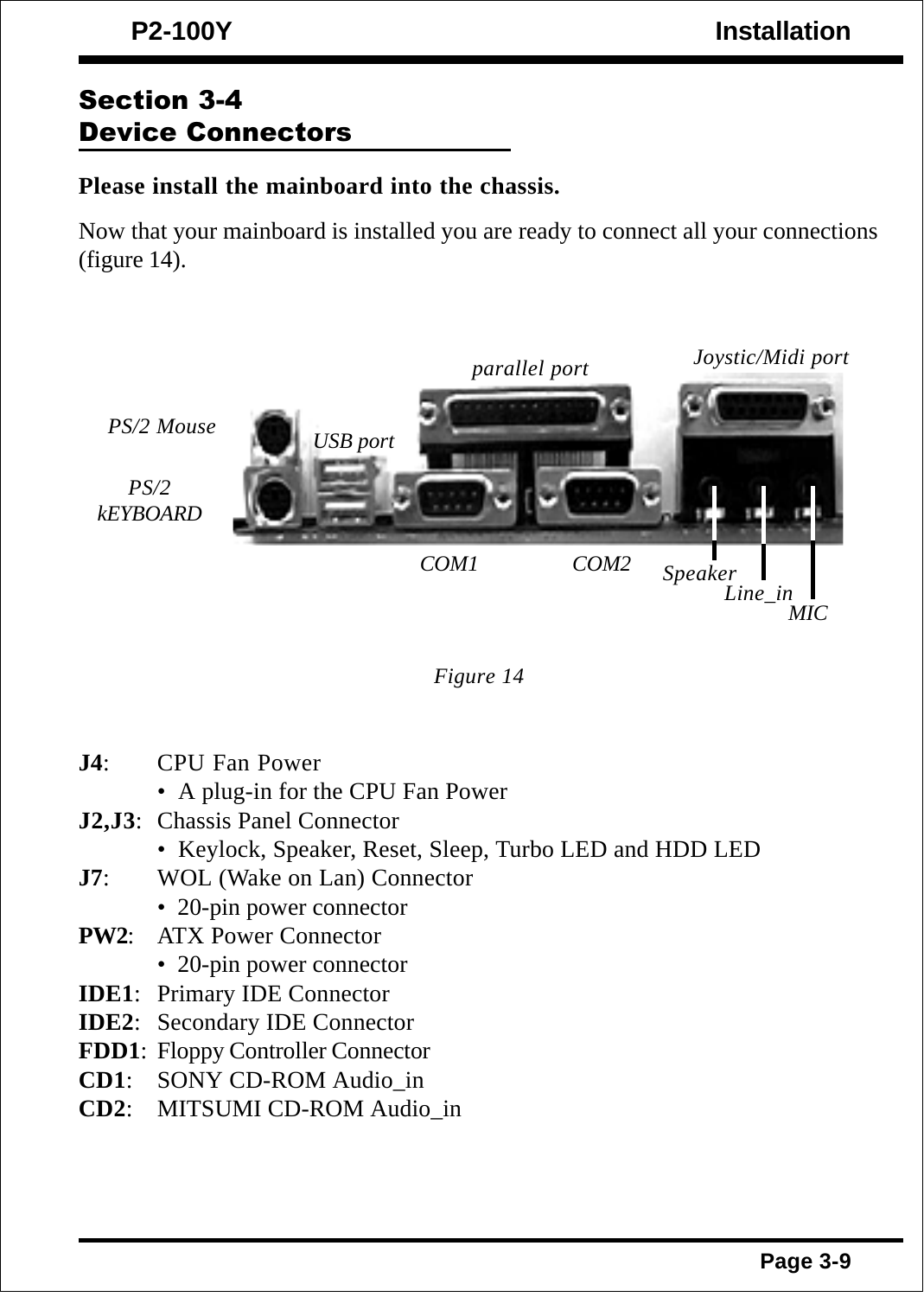$\blacksquare$  $\blacksquare$  $\blacksquare$  $\blacksquare$ 

 $\blacksquare$  $\blacksquare$  $\blacksquare$  $\blacksquare$  $\blacksquare$ 

# Section 3-4 Device Connectors (continued)

**J2 1 Reset** - Closed to restart system.  $\blacksquare$  $\blacksquare$ 

> **Speaker** - Connect to the system's speaker for beeping 1. Speaker 3. GND  $2. N/C$  4. GND

**KeyLock** - Keyboard lock switch & Power LED connector 1. Power  $LED(+)$  4. Keylock 2. N/C 5. GND 3. GND

| $\overline{\mathbf{J}}$ |          | 1<br>I |
|-------------------------|----------|--------|
|                         |          |        |
|                         |          |        |
|                         |          |        |
|                         |          |        |
|                         |          |        |
|                         |          |        |
|                         | $\,{}^+$ |        |
|                         |          |        |
|                         | $\,{}^+$ |        |
|                         |          |        |
|                         |          |        |
|                         |          |        |

**IR Connector** 1. VCC 4. GND 2. NC 5. IRTX 3. IRRX

**IDE LED indicator** - LED ON when Onboard PCI IDE Hard disks is activate

**Turbo LED indicator** - LED ON when higher speed is selected

**Power On/Off - This is connected to the power button on the case.** Using the Soft-Off by Pwr-BTTN feature, you can choose either Instant Off (turns system off immediatly), or 4 sec delay (you need to hold the button down for 4 seconds before the system turns off). When the system is in 4 sec delay mode, the P2-100Y has added a special feature to make the system go into suspend mode when the button is pressed momentarily.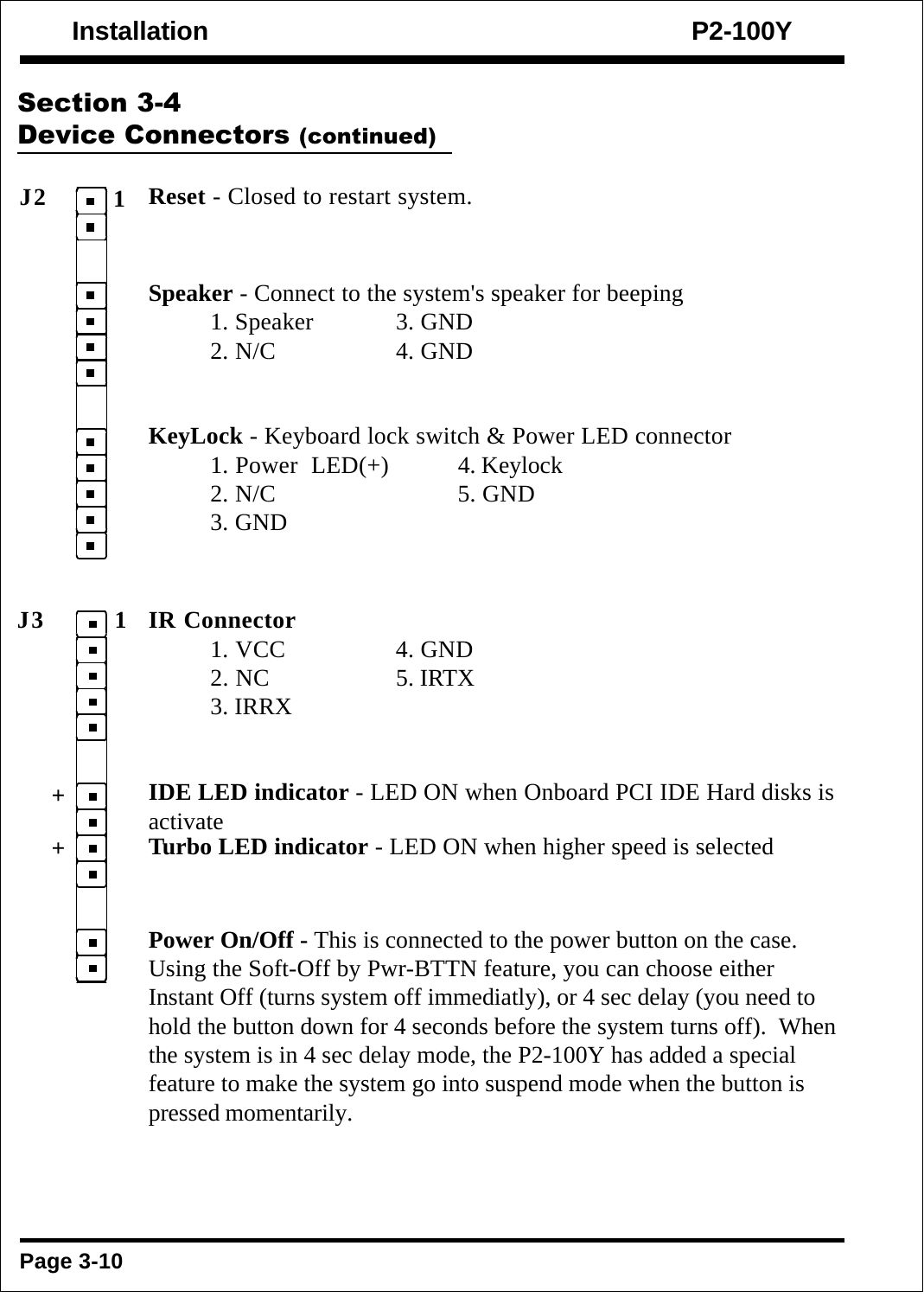# Section 4 AWARD BIOS SETUP

# BIOS Instructions

Award's ROM BIOS provides a built-in Setup program which allows user to modify the basic system configuration and hardware parameters. The modified data will be stored in a battery-backed CMOS, so that data will be retained even when the power is turned off. In general, the information saved in the CMOS RAM will stay unchanged unless there is a configuration change in the system, such as hard drive replacement or a device is added.

It is possible for the CMOS battery to fail, this will cause data loss in the CMOS only. If this does happen you will need to reconfigure your BIOS settings.

### **To enter the Setup Program :**

Power on the computer and press the <Del> key immediately, this will bring you into the BIOS CMOS SETUP UTILITY.

 $POM$   $PCI$  / IS A  $BIOS$  (2A6LFPA0)

| $\text{NOM}$ I CI / ISA DIOS (ZAULITAZ)<br><b>CMOS SETUP UTILITY</b><br>AWARD SOFTWARE, INC. |                                                                                          |  |  |  |
|----------------------------------------------------------------------------------------------|------------------------------------------------------------------------------------------|--|--|--|
| STANDARD CMOS SETUP                                                                          | SUPERVISOR PASSWORD                                                                      |  |  |  |
| <b>BIOS FEATURES SETUP</b>                                                                   | <b>USER PASSWORD</b>                                                                     |  |  |  |
| <b>CHIPSET FEATURES SETUP</b>                                                                | <b>IDE HDD AUTO DETECTION</b>                                                            |  |  |  |
| POWER MANAGEMENT SETUP                                                                       | <b>HDD LOW LEVEL FORMAT</b>                                                              |  |  |  |
| PNP/PCI CONFIGURATION                                                                        | <b>SAVE &amp; EXIT SETUP</b>                                                             |  |  |  |
| INTEGRATED PERIPHERALS                                                                       | EXIT WITHOUT SAVING                                                                      |  |  |  |
| <b>LOAD SETUP DEFAULTS</b>                                                                   |                                                                                          |  |  |  |
| ESC : OUIT<br>F10 : Save & Exit Setup                                                        | $\uparrow \downarrow \rightarrow \leftarrow$ : SELECT ITEM<br>$(Shift)F2$ : Change Color |  |  |  |
| Time, Date, Hard Disk Type                                                                   |                                                                                          |  |  |  |

*Figure 1: CMOS Setup Utility*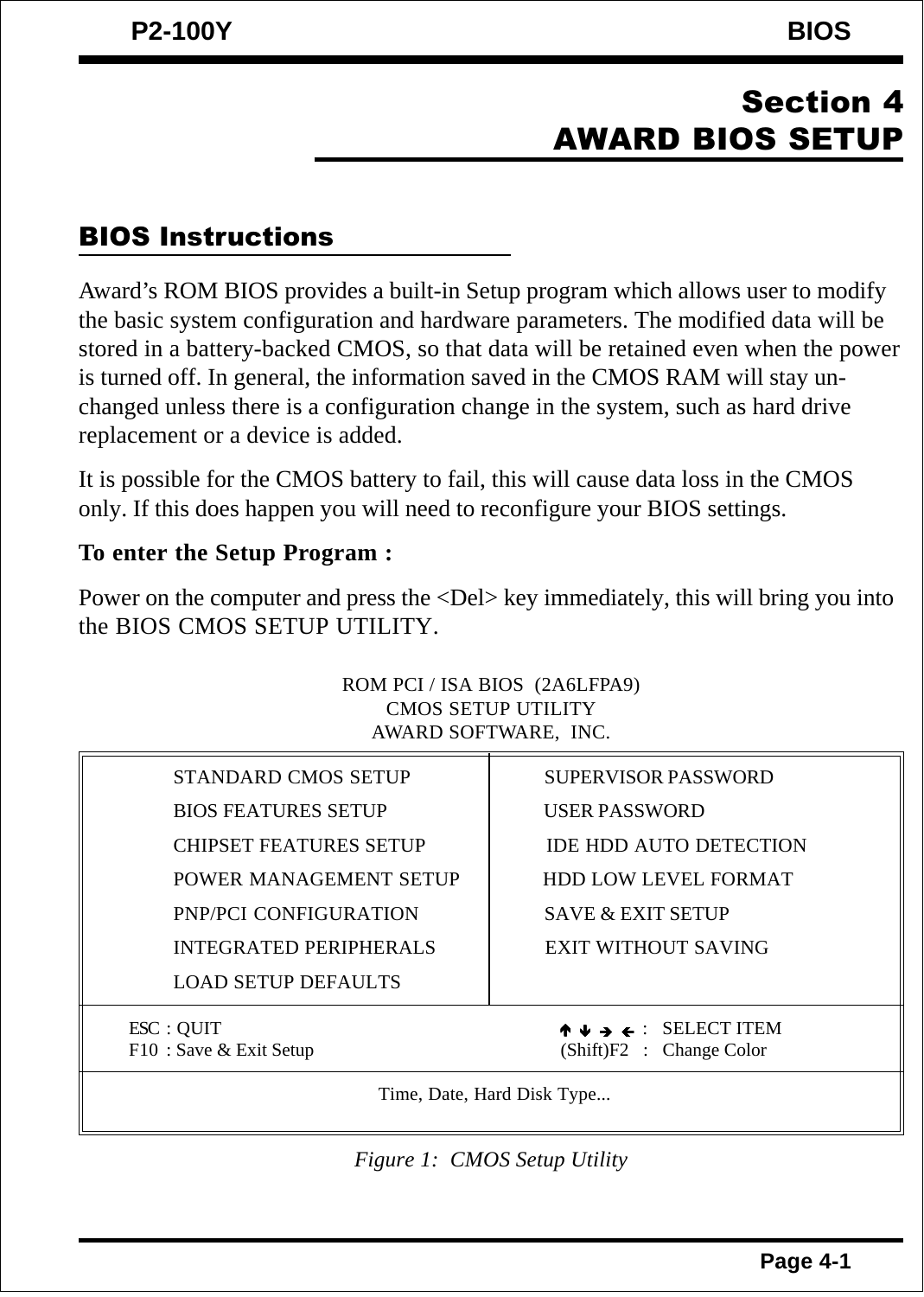The menu displays all the major selection items. Select the item you need to reconfigure. The selection is made by moving the cursor (press any direction key ) to the item and pressing the 'Enter' key. An on-line help message is displayed at the bottom of the screen as the cursor is moved to various items which provides a better understanding of each function. When a selection is made, the menu of the selected item will appear so that the user can modify associated configuration parameters.

# 4-1 Standard CMOS Setup

Choose "Standard CMOS Setup" in the CMOS SETUP UTILITY Menu (Figure 2). The Standard CMOS Setup allows the user to configure system settings such as the current date and time, type of hard disk drive installed, floppy drive type, and display type. Memory size is auto-detected by the BIOS and displayed for your reference. When a field is highlighted (use direction keys to move the cursor and the  $\leq$ Enter $>$ key to select), the entries in the field can be changed by pressing the <PgDn> or the  $<$ PgUp $>$  key.

> ROM PCI/ISA BIOS(2A6LFPA9) STANDARD CMOS SETUP AWARD SOFTWARE, INC.

| HARD DISKS                                                                                                              | <b>TYPE</b> | <b>SIZE</b> | <b>CYLS</b> | <b>HEAD</b> | <b>PRECOMP</b>                                                                      | LANDZONE                               |                                  | SECTORS MODE |
|-------------------------------------------------------------------------------------------------------------------------|-------------|-------------|-------------|-------------|-------------------------------------------------------------------------------------|----------------------------------------|----------------------------------|--------------|
| Primary Master                                                                                                          | : Auto      | $\Omega$    | $\Omega$    | $\Omega$    | $\Omega$                                                                            | $\Omega$                               | $\Omega$                         | Auto         |
| Primary Slave                                                                                                           | : Auto      | $\Omega$    | $\Omega$    | $\Omega$    | $\Omega$                                                                            | $\Omega$                               | $\Omega$                         | Auto         |
| Secondary Master: Auto                                                                                                  |             | $\Omega$    | $\Omega$    | $\Omega$    | $\Omega$                                                                            | $\Omega$                               | $\Omega$                         | Auto         |
| Secondary Slave : Auto                                                                                                  |             | $\Omega$    | $\Omega$    | $\Omega$    | $\Omega$                                                                            | $\Omega$                               | $\Omega$                         | Auto         |
| Drive $A : 1.44M, 3.5$ in.<br>Drive B: None<br>Floppy 3 Mode Support : Disabled<br>Video<br>Halt On : All, But Keyboard | EGA/VGA     |             |             |             | <b>Base Memory</b><br><b>Extended Memory</b><br>Other Memory<br><b>Total Memory</b> | $\ddot{\cdot}$<br>$\ddot{\phantom{a}}$ | 640K<br>64512K<br>384K<br>65536K |              |

*Figure 2: Standard CMOS Setup*

*NOTE: If the hard disk Primary Master/Slave and Secondary Master/Slave are set to Auto, then the hard disk size and model will be auto-detected.*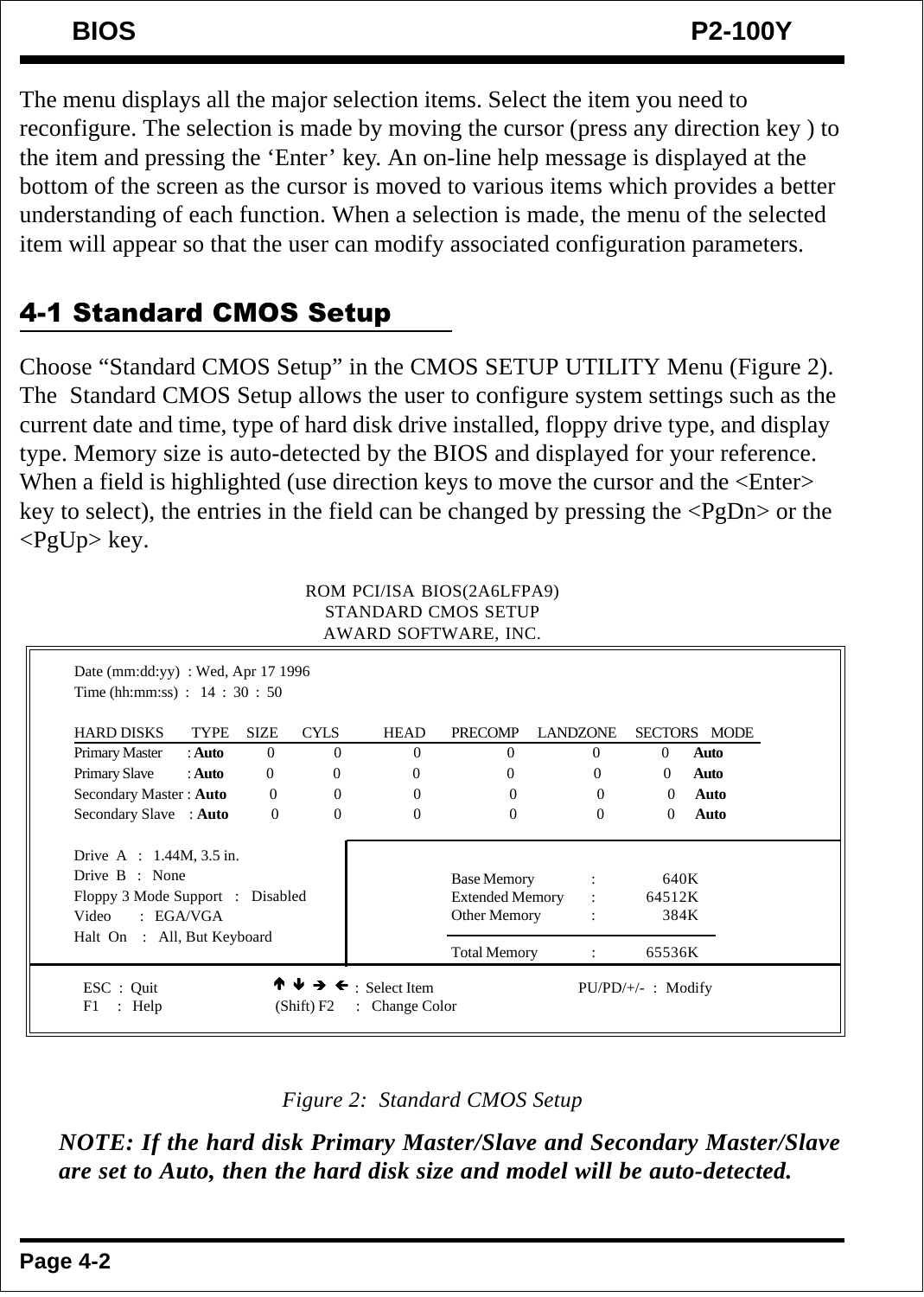*NOTE: The "Halt On:" field is used to determine when to halt the system by the BIOS if an error occurs.*

*NOTE: Floppy 3 Mode support is a mode used to support a special 3.5" drive used in Japan. This is a 3.5" disk that stores only 1.2 MB, the default setting for this is disabled.*

# 4-2 BIOS Features Setup

Selecting the "BIOS FEATURES SETUP" option in the CMOS SETUP UTILITY menu allows users to change system related parameters in the displayed menu. This menu shows all of the manufacturer's default values for the P2-100Y.

Pressing the [F1] key will display a help message for the selected item.

|                                                                                                                                                                                                                                                                                                                                                                           |                                                                                                                                                                        | AWAND SUI I WANE, INC.                                                                               |                                                                    |                                                                                                                  |
|---------------------------------------------------------------------------------------------------------------------------------------------------------------------------------------------------------------------------------------------------------------------------------------------------------------------------------------------------------------------------|------------------------------------------------------------------------------------------------------------------------------------------------------------------------|------------------------------------------------------------------------------------------------------|--------------------------------------------------------------------|------------------------------------------------------------------------------------------------------------------|
| Virus Warning<br><b>CPU</b> Internal Cache<br>External Cache<br>CPU L2 Cache ECC Checking<br><b>Ouick Power On Self Test</b><br><b>Boot Sequence</b><br>Swap Floppy Drive<br>Boot Up Floppy Seek<br><b>Boot Up NumLock Status</b><br>Gate A20 option<br>Memory Parity/ECC Check<br><b>Typematic Rate Setting</b><br>Typematic Rate (Chars/Sec)<br>Type matic Delay (Msec) | : Disabled<br>: Enabled<br>: Enabled<br>: Enabled<br>: Enabled<br>: A, C, SCSI<br>: Disable<br>: Enabled<br>: On<br>: Fast<br>: Disabled<br>: Disabled<br>: 6<br>: 250 | Video BIOS<br>C8000-CBFFF<br>CC000-CFFFF<br>D0000-D3FFF<br>D4000-D7FFF<br>D8000-DBFFF<br>DC000-DFFFF | Shadow<br>Shadow<br>Shadow<br>Shadow<br>Shadow<br>Shadow<br>Shadow | : Enabled<br>: Disabled<br>: Disabled<br>: Disabled<br>: Disabled<br>: Disabled<br>: Disabled                    |
| Security Option<br>PCI/VGA Palette Snoop<br>$OS$ Select For DRAM $> 64MB$<br>Report NO FDD For Win 95                                                                                                                                                                                                                                                                     | : Setup<br>: Disabled<br>: Non- $OS2$<br>:NO                                                                                                                           | Esc: Ouit<br>F1<br>: Help<br>: Old Values<br>F <sub>5</sub><br>F7<br>: Load Setup Defaults           |                                                                    | $\uparrow \uparrow \rightarrow \leftarrow : \text{Select Item}$<br>$PU/PD/+/-$ : Modify<br>(Shift) F2<br>: Color |

ROM PCI/ISA BIOS(2A6LFPA9) BIOS FEATURES SETUP AWARD SOFTWARE, INC.

*Figure 3: BIOS Features Setup*

**Virus Warning**:During and after the system boots up, any attempt to write to the boot sector or partition table of the hard disk drive will halt the system and an error message will appear.

You should then run an anti-virus program to locate the virus. Keep in mind that this feature protects only the boot sector, not the entire hard drive. The default value is Disabled.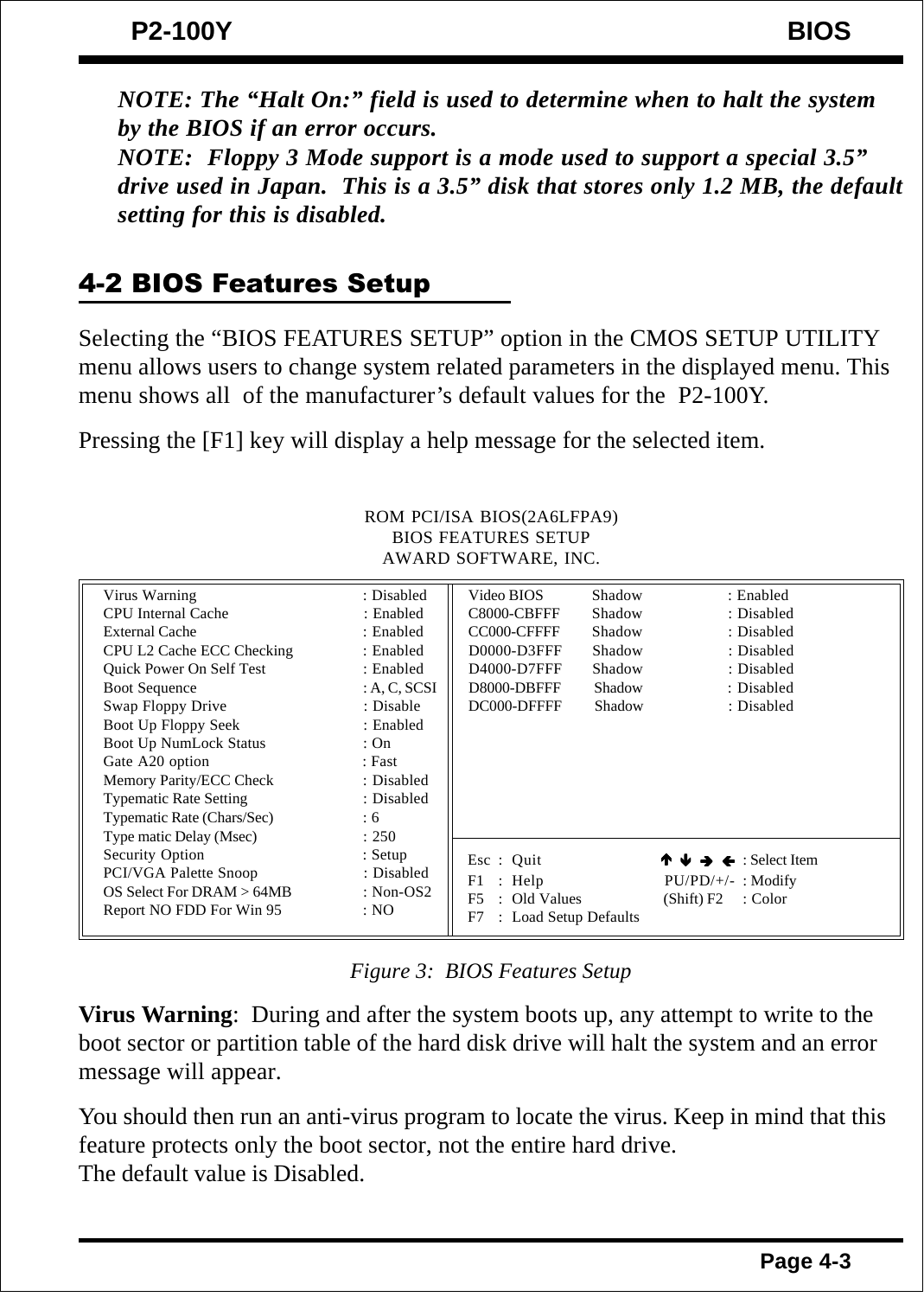*Enabled: Activates automatically when the system boots up causing a warning message to appear when anything attempts to access the boot sector.*

*Disabled: No warning message will appear when anything attempts to access the boot sector.*

*Note: Many disk diagnostic programs that access the boot sector table can trigger the virus warning message. If you plan to run such a program, we recommend that you first disable the virus warning.*

**CPU Internal Cache**: This controls the status of the processor's internal cache area.

The default is Enabled.

*Enabled: This activates the processor's internal cache thereby increasing performance. Disabled: This deactivates the processor's internal cache thereby lowering performance.*

**External (L2) Cache:** This controls the status of the external (L2) cache area. The default is Enabled.

*Enabled: This activates the motherboard's L2 cache thereby increasing performance. Disabled: This deactivates the motherboard's L2 cache thereby lowering performance.*

**Quick Power On Self Test**: This category speeds up the Power On Self Test (POST).

The default is Enabled.

*Enabled: This setting will shorten or skip of the items checked during POST. Disabled: Normal POST.*

**Boot Sequence**: This category determines which drive is searched first by the O/S (Operating System). The default is A,C,SCSI.

*The following is your list of options: [A, C, SCSI] - [C, A, SCSI] - [C, CD-ROM, A] - [CD-ROM, C, A] [D, A,CD-ROM],[E, A, CD-ROM] - [F, A, CD-ROM] - [SCSI, A, C] [SCSI C, A] - [C Only]*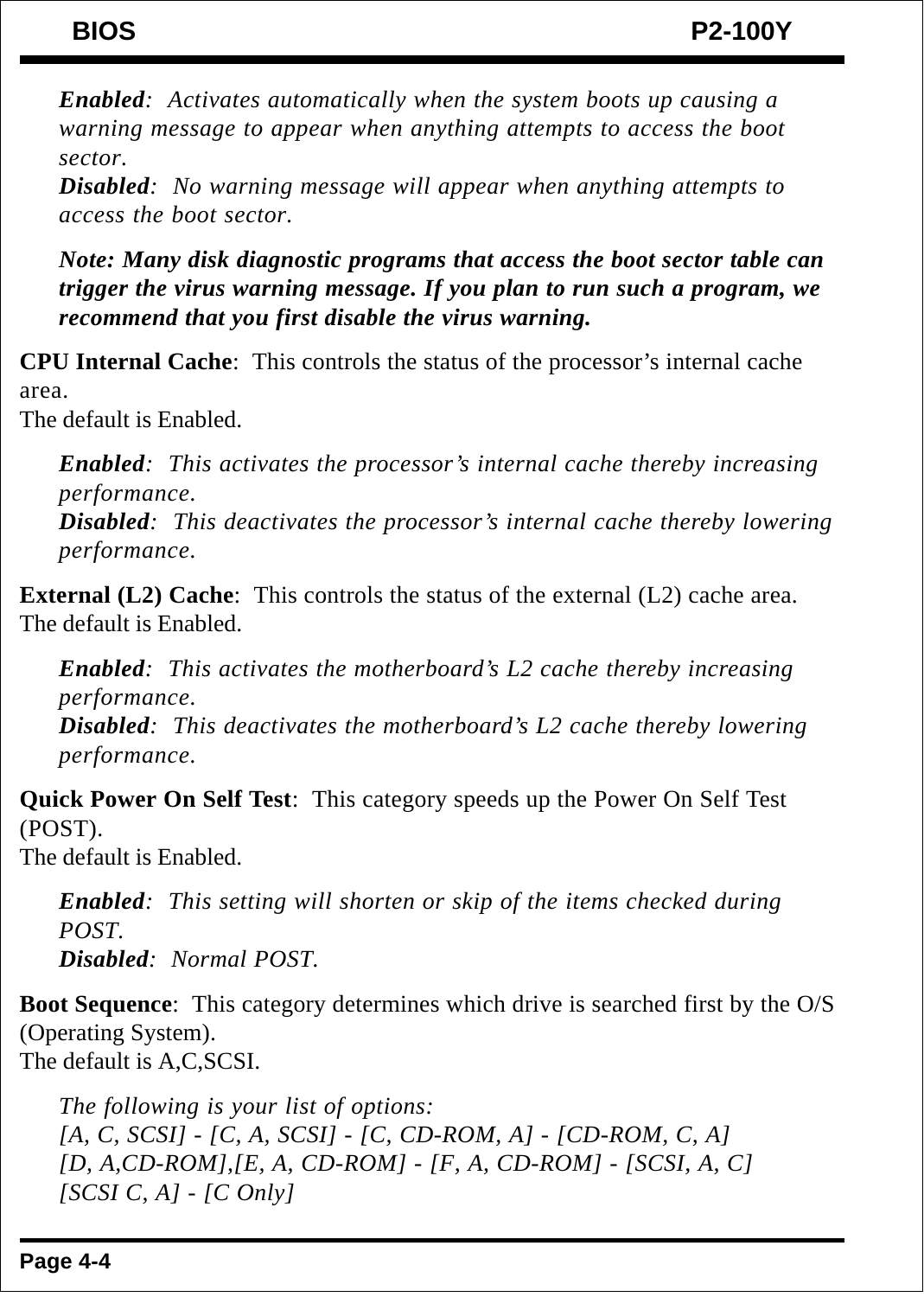**Swap Floppy Drive**: This will swap your physical drive letters A & B if you are using two floppy disks.

The default is Disabled.

*Enabled: Floppy A & B will be swapped under the O/S. Disabled: Floppy A & B will be not swapped.*

**Boot Up Floppy Seek**: During Power-On-Self-Test (POST), BIOS will determine if the floppy disk drive installed is 40 or 80 tracks. Only 360K type is 40 tracks while 760K, 1.2MB and 1.44MB are all 80 tracks.

The default is Enabled.

*Enabled: The BIOS will search the floppy disk drive to determine if it is 40 or 80 tracks. Disabled: The BIOS will not search for the type of floppy disk drive by track number.*

*NOTE: BIOS can not tell the difference between 720K, 1.2MB and 1. 44MB drive types as they are all 80 tracks.*

**Boot Up NumLock Status**: This controls the state of the NumLock key when the system boots.

The default is On.

*On: The keypad acts as a 10-key pad. Off: The keypad acts like the cursor keys.*

Gate A20 Option: This refers to the way the system addresses memory above 1MB (extended memory). The default is Fast.

*Normal: The A20 signal is controlled by the keyboard controller or chipset hardware. Fast: The A20 signal is controlled by Port 92 or chipset specific method.*

**Typematic Rate Setting**: This determines the keystrokes repeat rate.

The default is Disabled.

*Enabled: Allows typematic rate and typematic delay programming. Disabled: The typematic rate and typematic delay will be controlled by the keyboard controller in your system.*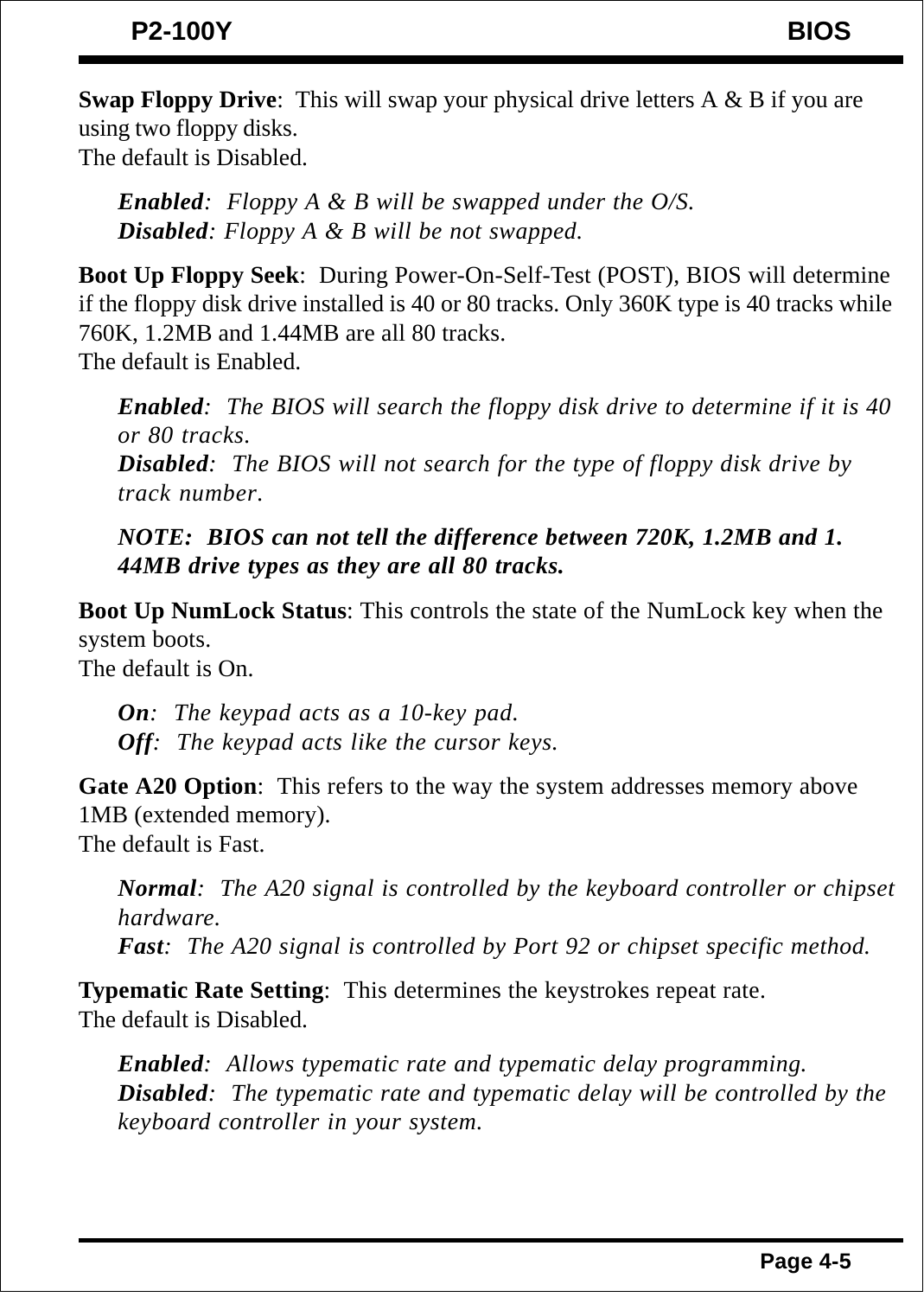**Typematic Rate (Chars/Sec)**: This is the number of characters that will be repeated by a keyboard press. The default is 6.

*: 6 characters per second. 8: 8 characters per second. : 10 characters per second. 12: 12 characters per second. : 15 characters per second. 20: 20 characters per second. : 24 characters per second. 30: 30 characters per second.*

**Typematic Delay (msec)**: This setting controls the time between the first and the second character displayed by typematic auto-repeat. The default is 250.

*: 250 msec. : 500 msec. : 750 msec. : 1000 msec.*

**Security Option**: This category allows you to limit access to the System and Setup, or just to Setup.

The default is Setup.

*System: The system will not boot and the access to Setup will be denied if the correct password is not entered at the prompt. Setup: The system will boot; but the access to Setup will be denied if the incorrect password is not entered at the prompt.*

**PCI/VGA Palette Snoop**: This field controls the ability of a primary PCI VGA controller to share a common palette (When a snoop write cycles) with an ISA video card.

The default is Disabled.

*Enabled: If an ISA card is connected to a PCI VGA card via the VESA connector, and that ISA card connects to a VGA monitor, then that ISA card uses the RAMDAC of the PCI card. Disabled: Disables the VGA card Palette Snoop function.*

**OS Select For DRAM > 64MB**: Some operating systems require special handling. Use this option only if your system has greater than 64MB of memory. The default is Non-OS2.

*OS2: Select this if you are running the OS/2 operating system with greater than 64MB of RAM. Non-OS2: Select this for all other operating systems and configurations.*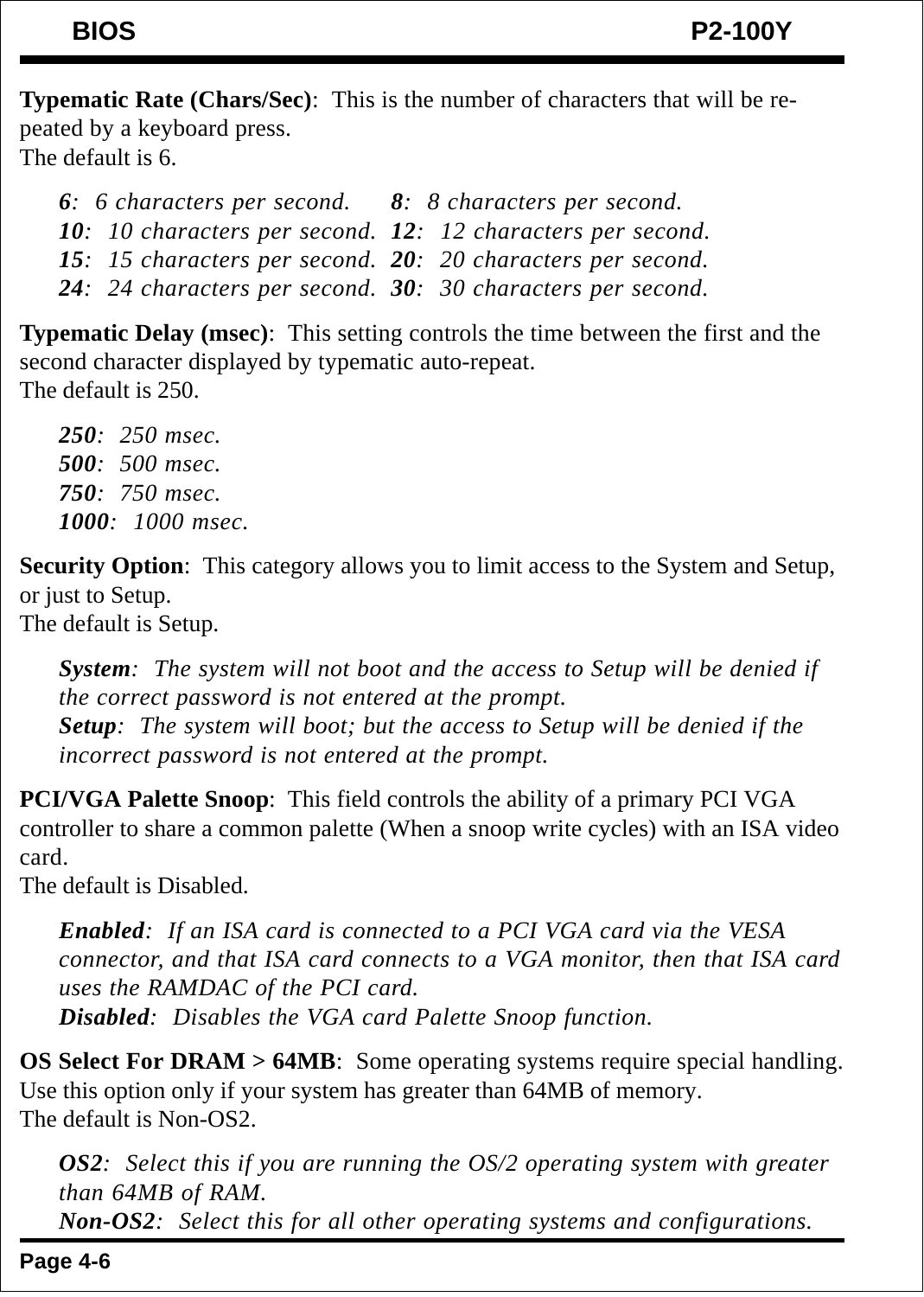**Report No FDD For WIN95:** This option allows BIOS to indicate whether WIN95 is with FDD or not. The Default value is NO.

*NO: Report No FDD for WIN95. YES: Report FDD for WIN95*

**Video BIOS Shadow**: This option allows video BIOS to be copied into RAM. Video Shadowing will increase the video performance of your system. The default is Enabled.

*Enabled: Video shadow is enabled. Disabled: Video shadow is disabled.*

**C8000 - CBFFF Shadow**: **CC000 - CFFFF Shadow**: **D0000 - D3FFF Shadow**: **D4000 - D7FFF Shadow**: **D8000 - DBFFF Shadow**: **DC000 - DFFFF Shadow**:

These categories determine whether ROMs from option cards will be copied into RAM. This will be in 16K byte or 32K byte units, and the size will depend on chipset of the option card.

*Enabled: Optional shadow is enabled. Disabled: Optional shadow is disabled.*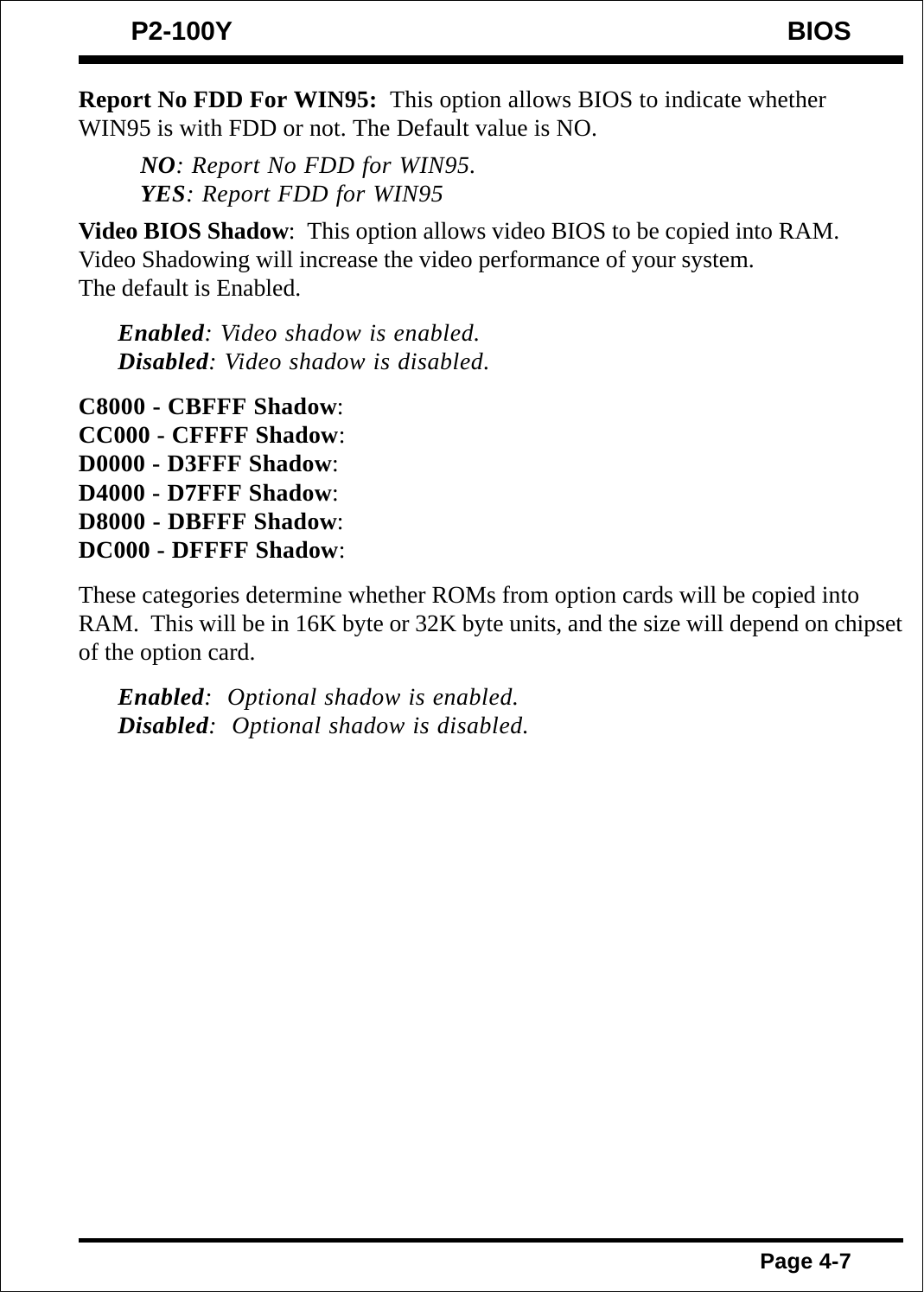# 4-3 Chipset Features Setup

Choose the "CHIPSET FEATURES SETUP" in the CMOS SETUP UTILITY menu to display following menu.

#### ROM PCI/ISA BIOS(2A59IPAB) CHIPSET FEATURES SETUP AWARD SOFTWARE, INC.

| Bank 0/1 DRAM Timing         | : Fast       |                          | Auto Detect DIMM/PCI Clk |            | : Enabled                        |
|------------------------------|--------------|--------------------------|--------------------------|------------|----------------------------------|
| Bank 2/3 DRAM Timing         | : Fast       | Spread Spectrum          |                          |            | : Diasbled                       |
| Bank 4/5 DRAM Timing         | : Fast       | System/CPU Warning Temp. |                          |            | : $50^{1/2}C/122^{1/2}$          |
|                              |              | Current CPU Temp.        |                          |            | : $32\frac{1}{2}C/89\frac{1}{2}$ |
| SDRAM Cycle length           | :3           | Current System Temp.     |                          |            | : $0^{1/2}C/32^{1/2}$            |
| <b>SDRAM Bank interleave</b> | $: 2$ Bank   | Current CPU Fan Speed    |                          |            | $: 0$ RPM                        |
| DRAM Page-Mode               | : Enabled    | Vcore                    | $:2.83$ V                | Vtt        | : 1.48 V                         |
| DRAM Read Latch Delay        | $: 2.0$ nSec | 3.3V                     | : 3.32 V                 | $+5V$      | : 4.94 V                         |
| Memory Hole At 15Mb Addr.    | : Disabled   | $+12V$                   | : 12.16 V                | $-12V$     | $: -11.98$ V                     |
| Read Around write            | : Disabled   | $-5V$                    | $: -5.09 V$              |            |                                  |
| Concurrent PCI/Host          | : Enabled    |                          |                          |            |                                  |
| Video RAM Cacheable          | : Enabled    |                          |                          |            |                                  |
| <b>AGP</b> Aperture Size     | :64M         |                          |                          |            |                                  |
|                              |              |                          |                          |            |                                  |
|                              |              |                          |                          |            |                                  |
|                              |              |                          |                          |            |                                  |
|                              |              | Esc: Ouit                |                          |            | $\leftarrow$ : Select Item       |
|                              |              | : Help<br>F1             |                          |            | $PU/PD/+/-$ : Modify             |
|                              |              | F <sub>5</sub>           | : Old Values             | (Shift) F2 | : Color                          |
|                              |              | F7                       | : Load Setup Defaults    |            |                                  |

*Figure 4: Chipset Features Setup*

**SDRAM Cycle length**: This setting defines the CAS timing parameter of the SDRAM in terms of clocks.

The default is 3.

- *2: Provides faster memory performance.*
- *3: Provides better memory compatibility.*

**Video RAM Cacheable**: This option allows the CPU to cache read/writes of the video RAM.

The default is Enabled.

*Enabled: This option allows for faster video access. Disabled: Reduced video performance.*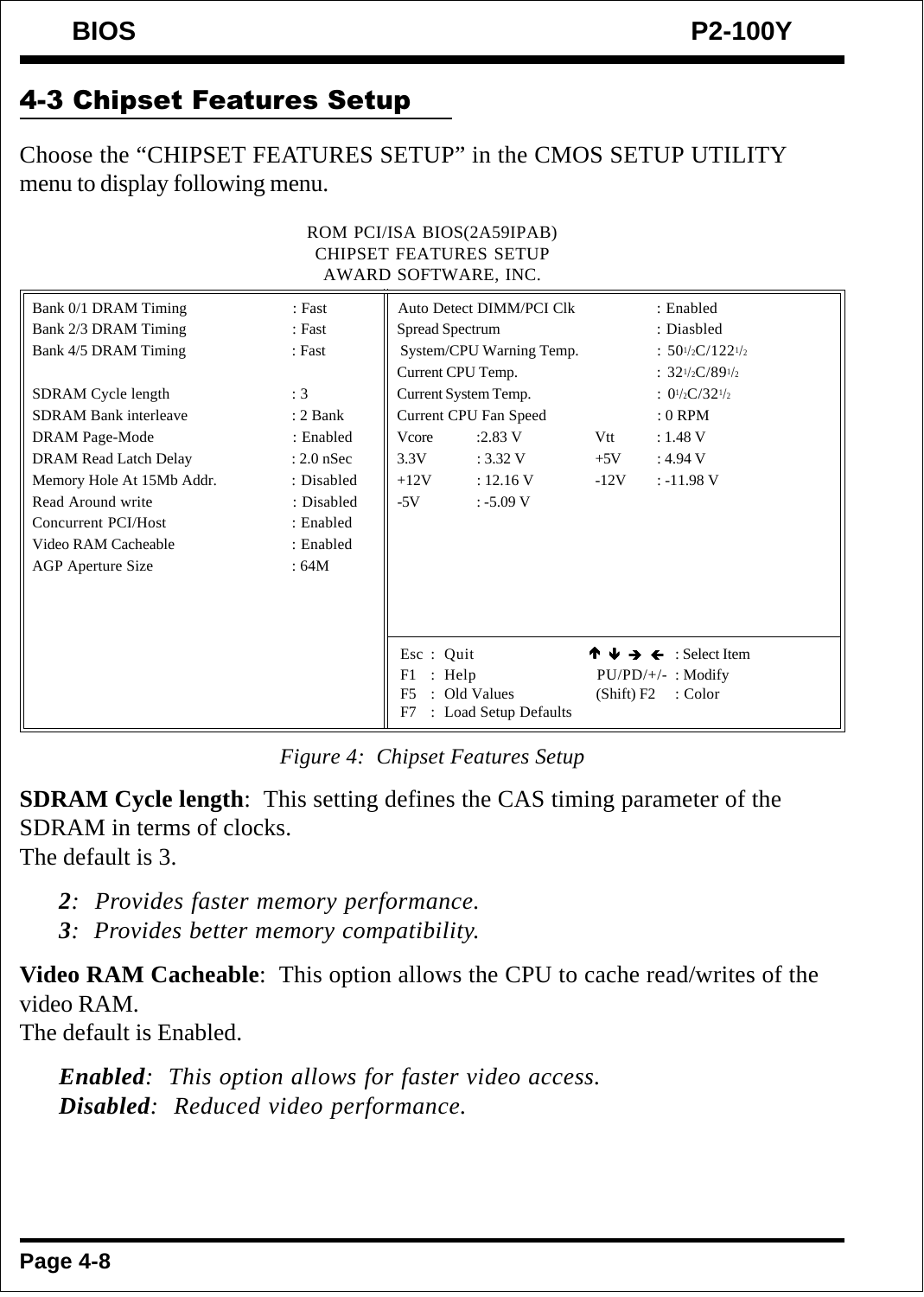**Memory Hole at 15M-16M**: You can reserve this memory area for the use of ISA adaptor ROMs.

The default is Disabled.

*Enabled: This field enables the main memory (15~16MB) to remap to ISA BUS. Disabled: Normal Setting.*

*NOTE: If this feature is enabled you will not be able to cache this memory segment.*

**AGP Aperture Size**: The amount of system memory that the AGP card is allowed to share.

The default is 64.

*: 4MB of systems memory accessable by the AGP card. : 8MB of systems memory accessable by the AGP card. : 16MB of systems memory accessable by the AGP card. : 32MB of systems memory accessable by the AGP card. : 64MB of systems memory accessable by the AGP card. : 128MB of systems memory accessable by the AGP card. : 256MB of systems memory accessable by the AGP card.*

**Auto Detect DIMM/PCI Clk**: Allows you to stop DIMM/PCI Clock drive when the DIMM site or PCI Slot are not plug. This item may help reduce EMI.

The default is Enabled.

*Enabled: Provides unused DIMM/PCI to stop. Disabled: Provides the clock generator always driving.*

**Spread Spectrum Modulated**: Allows you to active the Spread Spectrum Modulation function for reduce EMI. (Note: When Enabled the item that performance will be impacted).

The default is Disabled.

*Enabled: Provides the Spread Spectrum function from clock generator. Disabled: NO Spread Spectrum function.*

**CPU Warning Temperature**: This is the temperature that the computer will respond to an overheating CPU. The default is Disabled.

*Enabled: Temperature is monitored on the CPU Disabled: This feature is turned off.*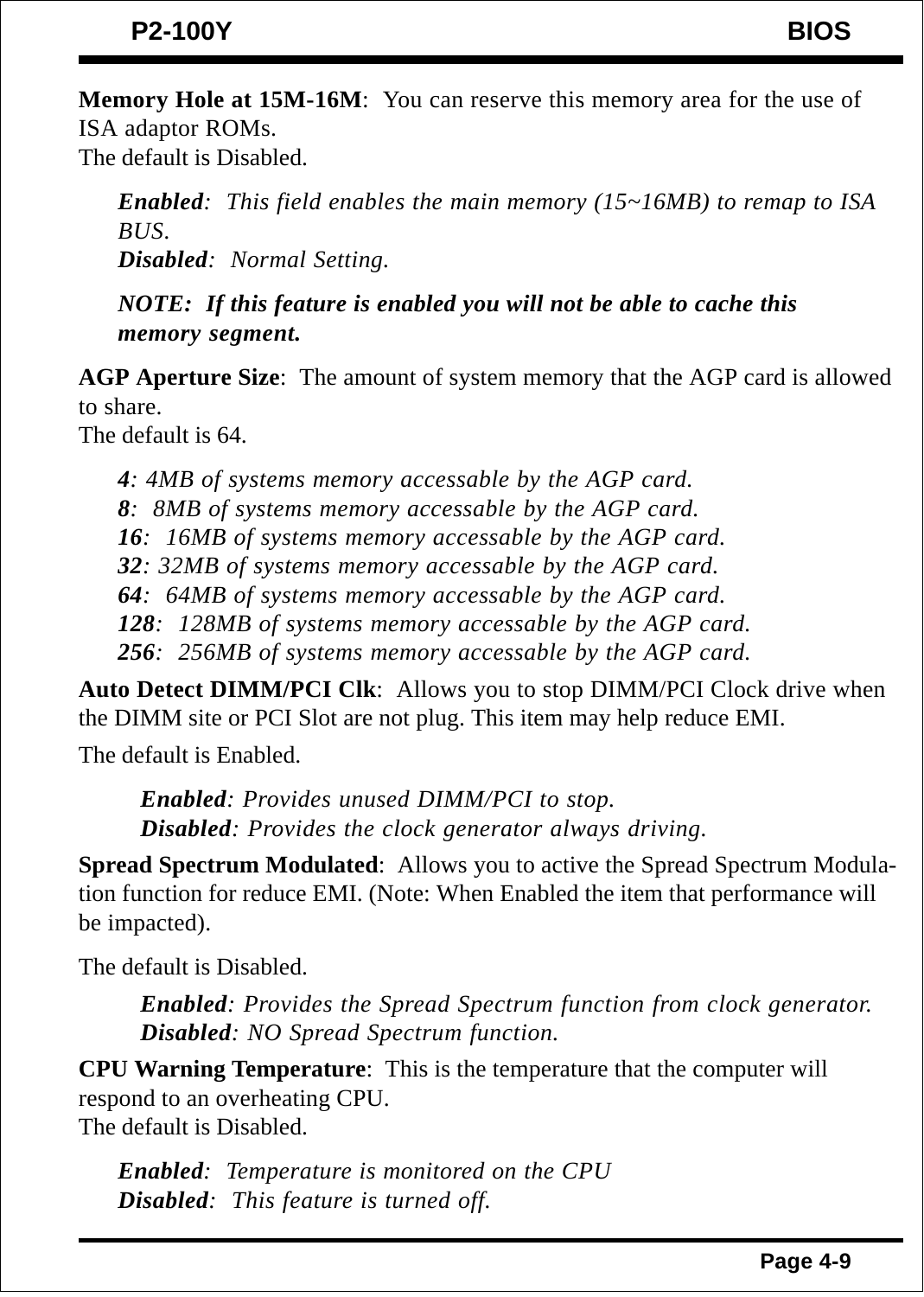**Current CPU Temperature**: This is the current temperature of the CPU.

**Current Power FAN Speed**: The current power fan speed in RPMs.

**Current CPU FAN Speed**: The current CPU fan speed in RPMs.

**Current Chassis FAN Speed**: The current chassis fan speed in RPMs.

**CPU(V)**: The voltage level of the CPU.

**+1.5V**: The voltage level of the CPU's GTL+ Bus.

 $+3.3V, \pm 5V, \pm 12V$ : The voltage level of the switch power supply.

# 4-4 Power Management Setup

Choose the "POWER MANAGEMENT SETUP" in the CMOS SETUP UTILITY to display the following screen. This menu allows the user to modify the power management parameters and IRQ signals. In general, these parameters should not be changed unless it's absolutely necessary.

| <b>Power Management</b><br>PM Control by APM<br>Video off Option<br>Video off Method<br><b>MODEM Use IRO</b><br>Soft-off by PWRBTN<br>** RM Timers **<br><b>HDD Power Down</b><br>Doze Mode<br>Suspend Mode<br>** RM Events **<br>VGA<br>LPT & COM | : User Define<br>: Yes<br>: Suspend $\rightarrow$ Off<br>: V/H SYNC+Blank<br>:3<br>: Delay 4 Sec<br>: Disable<br>$: 1$ Hour<br>$: 1$ Hour<br>$:$ OFF<br>: LPT $/COM$ | Primary INTR<br>$IRO3$ (COM 2)<br>IRO4 (COM 1)<br>$IRO5$ (LPT 2)<br>IRQ6 (Floppy Disk)<br>$IRO7$ (LPT 1)<br>IRO8 (RTC Alarm)<br>IRO9 (IRO2 Redir)<br>IRO10(Reserved)<br>IRO11(Reserved)<br>$IRO12(PS/2 \text{ Mouse})$<br>IRQ13(Coprocessor)<br>IRO14(Hard Disk) | :ON<br>: Primary<br>: Primary<br>: Primary<br>: Disabled<br>: Primary<br>: Disabled<br>: Primary<br>: Primary<br>: Primary<br>: Primary<br>: Primary<br>: Primary |
|----------------------------------------------------------------------------------------------------------------------------------------------------------------------------------------------------------------------------------------------------|----------------------------------------------------------------------------------------------------------------------------------------------------------------------|------------------------------------------------------------------------------------------------------------------------------------------------------------------------------------------------------------------------------------------------------------------|-------------------------------------------------------------------------------------------------------------------------------------------------------------------|
| HDD & FDD                                                                                                                                                                                                                                          | : ON                                                                                                                                                                 | IRQ15(Reserved)                                                                                                                                                                                                                                                  | : Disabled                                                                                                                                                        |
| DMA /master<br>Modem Ring Resume                                                                                                                                                                                                                   | $:$ OFF<br>: Disabled                                                                                                                                                | Esc: Ouit                                                                                                                                                                                                                                                        | $\uparrow \downarrow \rightarrow \leftarrow$ : Select Item                                                                                                        |
| RTC Alarm Resume                                                                                                                                                                                                                                   | : Disabled                                                                                                                                                           |                                                                                                                                                                                                                                                                  |                                                                                                                                                                   |
|                                                                                                                                                                                                                                                    |                                                                                                                                                                      | $\therefore$ Help<br>F1.<br>: Old Values<br>F5.                                                                                                                                                                                                                  | $PU/PD/+/-$ : Modify<br>(Shift) F2 : Color                                                                                                                        |
|                                                                                                                                                                                                                                                    |                                                                                                                                                                      | F7<br>: Load Setup Defaults                                                                                                                                                                                                                                      |                                                                                                                                                                   |
|                                                                                                                                                                                                                                                    |                                                                                                                                                                      |                                                                                                                                                                                                                                                                  |                                                                                                                                                                   |

#### ROM PCI/ISA BIOS (2A59IPAB) POWER MANAGEMENT SETUP AWARD SOFTWARE, INC.

### *Figure 5: Power Management Setup*

You can only change the content of Doze Mode, Standby Mode, and Suspend Mode when the Power Management is set to 'User Define'.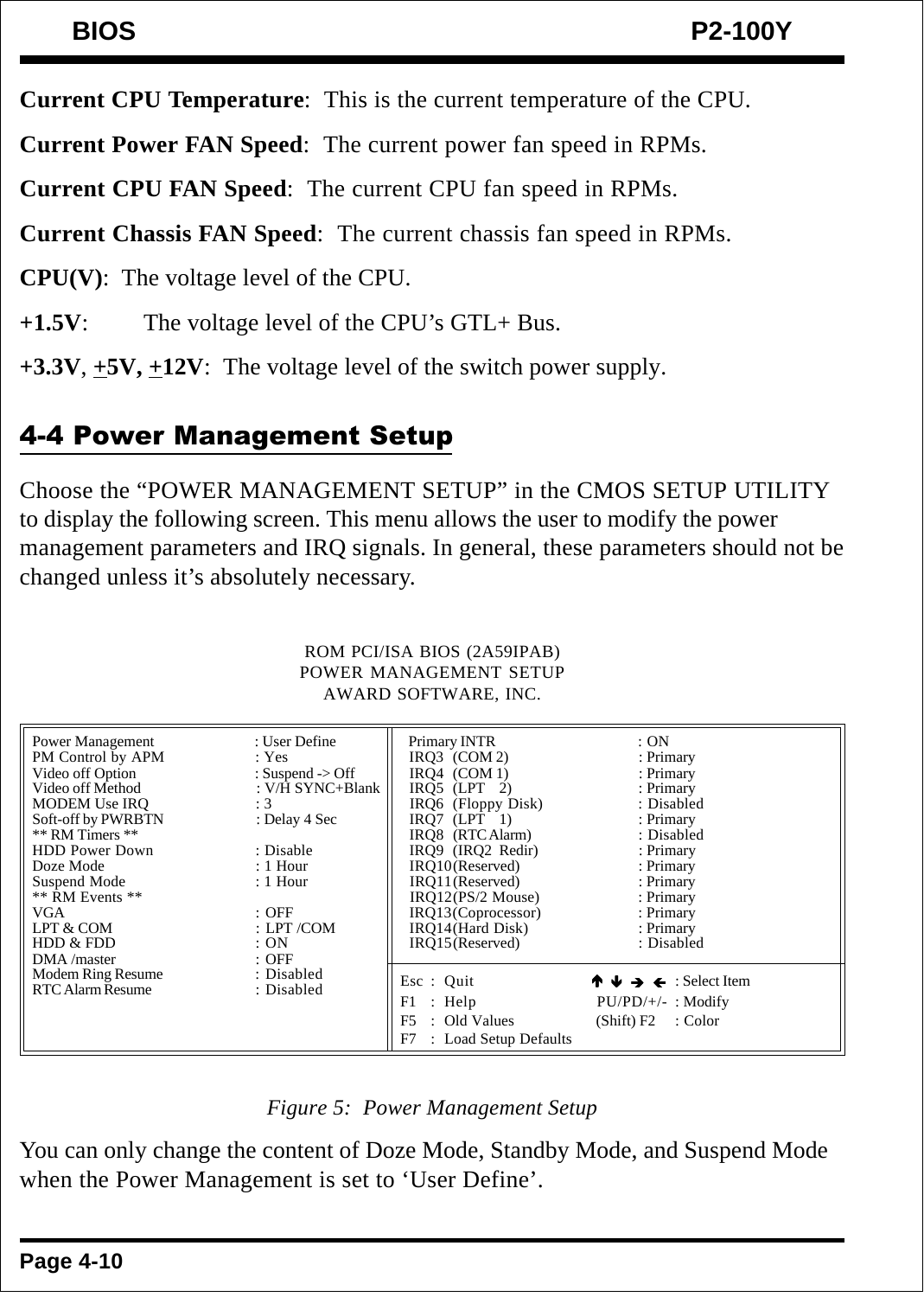**Power Management**: Use this to select your Power Management selection. The default is User define.

*Disabled: The system operates in NORMAL conditions (Non-GREEN), and the Power Management function is disabled. Max. saving: Maximum power savings. Inactivity period is 1 minute in each mode. Min. saving: Minimum power savings. Inactivity period is 1 hour in each mode. User define: Allows user to define PM Timers parameters to control power*

*saving mode.*

**PM controlled APM**: This option shows weather or not you want the Power Management to be controlled the Advanced Power Management (APM). The default is Yes.

*Yes: APM controls your PM No: APM does not control your PM*

**Video Off Method**: This option allows you to select how the video will be disabled by the power management. The default is  $V/H$  Sync + Blank

*V/H Sync + Blank: System turns off vertical and horizontal synchronization ports and writes blanks to the video buffer. DPMS: Select this option if your monitor supports the Display Power Management Signaling (DPMS) standard of the Video Electronics Standards Association (VESA). Use the software supplied for your video subsystem to select video power management values. Blank Screen: System only writes blanks to the video buffer.*

**Video Off option**: Tells you what time frame that the video will be disabled under current power management settings.

The default is Standby.

*Standby: Video powers off after time shown in standby mode setting. Doze: Video powers off after time shown in doze mode setting. Suspend: Video powers off after time shown in suspend mode setting. N/A: Video power off not controlled by power management.*

**MODEM Use IRQ**: Name the interrupt request (IRQ) line assigned to the modem (if any) on your system. Activity of the selected IRQ always awakens the system.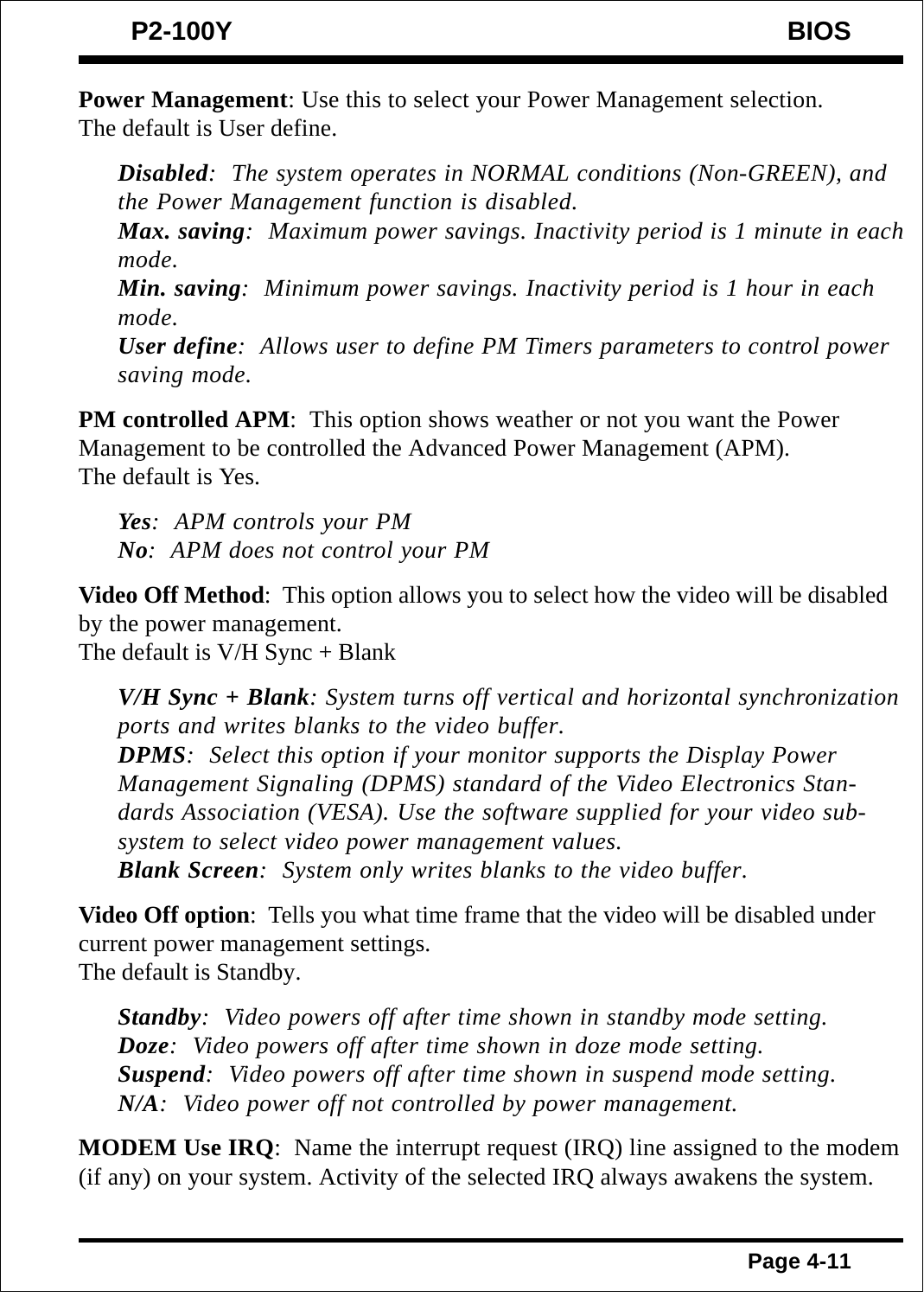Default is IRQ 3.

| N/A: No IRQ is used. | 3: IRQ3      |
|----------------------|--------------|
| 4: $IRO_4$           | 5: $IRO$ 5   |
| 7: $IRO.7$           | 9: IRO9      |
| $10:$ IRQ 10         | $11:$ IRQ 11 |

The EP-61APC-Msupports HDD Power Down, Doze and Standby power saving functions when using the Intel Pentium II Processor. The default is Disabled

**Doze Mode:** The "Doze" mode timer starts to count when no "PM events" have occurred.

**Suspend Mode**: This function works only when the Pentium II Processor is installed. The timer starts to count when "System Standby" mode timer is timed out and no "PM Events" are occurring. Valid range is from 1 minute up to 1 hour.

**HDD Power Down**: HDD Standby timer can be set from 1 to 15 minute(s).

**VGA Active Monitor:** Use this option if your monitor has advanced power saving features.

The default is Enabled

*Enabled: Your monitor's power features will be included in power management. Disabled: Your monitor's power features will not be included in power management.*

**Soft-Off by PWR-BTTN**: Use this to select your soft-off function. The default is Delay 4 sec.

*Instant Off: Turns off instantly.*

*Delay 4 Second : Turns off after a 4 second delay. If momentary press of button, the system will go into Suspend Mode. Press again to take system out of Suspend Mode.*

**Resume by Alarm:** This option allows you to have the system turn on at a preset time each day or on a certain day. This option is only available when Power Loss Recovery is Enabled.

The default is Enabled.

*Enabled: The system will turn on at the preset time. Disabled: The system will not turn on until you turn it on.*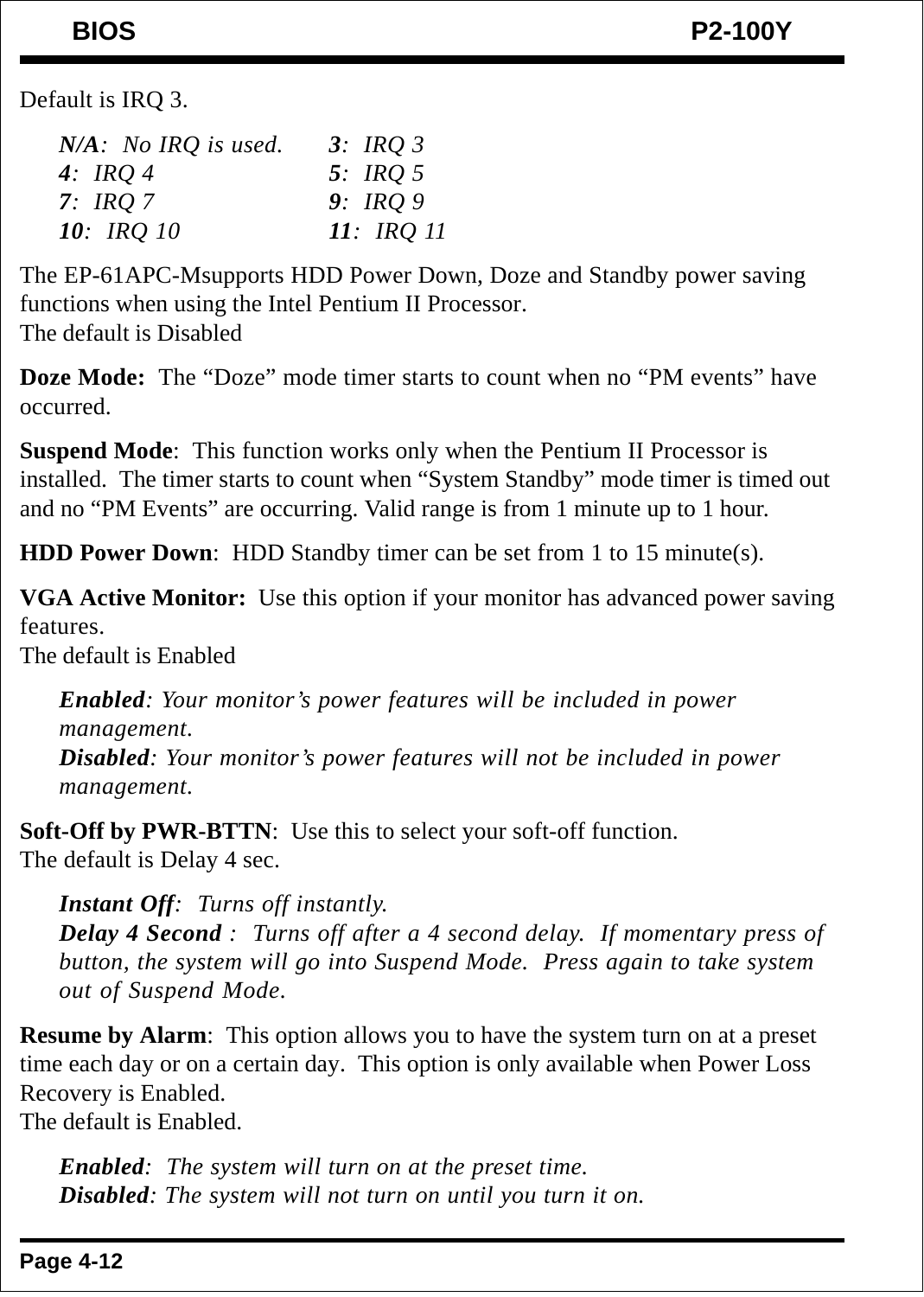**Date (of month) Alarm:** This is how you set the date that the system will turn on. The default is 0.

*0: Setting this to 0 will turn the system on everyday at the preset time. 1-31: Represents the day of the month that you need the system to turn on.*

**Time (hh:mm:ss) Alarm:** This sets the time that you need the system to turn on. The deault is 08:00:00.

# 4-5 PNP/PCI Configuration

The PNP/PCI configuration program is for the user to modify the PCI/ISA IRQ signals when various PCI/ISA cards are inserted in the PCI or ISA slots.

*WARNING: Conflicting IRQ's may cause the system to not find certain devices.*

ROM PCI/ISA BIOS(2A6LFPA9) PNP/PCI CONFIGURATION AWARD SOFTWARE, INC.

| <b>PNP OS Installed</b>         | : No            | CPU to PCI Write Buffer         | : Enabled                                                  |
|---------------------------------|-----------------|---------------------------------|------------------------------------------------------------|
| Resources Controlled By         | : Manual        | <b>PCI Dynamic Bursting</b>     | : Enabled                                                  |
| <b>Reset Configuration Data</b> | : Disabled      | PCI Master 0 WS Write           | : Enabled                                                  |
| <b>ACPI I/O Device Node</b>     | : Enabled       | <b>PCI Delay Transaction</b>    | : Enabled                                                  |
| $IRO-3$<br>assigned to          | : Legacy ISA    | <b>PCI Master Read Prefetch</b> | : Enabled                                                  |
| $IRO-4$<br>assigned to          | $:$ Legacy ISA  | PCI#2 Access #1 Retry           | : Disabled                                                 |
| $IRO-5$<br>assigned to          | $: PCUISA$ PnP  | AGP Master 1 WS Write           | : Enabled                                                  |
| $IRO-7$<br>assigned to          | : Legacy ISA    | AGP Master 1 WS Read            | : Disabled                                                 |
| $IRQ-9$<br>assigned to          | $: PCI/ISA$ PnP |                                 |                                                            |
| $IRO-10$<br>assigned to         | $: PCI/ISA$ PnP | PCI IRO Actived By              | : Level                                                    |
| $IRO-11$<br>assigned to         | : PCI/ISA PnP   | Assign IRO For USB              | : Enabled                                                  |
| $IRO-12$<br>assigned to         | $: PCI/ISA$ PnP | Assign IRO For VGA              | : Enabled                                                  |
| $IRO-14$<br>assigned to         | : Legacy ISA    |                                 |                                                            |
| $IRO-15$<br>assigned to         | $:$ Legacy ISA  |                                 |                                                            |
| $DMA-0$<br>assigned to          | $: PCI/ISA$ PnP |                                 |                                                            |
| assigned to<br>$DMA-1$          | $: PCI/ISA$ PnP |                                 |                                                            |
| $DMA-3$<br>assigned to          | $: PCI/ISA$ PnP | Esc: Quit                       | $\uparrow \downarrow \rightarrow \leftarrow$ : Select Item |
| $DMA-5$<br>assigned to          | : PCI/ISA PnP   | $\therefore$ Help<br>F1         | $PU/PD/+/-$ : Modify                                       |
| DMA-6<br>assigned to            | : PCI/ISA PnP   | : Old Values<br>F5              | (Shift) F2<br>: Color                                      |
| $DMA-7$<br>assigned to          | : PCI/ISA PnP   | : Load Setup Defaults<br>F7     |                                                            |

*Figure 6: PCI Configuration Setup*

**PNP OS Installed**: Do you have a PNP OS installed on your system. The default is No.

*Yes: Select if you are using a PNP OS*

*No: Select if your OS does not support PNP.*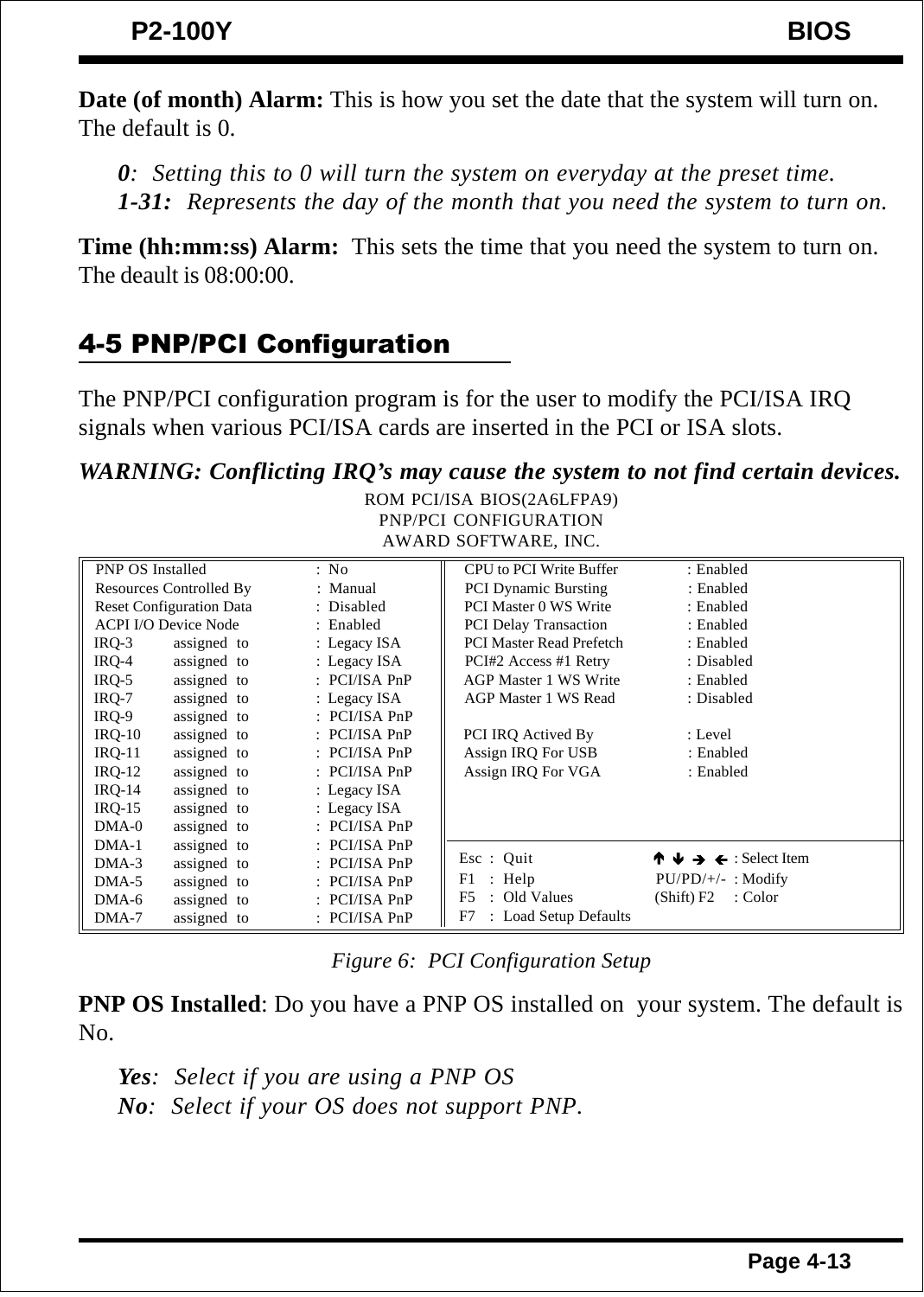**Resources Controlled By**: Who controlled the system PNP/PCI resources. The default is Manual.

*Manual: PNP Card's resources will be controlled manually. You can set which IRQ-X and DMA-X are assigned to PCI/ISA PNP or Legacy ISA Cards. Auto: If your ISA card and PCI card are all PNP cards, BIOS will assign the interrupt resource automatically.*

**Reset Configuration Data**: This setting allows you to clear ESCD data. The default is Disabled

*Disabled: Normal Setting.*

*Enabled: If you have plugged in some Legacy cards to the system and they were recorded into ESCD (Extended System Configuration Data), you can set this field to Enabled in order to clear ESCD.*

**PCI IDE IRQ Map To:** This item allows the user to configure the system for the type of IDE hard disk controller in use. By default, the BIOS assumes that the hard drive controller is an ISA device rather than a PCI controller. If you are using a PCI controller, then you will need to change this to specify which PCI slot has the controller and which PCI interrupt (A, B, C, or D) is associated with the connected IDE devices.

**Assign IRQ For USB**: This item allows BIOS to assign whether IRQ is with USB or not. If you have not connect the USB device. Can release the IRQ for other device.

The default is Enabled.

*Enalbed: Provides IRQ for USB device. Disabled: Release IRQ for other device.*

# 4-6 Load Setup Defaults

The "LOAD SETUP DEFAULTS" function loads the system default data directly from ROM and initializes the associated hardware properly. This function will be necessary only when the system CMOS data is corrupted.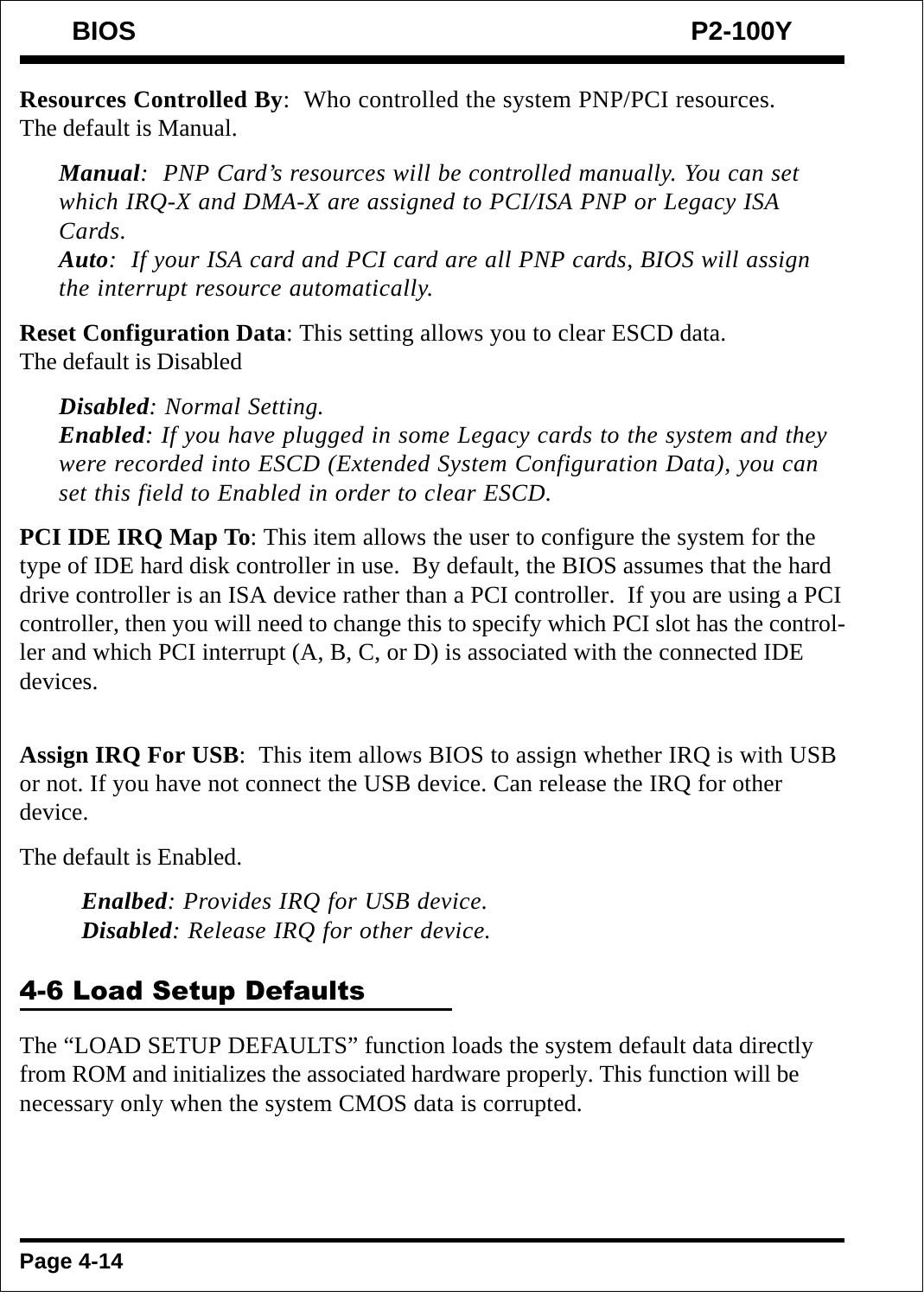# 4-7 Integrated Peripherals

| ROM PCI/ISA BIOS(2A6LFPA9)<br>INTEGRATED PERIPHERALS<br>AWARD SOFTWARE, INC.                                                                                                                                                                                                                                                                                                                                                                              |                                                                                                                                                               |                                                                                                                          |                                                                                                        |  |
|-----------------------------------------------------------------------------------------------------------------------------------------------------------------------------------------------------------------------------------------------------------------------------------------------------------------------------------------------------------------------------------------------------------------------------------------------------------|---------------------------------------------------------------------------------------------------------------------------------------------------------------|--------------------------------------------------------------------------------------------------------------------------|--------------------------------------------------------------------------------------------------------|--|
| OnChip IDE First Channel<br>OnChip IDE Second Channel<br><b>IDE Prefetch Mode</b><br><b>IDE HDD Block Mode</b><br><b>IDE Primary Master PIO</b><br><b>IDE Primary Slave PIO</b><br><b>IDE Secondary Master PIO</b><br><b>IDE Secondary Slave PIO</b><br><b>IDE Primary Master UDMA</b><br><b>IDE Primary Slave UDMA</b><br><b>IDE Secondary Master UDMA</b><br><b>IDE Secondary Slave UDMA</b><br>Init AGP Display First<br><b>Onboard FDD Controller</b> | : Enabled<br>: Enabled<br>: Enabled<br>: Enabled<br>: Auto<br>$:$ Auto<br>: Auto<br>: Auto<br>: Auto<br>: Auto<br>: Auto<br>: Auto<br>: Disabled<br>: Enabled | <b>Onboard Parallel Port</b><br><b>Onboard Parallel Mode</b><br>ECP Mode Use DMA<br>Parallel Port EPP Type<br>OnChip USB | : 378/IRO7<br>ECP / EPP<br>:3<br>EPP1.9<br>: Disabled                                                  |  |
| <b>Onboard Serial Port 1</b><br><b>Onboard Serial Port 2</b><br><b>UART 2 Mode</b>                                                                                                                                                                                                                                                                                                                                                                        | $:$ Auto<br>: Auto<br>: Standard                                                                                                                              | Esc : Out<br>F1 : Help<br>: Old Values<br>F5<br>F7<br>: Load Setup Defaults                                              | $\uparrow \uparrow \rightarrow \bullet$ : Select Item<br>$PU/PD/+/-$ : Modify<br>(Shift) F2<br>: Color |  |
|                                                                                                                                                                                                                                                                                                                                                                                                                                                           |                                                                                                                                                               |                                                                                                                          |                                                                                                        |  |

*Figure 8: Integrated Peripherals*

*Note: If you do not use the Onboard IDE connector, then you will need to set Onboard Primary PCI IDE: Disabled and Onboard Secondary PCI IDE: Disabled Note: The Onboard PCI IDE cable should be equal to or less than 18 inches (45 cm.).*

**IDE HDD Block Mode**: IDE Block Mode allows the controller to access blocks of sectors rather than a single sector at a time. The default is Enabled.

*Enabled: Enabled IDE HDD Block Mode. Provides higher HDD transfer rates. Disabled: Disable IDE HDD Block Mode.*

**Onchip IDE First Channel**: The default value is Enabled.

*Enabled: Enables Onboard IDE primary port. Disabled: Disables Onboard IDE primary port.*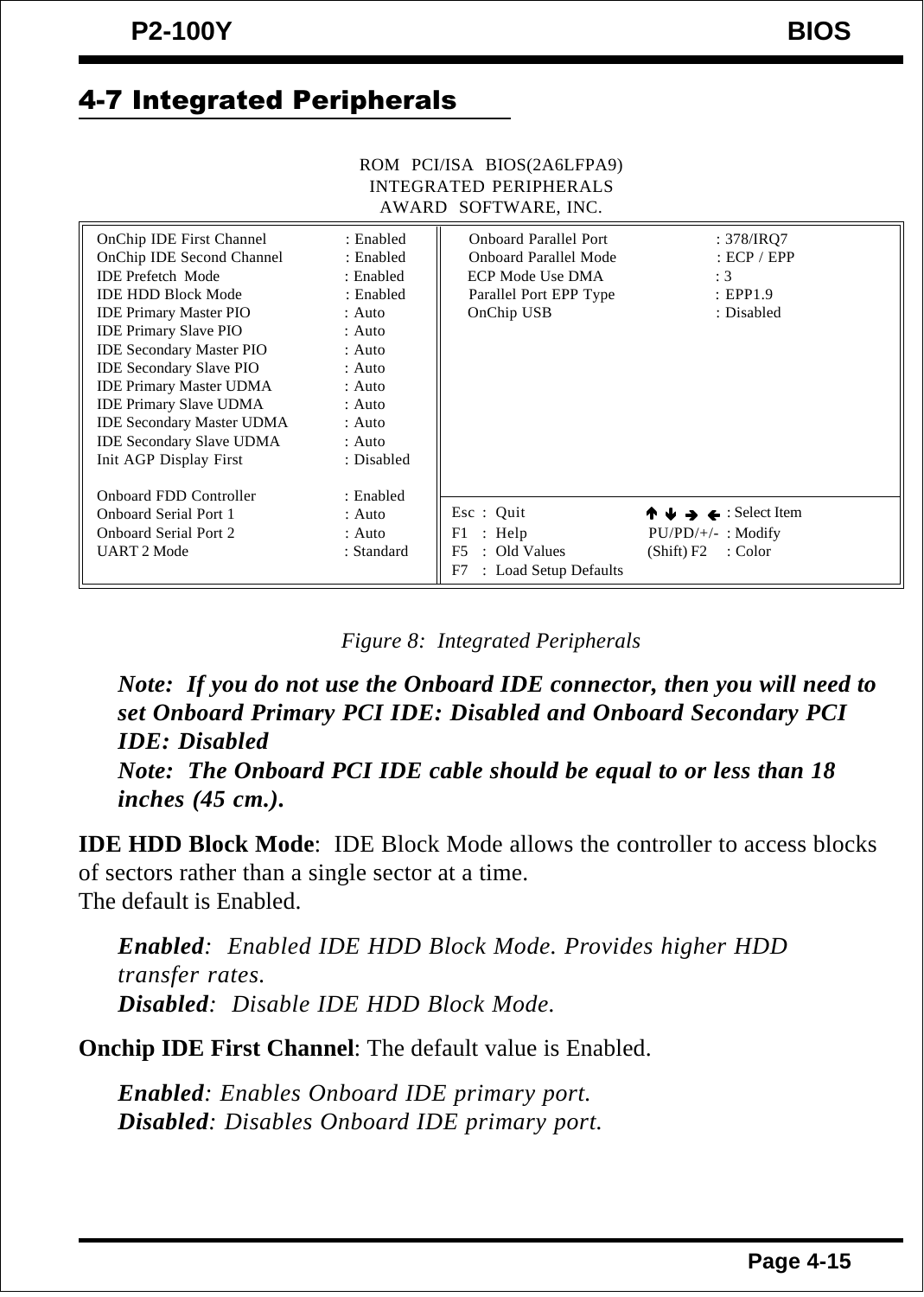### **Onchip IDE Second Channel**:

The default is Enabled.

*Enabled: Enables Onboard IDE secondary port. Disabled: Disables Onboard IDE secondary port.*

### **IDE Primary Master PIO**

The default is Auto.

*Auto: BIOS will automatically detect the Onboard Primary Master PCI IDE HDD Accessing mode. Mode 0~4: Manually set the IDE Programmed interrupt mode.*

### **IDE Primary Slave PIO**

The default is Auto.

*Auto: BIOS will automatically detect the Onboard Primary Slave PCI IDE HDD Accessing mode. Mode 0~4: Manually set the IDE Programmed interrupt mode.*

### **IDE Secondary Master PIO**:

The default is Auto.

*Auto: BIOS will automatically detect the Onboard Secondary Master PCI IDE HDD Accessing mode. Mode 0~4: Manually set the IDE Programmed interrupt mode.*

### **IDE Secondary Slave PIO**:

The default is Auto.

*Auto: BIOS will automatically detect the Onboard Secondary Slave PCI IDE HDD Accessing mode. Mode 0~4: Manually set the IDE Programmed interrupt mode.*

**IDE Primary Master UDMA**: This allows you to select the mode of operation for the hard drive. The default is Auto.

*Auto: The computer will select the optimal setting. Disabled: The hard drive will run in normal mode.*

**IDE Primary Slave UDMA**: This allows you to select the mode of operation for the hard drive. The default is Auto.

**Page 4-16**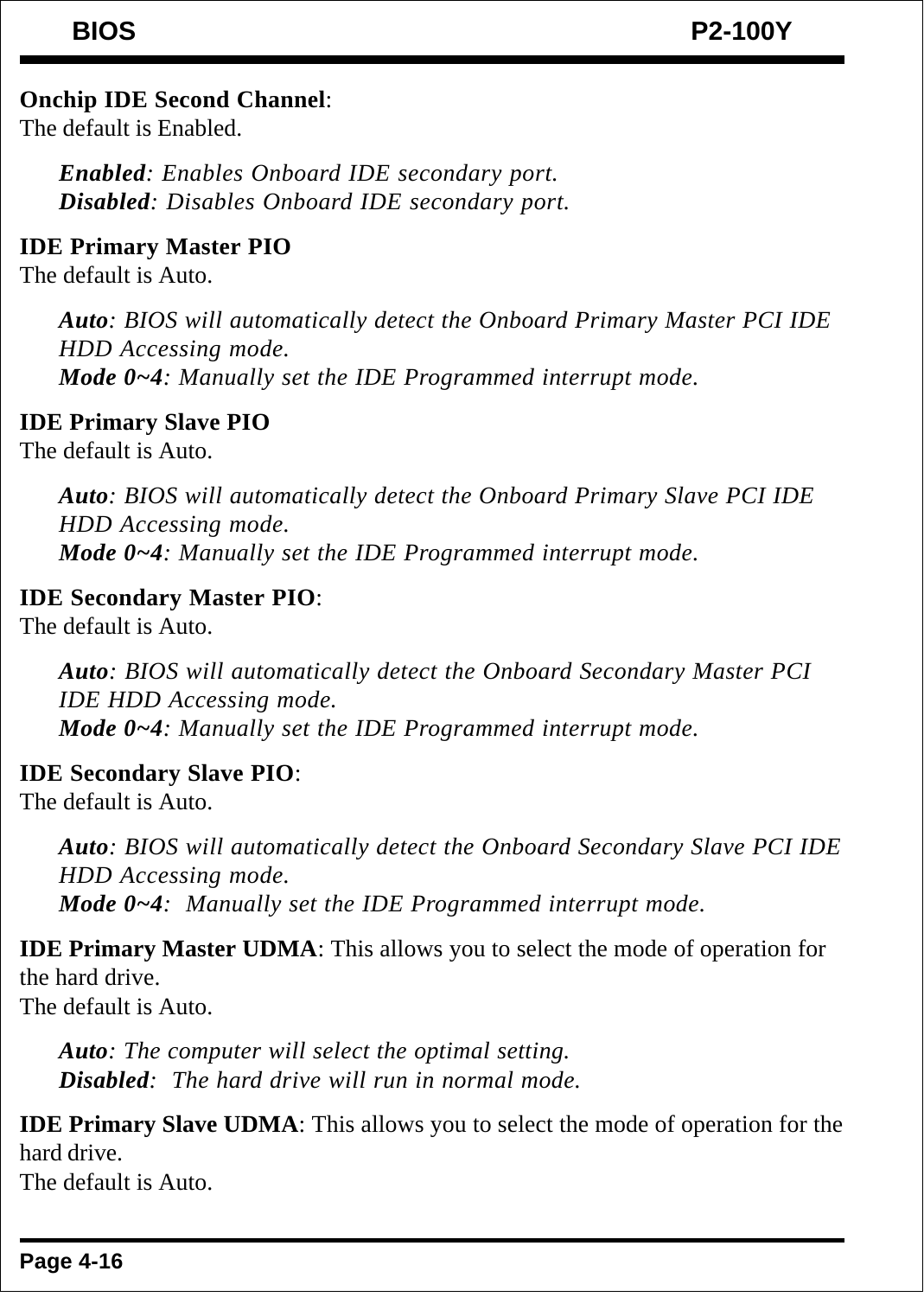*Auto: The computer will select the optimal setting. Disabled: The hard drive will run in normal mode.*

**IDE Secondary Master UDMA**: This allows you to select the mode of operation for the hard drive.

The default is Auto.

*Auto: The computer will select the optimal setting. Disabled: The hard drive will run in normal mode.*

**IDE Secondary Slave UDMA**: This allows you to select the mode of operation for the hard drive.

The default is Auto.

*Auto: The computer will select the optimal setting. Disabled: The hard drive will run in normal mode.*

**USB Keyboard Support**: This controls the activation status of an optional USB keyboard that may be attached. The default is disabled.

*Enabled: Enable USB keyboard support. Disabled: Disable USB keyboard support.*

**Onboard FDC Controller**: This controls the state of the onboard floppy controller. The default value is Enabled.

*Enabled: Enable the Onboard Winbond Chips's floppy drive interface controller. Disabled: Disable the Onboard Winbond Chip's floppy drive interface controller.*

**Onboard Serial Port 1**: This field allows the user to configure the 1st serial port. The default is Auto.

*AUTO: Enable Onboard Serial port 1 and address is Auto adjusted COM1: Enable Onboard Serial port 1 and address is 3F8H/IRQ4. COM2: Enable Onboard Serial port 1 and address is 2F8H/IRQ3. COM3: Enable Onboard Serial port 1 and address is 3E8H/IRQ4. COM4: Enable Onboard Serial port 1 and address is 2E8H/IRQ3.*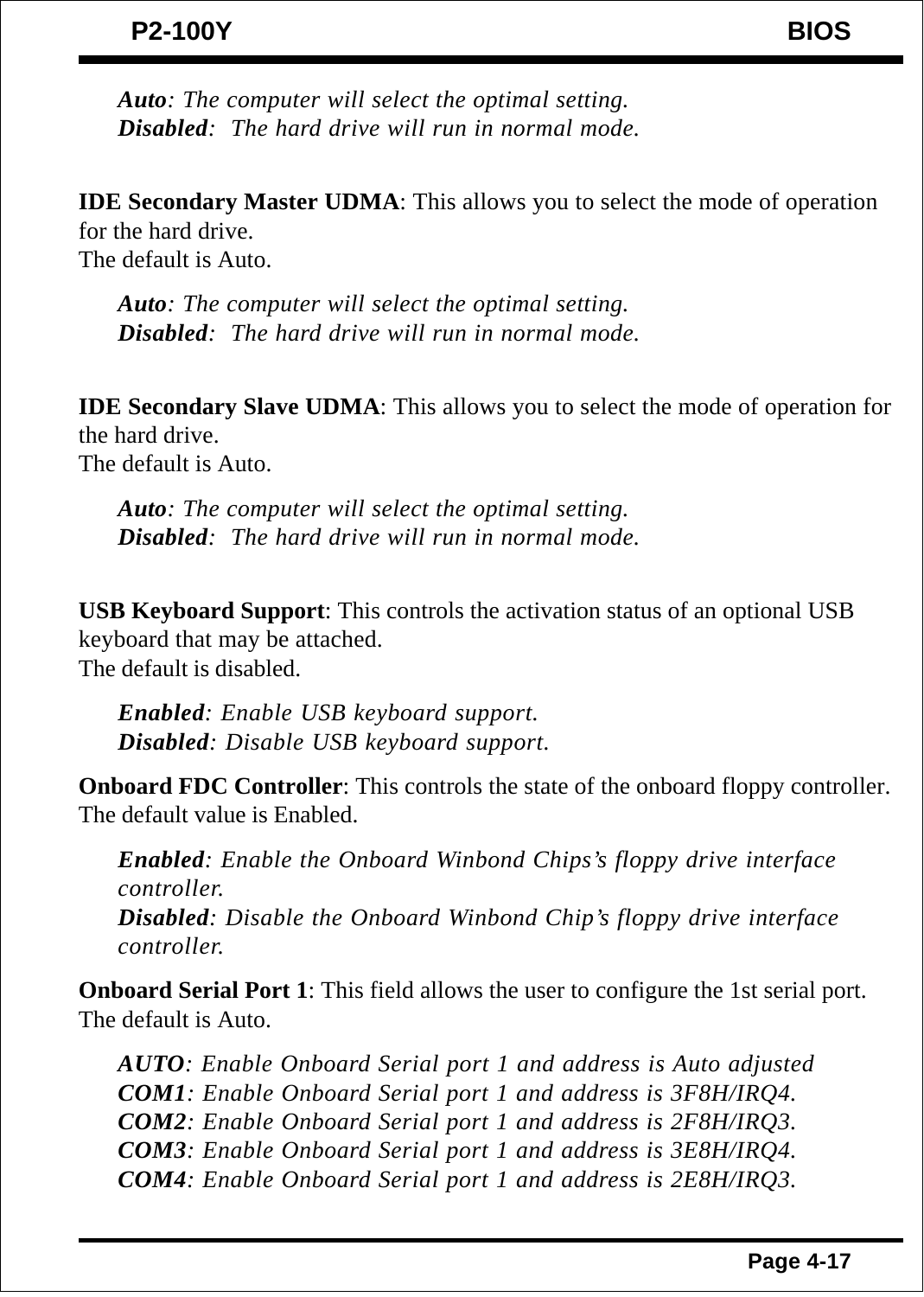*Disabled: Disable Onboard SMC CHIP's Serial port 1.*

**Onboard Serial Port 2**: This field allows the user to configure the 2nd serial port. The default is Auto.

*AUTO: Enable Onboard Serial port 2 and address is Auto adjusted COM1: Enable Onboard Serial port 2 and address is 3F8H/IRQ4. COM2: Enable Onboard Serial port 2 and address is 2F8H/IRQ3. COM3: Enable Onboard Serial port 2 and address is 3E8H/IRQ4. COM4: Enable Onboard Serial port 2 and address is 2E8H/IRQ3. Disabled: Disable Onboard SMC CHIP's Serial port 2.*

**UART Mode Select**: The mode of the IR Controller. The default is Normal.

**IrDA**: Support a Serial Infrared Inferface IrDA.

**ASKIR**: Support a Sharp Serial Infrared Interface formats.

**Normal**: The IRRX and IRTX pins of IR function in normal condition.

**Onboard Parallel port**: This field allows the user to configure the LPT port. The default is 378H / IRQ7.

*378H: Enable Onboard LPT port and address is 378H and IRQ7. 278H: Enable Onboard LPT port and address is 278H and IRQ5. 3BCH: Enable Onboard LPT port and address is 3BCH and IRQ7. Disabled: Disable Onboard Winbond Chip's LPT port.*

**Parallel Port Mode**: This field allows the user to select the parallel port mode. The default is ECP+EPP.

*Normal: Standard mode. IBM PC/AT Compatible bidirectional parallel port. EPP: Enhanced Parallel Port mode. ECP: Extended Capabilities Port mode. EPP+ECP: ECP Mode & EPP Mode.*

**ECP Mode USE DMA**: This field allows the user to select DMA1 or DMA3 for the ECP mode. The default is DMA3.

*DMA1: This field selects the routing of DMA1 for the ECP mode.*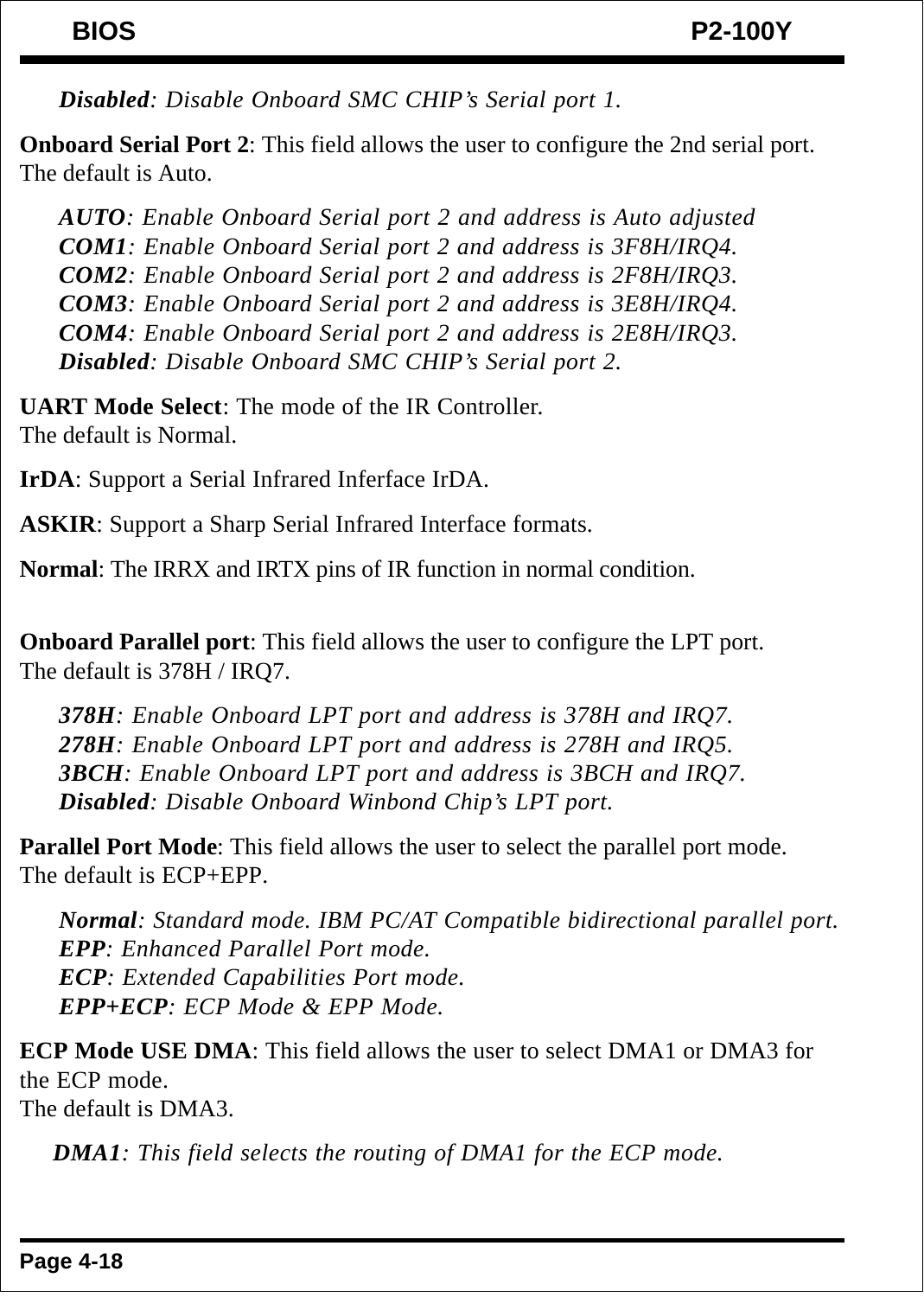*DMA3: This field selects the routing of DMA3 for the ECP mode.*

**Power On Method**: There are "**Button Only**", "**Hot Key**" and "**Any key**" can be chosen by this field that allows users to select one of these various functions as Power On Method for their requirement.

The default value in this selection is " Hot Key". (Ctrl-F1)

*Hot Key: User can press "Control Key" (Ctrl) and "Function Key" (from F1 to F12) individually to power on the system.*

*The interval between "Ctrl" key and function Key (F1-F12) must be short.*

*Anykey: Press anykey to power on the system.*

*Button Only: This power on method is controlled by J3 (pw-on.) Use Power On Button to power on the system.*

*Password: User can Power On the System by password, the password can be entered from 1 to 5 characters. The maximum of password is 5 characters.*

*If user forget / lost the password, please go into BIOS setting to change the Power On Method, or keyin another words as password instead of original one.*

# 4-8 Change Supervisor or User Password

To change the password, choose the "SUPERVISOR PASSWORD or USER PASSWORD" option from the CMOS SETUP UTILITY menu and press [Enter].

# *NOTE: Either "Setup" or "System" must be selected in the "Security Option" of the BIOS FEATURES SETUP menu.*

1. If CMOS is corrupted or the option was not used, a default password stored in the ROM will be used. The screen will display the following message:

Enter Password:

Press the [Enter] key to continue after the proper password is given.

2. If the CMOS is corrupted or the option was used earlier and the user wishes to change the default password, the SETUP UTILITY will display a message and ask for a confirmation.

Confirm Password: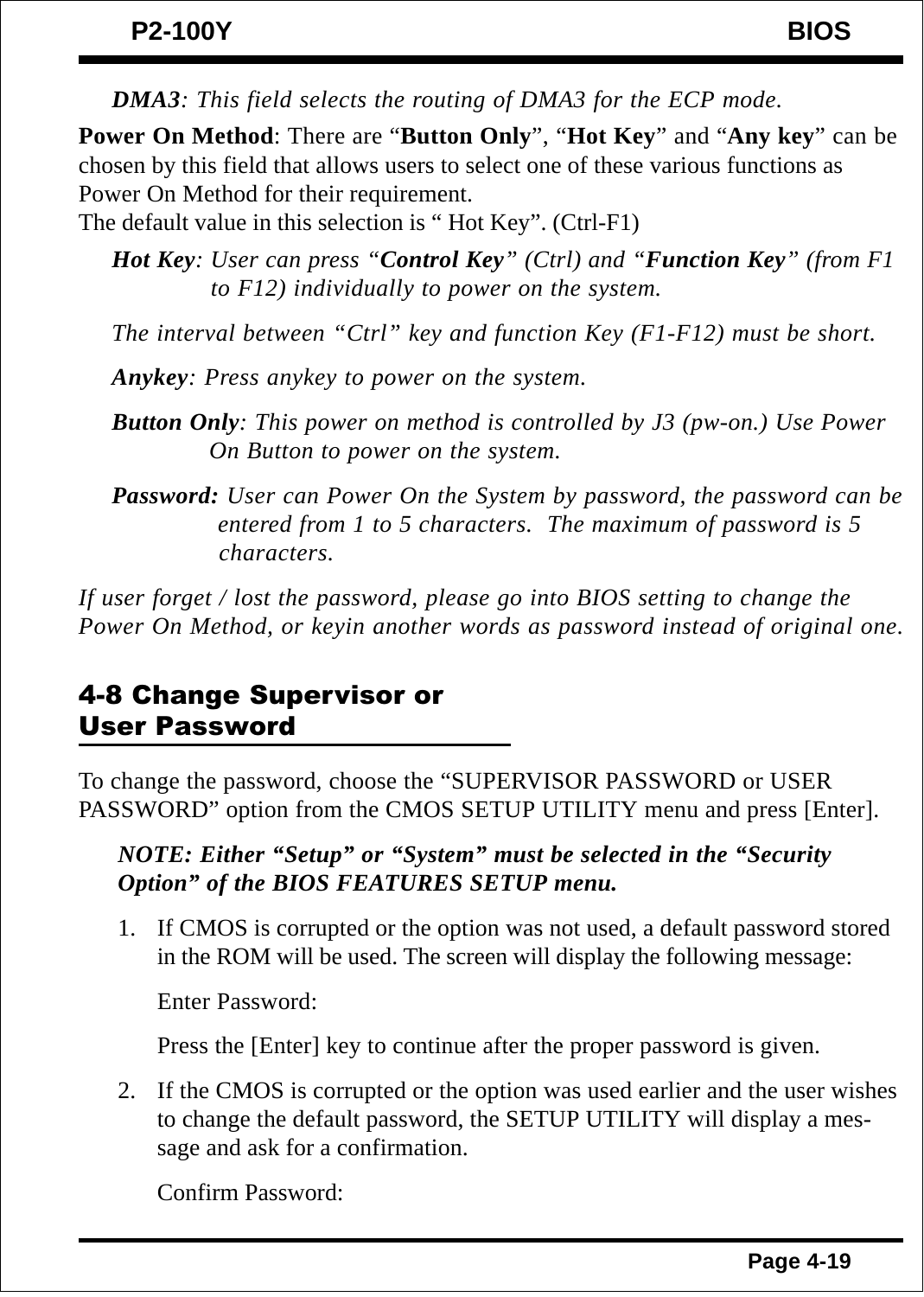3. After pressing the [Enter] key (ROM password if the option was not used) or current password (user-defined password), the user can change the password and store new one in CMOS RAM. A maximum of 8 characters can be entered.

# 4-9 IDE HDD Auto Detection

The "IIDE HDD auto detection" utility is a very useful tool, especially when you do not know which kind of hard disk type you are using. You can use this utility to detect the correct disk type installed in the system automatically. But now you can set HARD DISK TYPE to Auto in the STANDARD CMOS SETUP. You don't need the "IIDE HDD AUTO DETECTION" utility. The BIOS will Auto-detect the hard disk size and model on display during POST.

#### ROM PCI/ISA BIOS(2A6LFPA9) CMOS SETUP UTILITY AWARD SOFTWARE, INC.

|                |             |       |             | Select Secondary Slave Option (N=Skip) : N |       |                          |  |
|----------------|-------------|-------|-------------|--------------------------------------------|-------|--------------------------|--|
| <b>OPTIONS</b> | <b>SIZE</b> | CYLS. | <b>HEAD</b> | <b>PRECOMP</b>                             |       | <b>LANDZ SECTOR MODE</b> |  |
| 2(Y)           | 4310        | 524   | 255         | $\Omega$                                   | 14847 | 63 LBA                   |  |
|                | 4310        | 14848 | 9           | 65535                                      | 14847 | 63 NORMAL                |  |
| 3              | 4310        | 928   | 144         | 65535                                      | 14847 | 63 LARGE                 |  |

*Figure 8: IDE HDD Auto Detection*

### *NOTE: HDD Modes*

The Award BIOS supports 3 HDD modes : NORMAL, LBA & LARGE NORMAL mode

Generic access mode in which neither the BIOS nor the IDE controller will make any transformations during accessing.

The maximum number of cylinders, head & sectors for NORMAL mode are.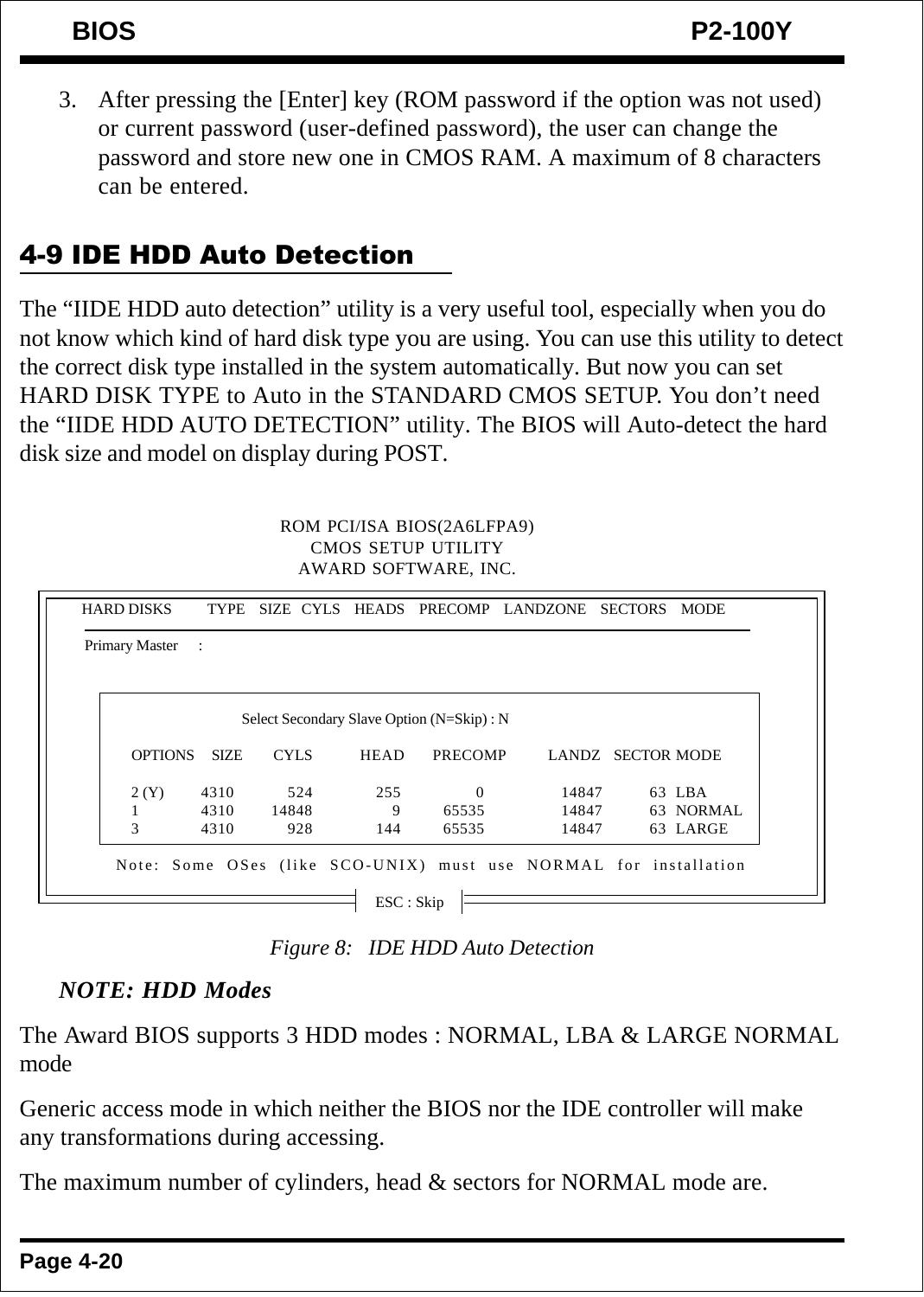| 1024, 16 $& 63$  |               |
|------------------|---------------|
| no. Cylinder     | (1024)        |
| x no. Head       | (16)          |
| x no. Sector     | (63)          |
| x no. per sector | (512)         |
|                  | 528 Megabytes |

If user set his HDD to NORMAL mode, the maximum accessible HDD size will be 528 Megabytes even though its physical size may be greater than that!

**LBA (Logical Block Addressing) mode**: A new HDD accessing method to overcome the 528 Megabyte bottleneck. The number of cylinders, heads & sectors shown in setup may not be the number physically contained in the HDD. During HDD accessing, the IDE controller will transform the logical address described by sector, head & cylinder into its own physical address inside the HDD. The maximum HDD size supported by LBA mode is 8.4 GigaBytes which is obtained by the following formula:

| (1024)        |
|---------------|
| (255)         |
| (63)          |
| (512)         |
| 8.4 GigaBytes |
|               |

**LARGE mode**: Extended HDD access mode supported by Award Software.

Some IDE HDDs contain more than 1024 cylinder without LBA support (in some cases, user do not want LBA). The Award BIOS provides another alternative to support these kinds of LARGE mode.

| <b>CYLS</b> | <b>HEADS</b> | <b>SECTOR</b> | <b>MODE</b> |
|-------------|--------------|---------------|-------------|
| 1120        | 16           | 59            | NORMAL      |
| 560         | 32           | 59            | LARGE       |

BIOS tricks DOS (or other OS) that the number of cylinders is less than 1024 by dividing it by 2. At the same time, the number of heads is multiplied by 2. A reverse transformation process will be made inside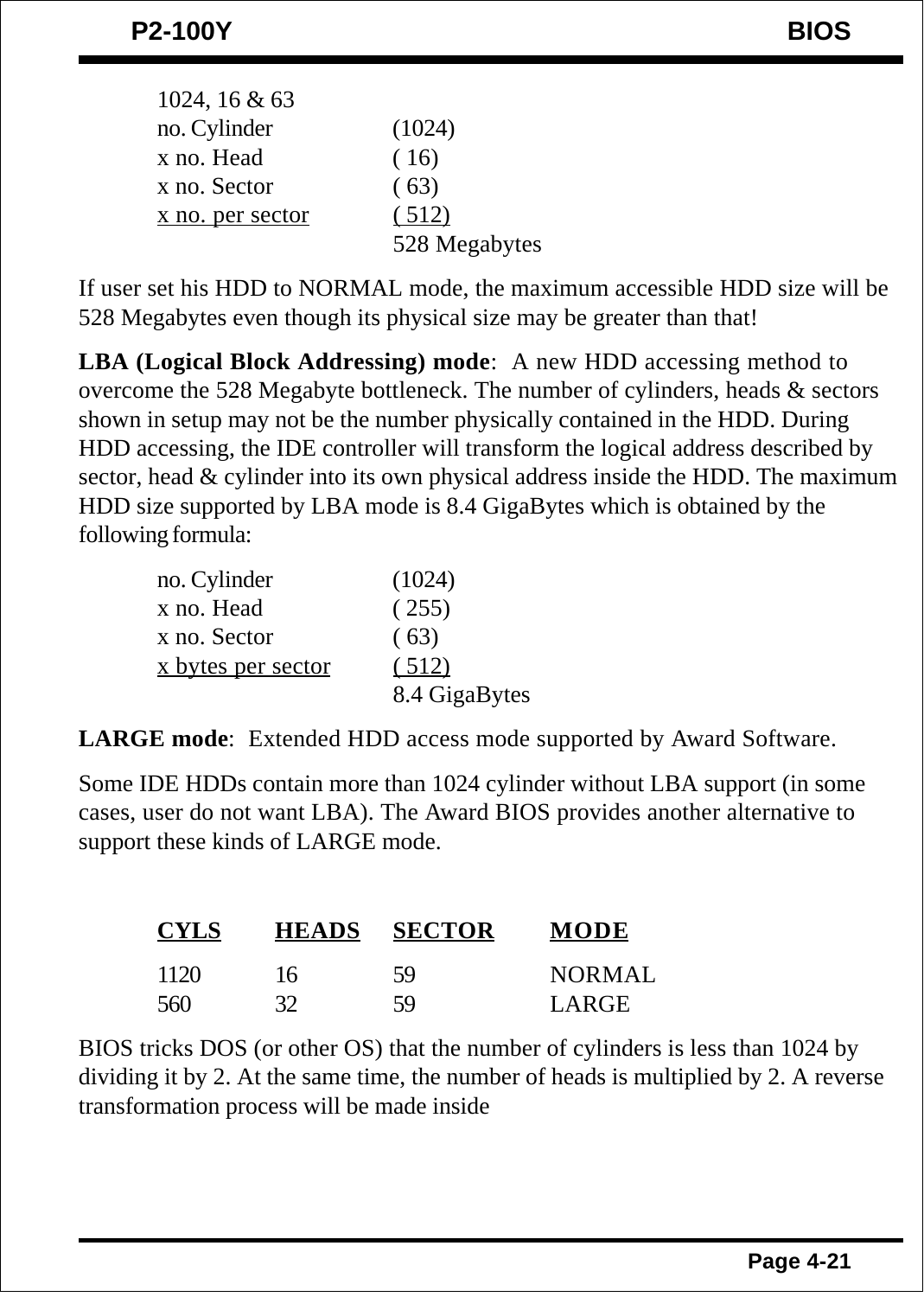INT 12h in order to access the right HDD address!

### **Maximum HDD size**:

| no. Cylinder              | (1024)     |
|---------------------------|------------|
| x no. Head                | (32)       |
| x no. Sector              | (63)       |
| <u>x bytes per sector</u> | (512)      |
|                           | 1 GigaByte |

*Note: To support LBA or LARGE mode of HDDs, there must be some software involved. All the software is located in the Award HDD Service Routine (INT 13h). It may fail to access a HDD with LBA (LARGE) mode selected if you are running under an Operating System which replaces the whole INT 13h.*

UNIX operating systems do not support either LBA or LARGE and must utilize the Standard mode. UNIX can support drives larger than 528MB.

# 4-10 HDD Low Level Format

**Interleave**: Select the interleave number of the hard disk drive you wish to perform a low level format on. You may select from 1 to 8. Check the documentation that came with the drive for the correct interleave number, or select 0 for automatic detection.

**Auto scan bad track**: This allows the utility to scan first then format by each track.

**Start:** Press<Y>to start low level format.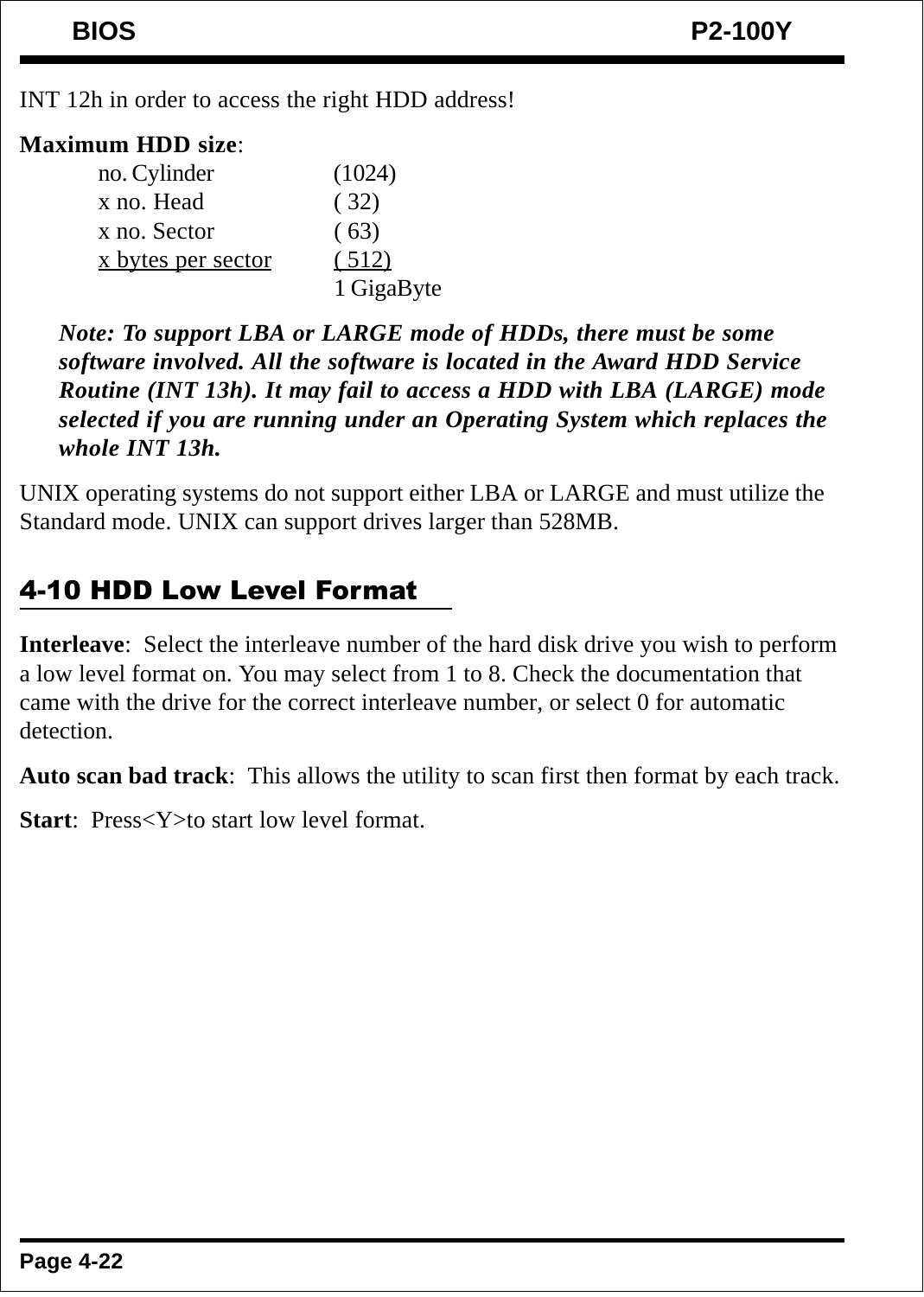# Appendix A:

# A-1 MEMORY MAP

| <b>Address Range</b> | <b>Size</b> | Description                                           |
|----------------------|-------------|-------------------------------------------------------|
| [00000-7FFFF]        | 512K        | Conventional memory                                   |
| [80000-9FBFF]        | 127K        | <b>Extended Conventional memory</b>                   |
| [9FC00-9FFFF]        | 1Κ          | Extended BIOS data area if PS/2 mouse is installed    |
| [A0000-C7FFF]        | 160K        | Available for Hi DOS memory                           |
| [C8000-DFFFF]        | 96K         | Available for Hi DOS memory and adapter ROMs          |
| [E0000-EEFFF]        | 60K         | Available for UMB                                     |
| <b>[EF000-EFFFF]</b> | 4K          | Video service routine for Monochrome & CGA<br>adaptor |
| [F0000-F7FFF]        | 32K         | <b>BIOS CMOS</b> setup utility                        |
| [F8000-FCFFF]        | 20K         | BIOS runtime service routine (2)                      |
| [FD000-FDFFF]        | 4K          | Plug and Play ESCD data area                          |
| <b>IFE000-FFFFFI</b> | 8K          | BIOS runtime service routine (1)                      |

# A-2 I/O MAP

| $[000-01$ Fl  | DMA controller. (Master)              |
|---------------|---------------------------------------|
| $[020-021]$   | <b>INTERRUPT CONTROLLER.</b> (Master) |
| $[022-023]$   | CHIPSET control registers. I/O ports. |
| $[040-05F]$   | TIMER control registers.              |
| $[060-06F]$   | KEYBOARD interface controller. (8042) |
| $[070-07F]$   | RTC ports & CMOS I/O ports.           |
| $[080-09F]$   | DMA register.                         |
| $[0A0-0BF]$   | INTERRUPT controller. (Slave)         |
| $[0C0-0DF]$   | DMA controller. (Slave)               |
| $[0F0-0FF]$   | <b>MATHCOPROCESSOR.</b>               |
| $[1F0-1F8]$   | HARD DISK controller.                 |
| $[278-27F]$   | PARALLEL port 2.                      |
| $[2B0-2DF]$   | GRAPHICS adapter controller.          |
| $[2F8-2FF]$   | SERIAL port 2.                        |
| $[360 - 36F]$ | NETWORK ports.                        |
| $[378-37F]$   | PARALLEL port 1.                      |
| $[3B0-3BF]$   | MONOCHROME & PARALLEL port adapter.   |
| [3C0-3CF]     | EGA adapter.                          |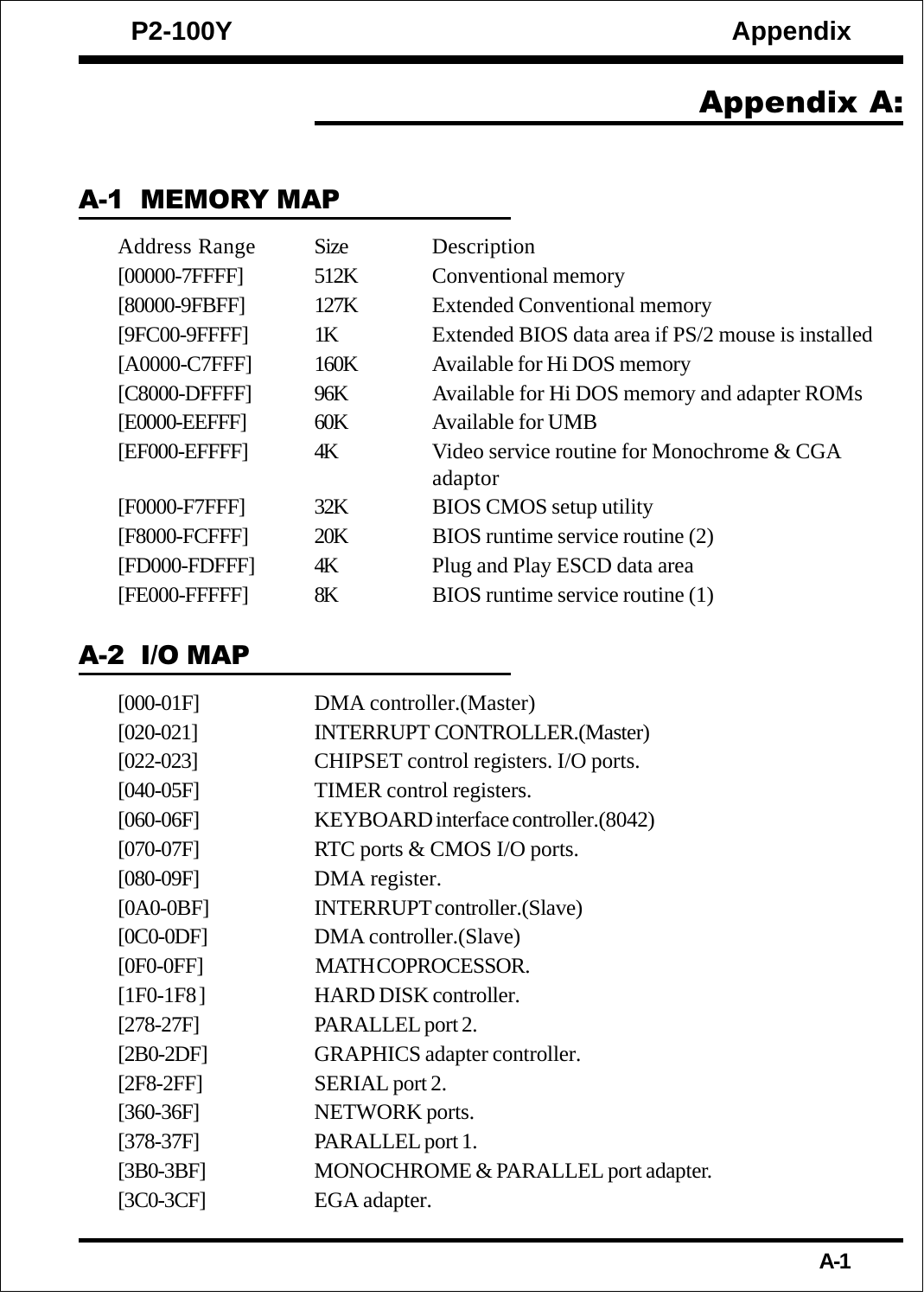# **Appendix**

| <b>P2-100Y</b> |
|----------------|
|                |

| [3D0-3DF] | CGA adapter.            |
|-----------|-------------------------|
| [3F0-3F7] | FLOPPY DISK controller. |
| [3F8-3FF] | SERIAL port 1.          |

# A-3 TIMER & DMA CHANNELS MAP

| <b>TIMER MAP:</b>      |                               |
|------------------------|-------------------------------|
| TIMER Channel 0        | System timer interrupt.       |
| <b>TIMER</b> Channel 1 | DRAM REFRESH request.         |
| TIMER Channel 2        | SPEAKER tone generator.       |
| DMA CHANNELS:          |                               |
| DMA Channel 0          | Available.                    |
| DMA Channel 1          | Onboard ECP (Option).         |
| DMA Channel 2          | FLOPPY DISK (SMCCHIP).        |
| DMA Channel 3          | Onboard ECP (default).        |
| DMA Channel 4          | Cascade for DMA controller 1. |
| DMA Channel 5          | Available.                    |
| DMA Channel 6          | Available.                    |
| DMA Channel 7          | Available                     |
|                        |                               |

# A-4 INTERRUPT MAP

NMI :

Parity check error.

IRQ (H/W):

- 0 System TIMER interrupt from TIMER 0.
- 1 KEYBOARD output buffer full.
- 2 Cascade for IRQ 8-15.
- 3 SERIAL port 2.
- 4 SERIAL port 1.
- 5 PARALLEL port 2.
- 6 FLOPPY DISK (SMC CHIP).
- 7 PARALLEL port 1.
- 8 RTC clock.
- 9 Available.
- 10 Available.
- 11 Available.
- 12 PS/2 Mouse.
- 13 MATH coprocessor.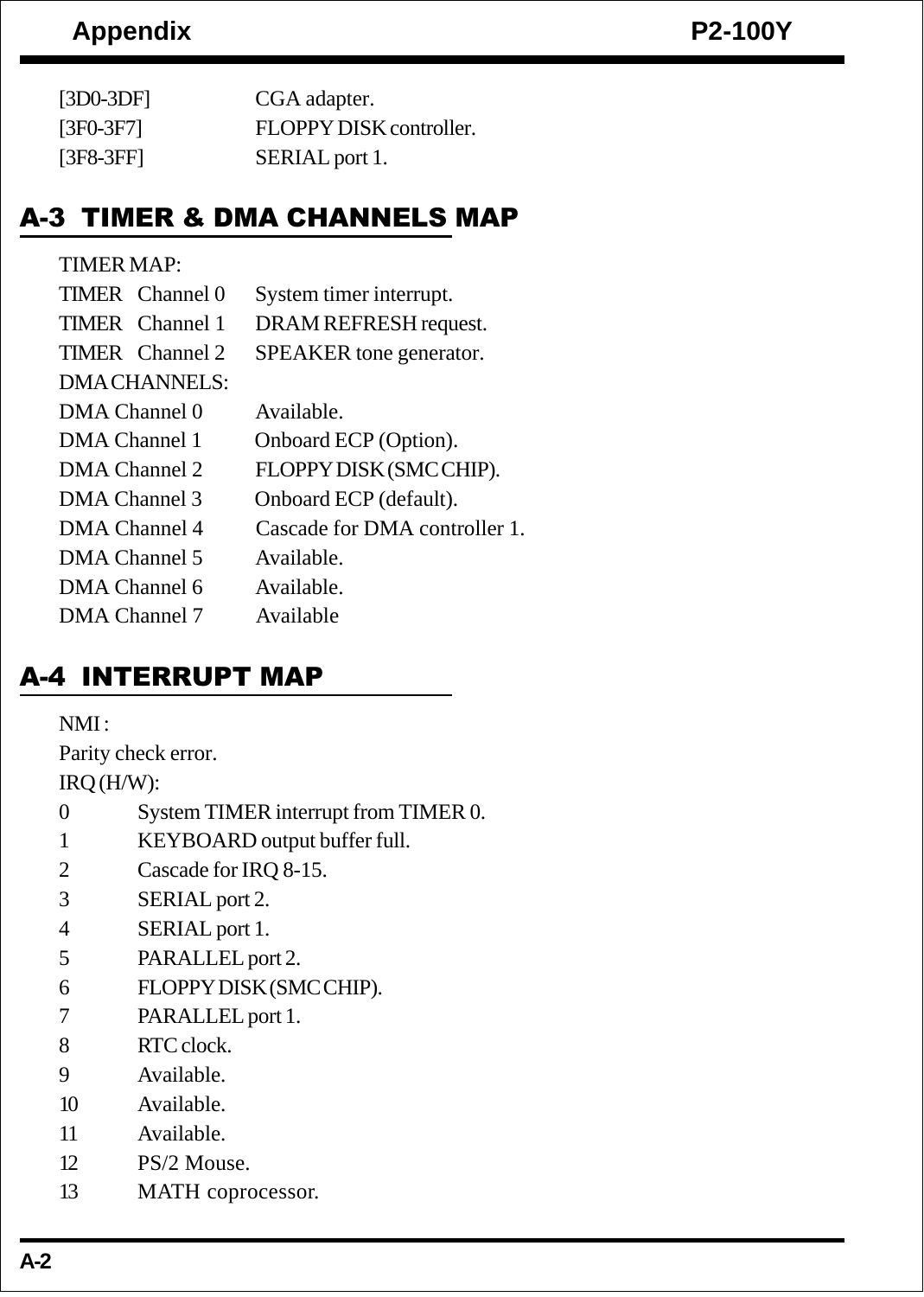- 14 Onboard HARD DISK (IDE1) channel.
- 15 Onboard HARD DISK (IDE1) channel.

# A-5 RTC & CMOS RAM MAP

RTC & CMOS:

- 00 Seconds.
- 01 Second alarm.
- 02 Minutes.
- 03 Minutes alarm.
- 04 Hours.
- 05 Hours alarm.
- 06 Day of week.
- 07 Day of month.
- 08 Month.
- 09 Year.
- 0A Status register A.
- 0B Status register B.
- 0C Status register C.
- 0D Status register D.
- 0E Diagnostic status byte.
- 0F Shutdown byte.
- 10 FLOPPY DISK drive type byte.
- 11 Reserve.
- 12 HARD DISK type byte.
- 13 Reserve.
- 14 Equipment type.
- 15 Base memory low byte.
- 16 Base memory high byte.
- 17 Extension memory low byte.
- 18 Extension memory high byte.
- 19-2d

2E-2F

- 30 Reserved for extension memory low byte.
- 31 Reserved for extension memory high byte.
- 32 DATE CENTURY byte.
- 33 INFORMATION FLAG.
- 34-3F Reserve.
- 40-7F Reserved for CHIPSET SETTING DATA.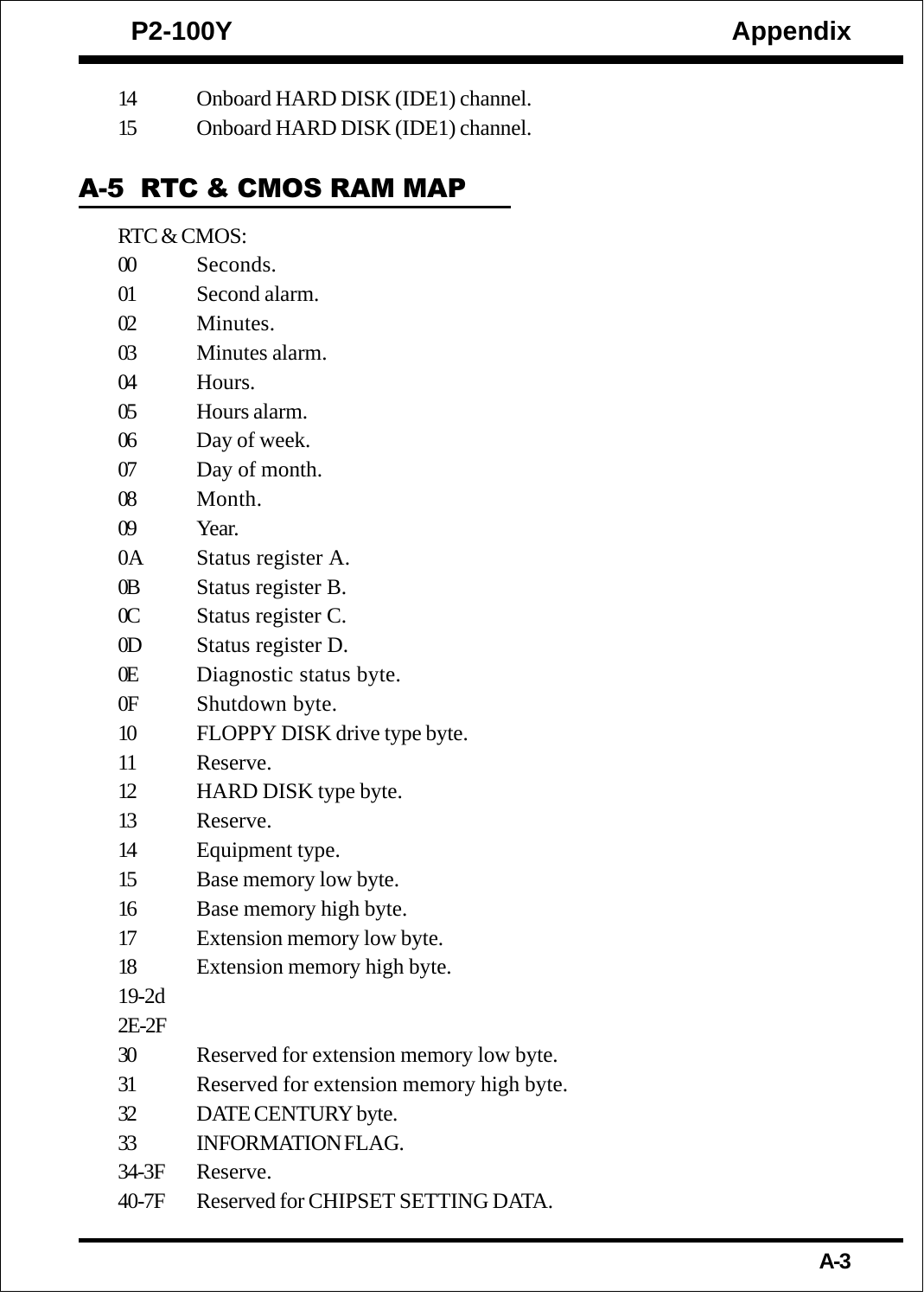# Page Left Blank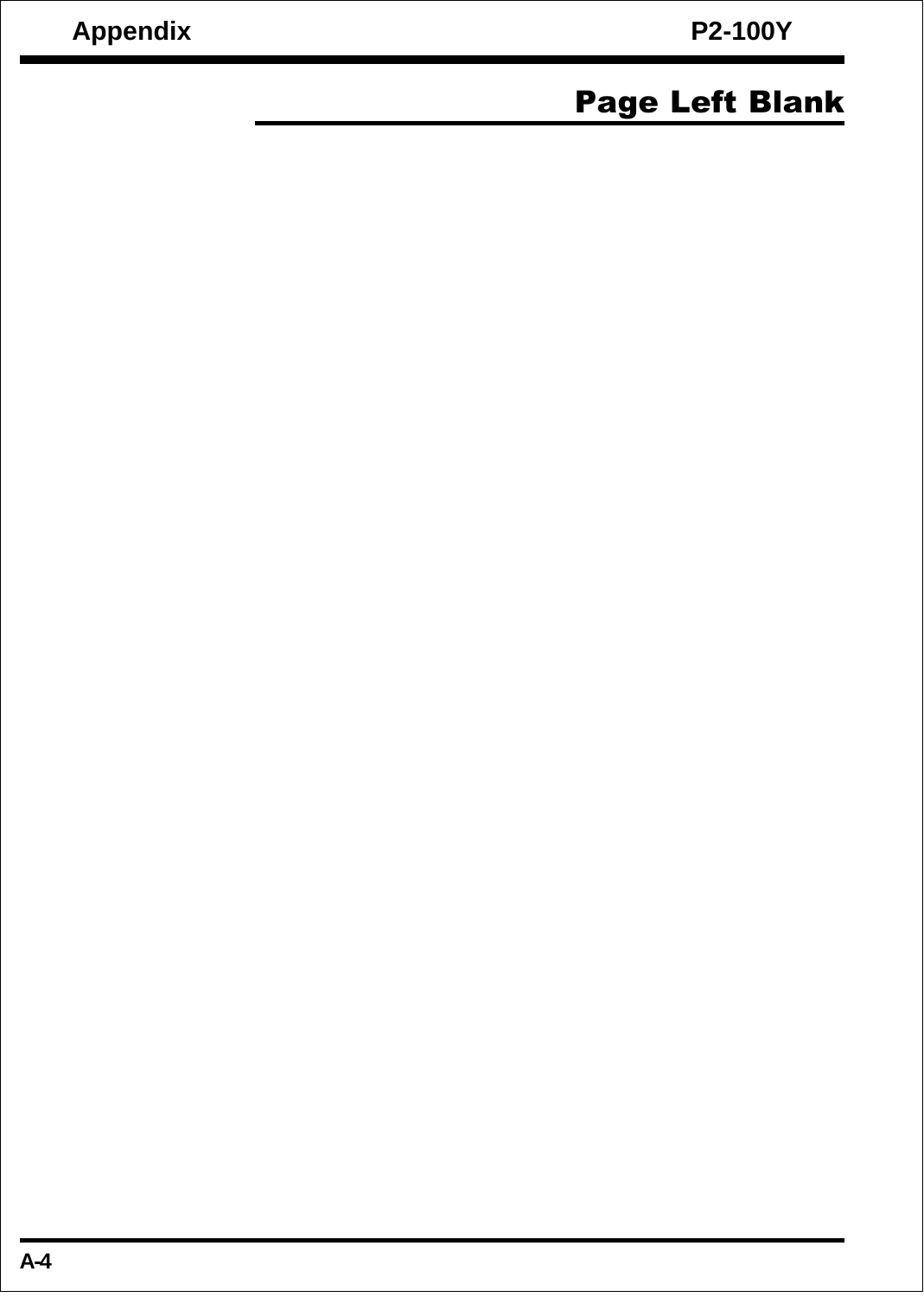# Appendix B:

# B-1 POST CODES

|                 | ISA POST codes are typically output to I/O port address 80h.                                                                                                          |  |
|-----------------|-----------------------------------------------------------------------------------------------------------------------------------------------------------------------|--|
| POST (hex)      | <b>DESCRIPTION</b>                                                                                                                                                    |  |
| 01-02           | Reserved.                                                                                                                                                             |  |
| $\infty$        | Turn off OEM specific cache, shadow.                                                                                                                                  |  |
| $\overline{03}$ | 1. Initialize EISA registers (EISA BIOS only).                                                                                                                        |  |
|                 | 2. Initialize all the standard devices with default values                                                                                                            |  |
|                 | Standard devices includes.                                                                                                                                            |  |
|                 | DMA controller (8237).                                                                                                                                                |  |
|                 | Programmable Interrupt Controller (8259).<br>÷,                                                                                                                       |  |
|                 | Programmable Interval Timer (8254).<br>$\overline{\phantom{a}}$                                                                                                       |  |
|                 | RTC chip.<br>$\frac{1}{2}$                                                                                                                                            |  |
| 04              | Reserved                                                                                                                                                              |  |
| 05              | 1. Keyboard Controller Self-Test.                                                                                                                                     |  |
| 06              | 2. Enable Keyboard Interface.                                                                                                                                         |  |
| 07              | Reserved.                                                                                                                                                             |  |
| 08              | Verifies CMOS's basic R/W functionality.                                                                                                                              |  |
| C <sub>1</sub>  | Auto-detection of onboard DRAM & Cache.                                                                                                                               |  |
| C <sub>5</sub>  | Copy the BIOS from ROM into E0000-FFFFF shadow RAM so that                                                                                                            |  |
|                 | POST will go faster.                                                                                                                                                  |  |
| 08              | Test the first 256K DRAM.                                                                                                                                             |  |
| 09              | OEM specific cache initialization. (if needed)                                                                                                                        |  |
| 0A              | 1. Initialize the first 32 interrupt vectors with corresponding Interrupt<br>handlers. Initialize INT numbers from 33-120 with Dummy<br>(Spurious) Interrupt Handler. |  |
|                 | 2. Issue CPUID instruction to identify CPU type.                                                                                                                      |  |
|                 | 3. Early Power Management initialization. (OEM specific)                                                                                                              |  |
| 0 <sub>B</sub>  | 1. Verify the RTC time is valid or not.                                                                                                                               |  |
|                 | 2. Detect bad battery.                                                                                                                                                |  |
|                 | 3. Read CMOS data into BIOS stack area.                                                                                                                               |  |
|                 | 4. PnP initializations including. (PnP BIOS only)                                                                                                                     |  |
|                 | Assign CSN to PnP ISA card.<br>$\frac{1}{2}$                                                                                                                          |  |
|                 | Create resource map from ESCD.                                                                                                                                        |  |
|                 | 5. Assign IO & Memory for PCI devices. (PCI BIOS only)                                                                                                                |  |
|                 |                                                                                                                                                                       |  |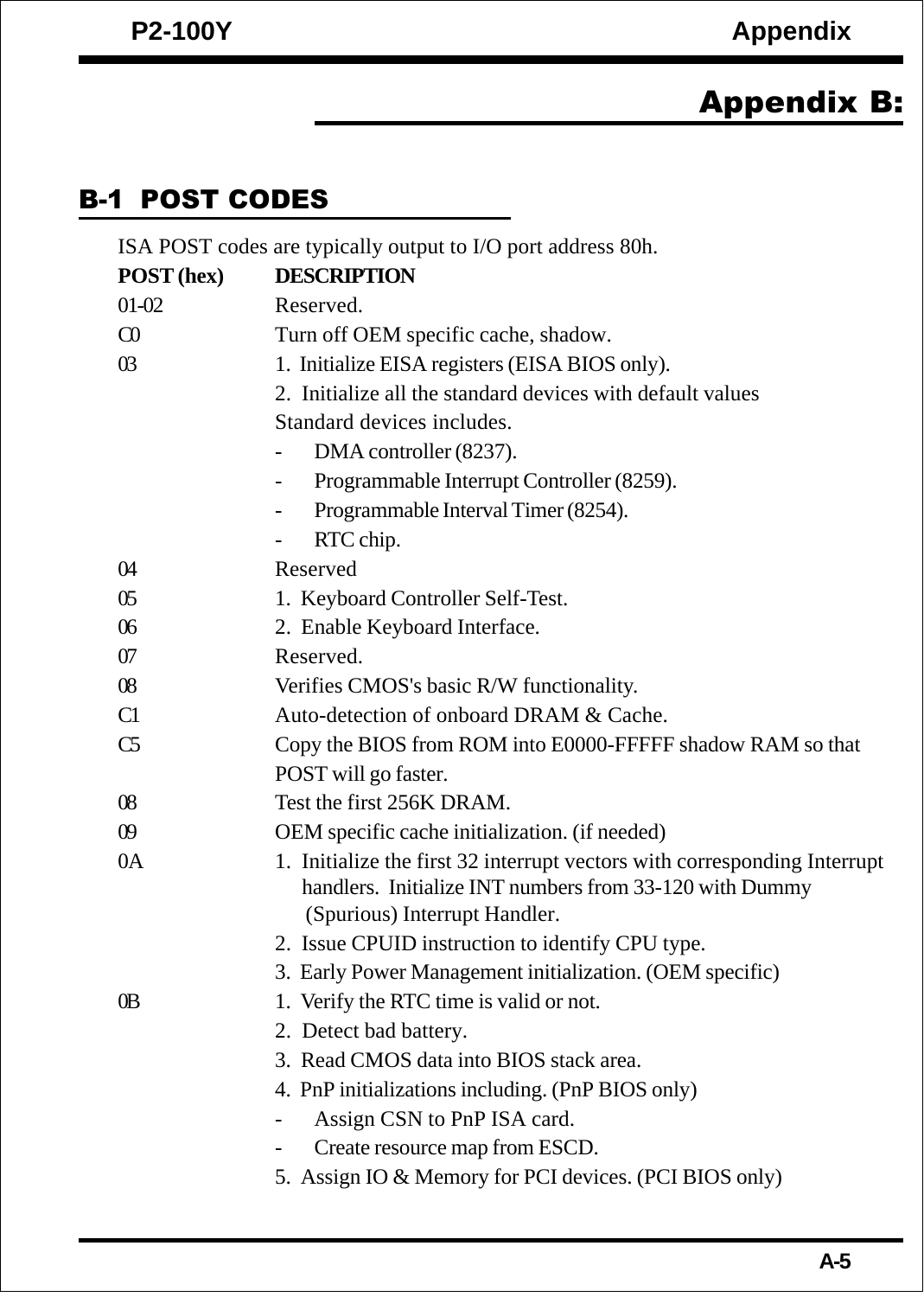| <b>Appendix</b> | <b>P2-100Y</b>                                                                                                         |  |
|-----------------|------------------------------------------------------------------------------------------------------------------------|--|
| Œ               | Initialization of the BIOS Data Area. (40:ON - 40:FF)                                                                  |  |
| 0D              | 1. Program some of the Chipset's value according to Setup.                                                             |  |
|                 | (Early Setup Value Program)                                                                                            |  |
|                 | 2. Measure CPU speed for display & decide the system clock speed.                                                      |  |
|                 | 3. Video initialization including Monochrome, CGA, EGA/VGA. If                                                         |  |
|                 | no display device found, the speaker will beep.                                                                        |  |
| Œ               | 1. Test video RAM. (If Monochrome display device found)                                                                |  |
|                 | 2. Show messages including.                                                                                            |  |
|                 | Award Logo, Copyright string, BIOS Data code & Part No.                                                                |  |
|                 | OEM specific sign on messages.                                                                                         |  |
|                 | Energy Star Logo. (Green BIOS ONLY)                                                                                    |  |
|                 | CPU brand, type & speed.                                                                                               |  |
|                 | Test system BIOS checksum. (Non-Compress Version only)                                                                 |  |
| 0F              | DMA channel 0 test.                                                                                                    |  |
| 10              | DMA channel 1 test.                                                                                                    |  |
| 11              | DMA page registers test.                                                                                               |  |
| $12 - 13$       | Reserved.                                                                                                              |  |
| 14              | Test 8254 Timer 0 Counter 2.                                                                                           |  |
| 15              | Test 8259 interrupt mask bits for channel 1.                                                                           |  |
| 16              | Test 8259 interrupt mask bits for channel 2.                                                                           |  |
| 17              | Reserved.                                                                                                              |  |
| 19              | Test 8259 functionality.                                                                                               |  |
| 1A-1D           | Reserved.                                                                                                              |  |
| 1E              | If EISA NVM checksum is good, execute EISA initialization.                                                             |  |
|                 | (EISA BIOS only)                                                                                                       |  |
| 1F-29           | Reserved.                                                                                                              |  |
| 30              | Detect Base Memory & Extended Memory Size.                                                                             |  |
| 31              | 1. Test Base Memory from 256K to 640K.                                                                                 |  |
|                 | 2. Test Extended Memory from 1M to the top of memory.                                                                  |  |
| 32              | 1. Display the Award Plug & Play BIOS Extension message.<br>(PnP BIOS only)                                            |  |
|                 | 2. Program all onboard super I/O chips (if any) including COM ports,<br>LPT ports, FDD port  according to setup value. |  |
| 33-3B           | Reserved.                                                                                                              |  |
| 3C              | Set flag to allow users to enter CMOS Setup Utility.                                                                   |  |
| 3D              | 1. Initialize Keyboard.                                                                                                |  |
|                 | 2. Install PS2 mouse.                                                                                                  |  |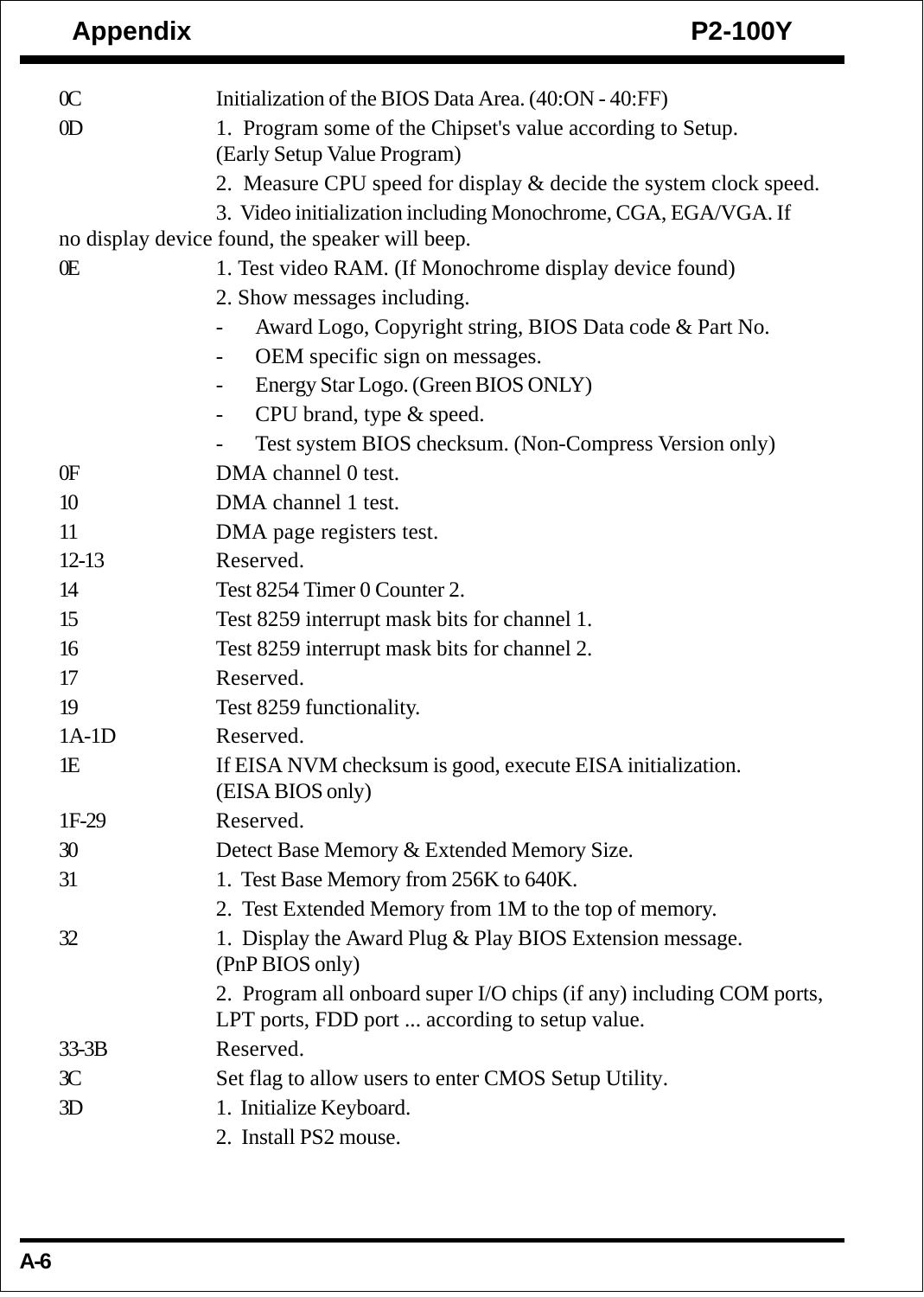| <b>P2-100Y</b> | <b>Appendix</b>                                                                                                                         |
|----------------|-----------------------------------------------------------------------------------------------------------------------------------------|
| 3E             | Try to turn on Level 2 cache.                                                                                                           |
|                | Note: Some chipset may need to turn on the L2 cache in this stage.<br>But usually, the cache is turn on later in POST 61h.              |
| 3F-40          | Reserved.                                                                                                                               |
| BF             | 1. Program the rest of the Chipset's value according to Setup.<br>(Later Setup Value Program)                                           |
| 41             | 2. If auto-configuration is enabled, program the chipset with<br>pre-defined Values.                                                    |
| 42             | Initialize floppy disk drive controller.                                                                                                |
| 43             | Initialize Hard drive controller.                                                                                                       |
| 45             | If it is a PnP BIOS, initialize serial & parallel ports.                                                                                |
| 44             | Reserved.                                                                                                                               |
| 45             | Initialize math coprocessor.                                                                                                            |
| $46-4D$        | Reserved.                                                                                                                               |
| 4E             | If there is any error detected (such as video, kb), show all error<br>messages on the screen $\&$ wait for user to press <f1> key.</f1> |
| 4F             | 1. If password is needed, ask for password.                                                                                             |
|                | 2. Clear the Energy Star Logo. (Green BIOS only)                                                                                        |
| 50             | Write all CMOS values currently in the BIOS stack area back into the<br>CMOS.                                                           |
| 51             | Reserved.                                                                                                                               |
| 52             | 1. Initialize all ISA ROMs.                                                                                                             |
|                | 2. Later PCI initializations. (PCI BIOS only)                                                                                           |
|                | assign IRQ to PCI devices.                                                                                                              |
|                | initialize all PCI ROMs.                                                                                                                |
|                | 3. PnP Initialzations. (PnP BIOS only)                                                                                                  |
|                | assign IO, Memory, IRQ & DMA to PnP ISA devices.                                                                                        |
|                | initialize all PnP ISA ROMs.                                                                                                            |
|                | 4. Program shadows RAM according to Setup settings.                                                                                     |
|                | 5. Program parity according to Setup setting.                                                                                           |
|                | 6. Power Management Initialization.                                                                                                     |
|                | Enable/Disable global PM.                                                                                                               |
|                | APM interface initialization.                                                                                                           |
| 53             | 1. If it is NOT a PnP BIOS, initialize serial & parallel ports.                                                                         |
|                | 2. Initialize time value in BIOS data area by translate the RTC time                                                                    |
|                | value into a timer tick value.                                                                                                          |
| 60             | Setup Virus Protection. (Boot Sector Protection) functionality<br>according to Setup setting.                                           |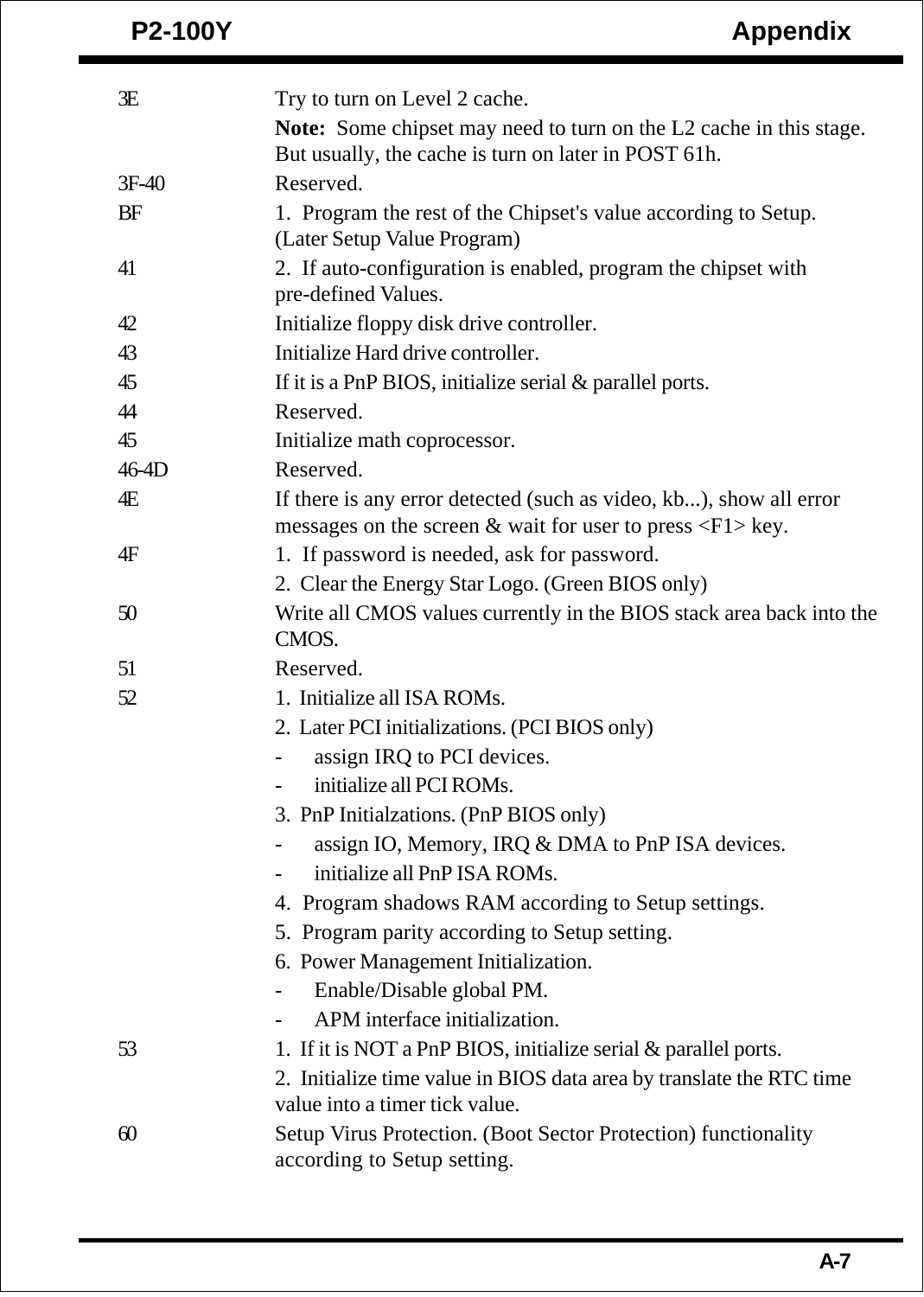| <b>Appendix</b> | <b>P2-100Y</b>                                                                                            |
|-----------------|-----------------------------------------------------------------------------------------------------------|
| 61              | 1. Try to turn on Level 2 cache.                                                                          |
|                 | Note: If L2 cache is already turned on in POST 3D, this part will be<br>skipped.                          |
|                 | 2. Set the boot up speed according to Setup setting.                                                      |
|                 | 3. Last chance for Chipset initialization.                                                                |
|                 | 4. Last chance for Power Management initialization. (Green BIOS<br>only)                                  |
|                 | 5. Show the system configuration table.                                                                   |
| 62              | 1. Setup daylight saving according to Setup value.                                                        |
|                 | 2. Program the NUM Lock, typematic rate & typematic speed<br>according to Setup setting.                  |
| 63              | 1. If there is any changes in the hardware configuration, update the<br>ESCD information. (PnP BIOS only) |
|                 | 2. Clear memory that have been used.                                                                      |
|                 | 3. Boot system via INT 19H.                                                                               |
| FF              | System Booting. This means that the BIOS already pass the control<br>right to the operating system.       |

# B-2 Unexpected Errors:

| POST (hex) | <b>DESCRIPTION</b>                     |
|------------|----------------------------------------|
| BO.        | If interrupt occurs in protected mode. |
| B1         | Unclaimed NMI occurs.0                 |